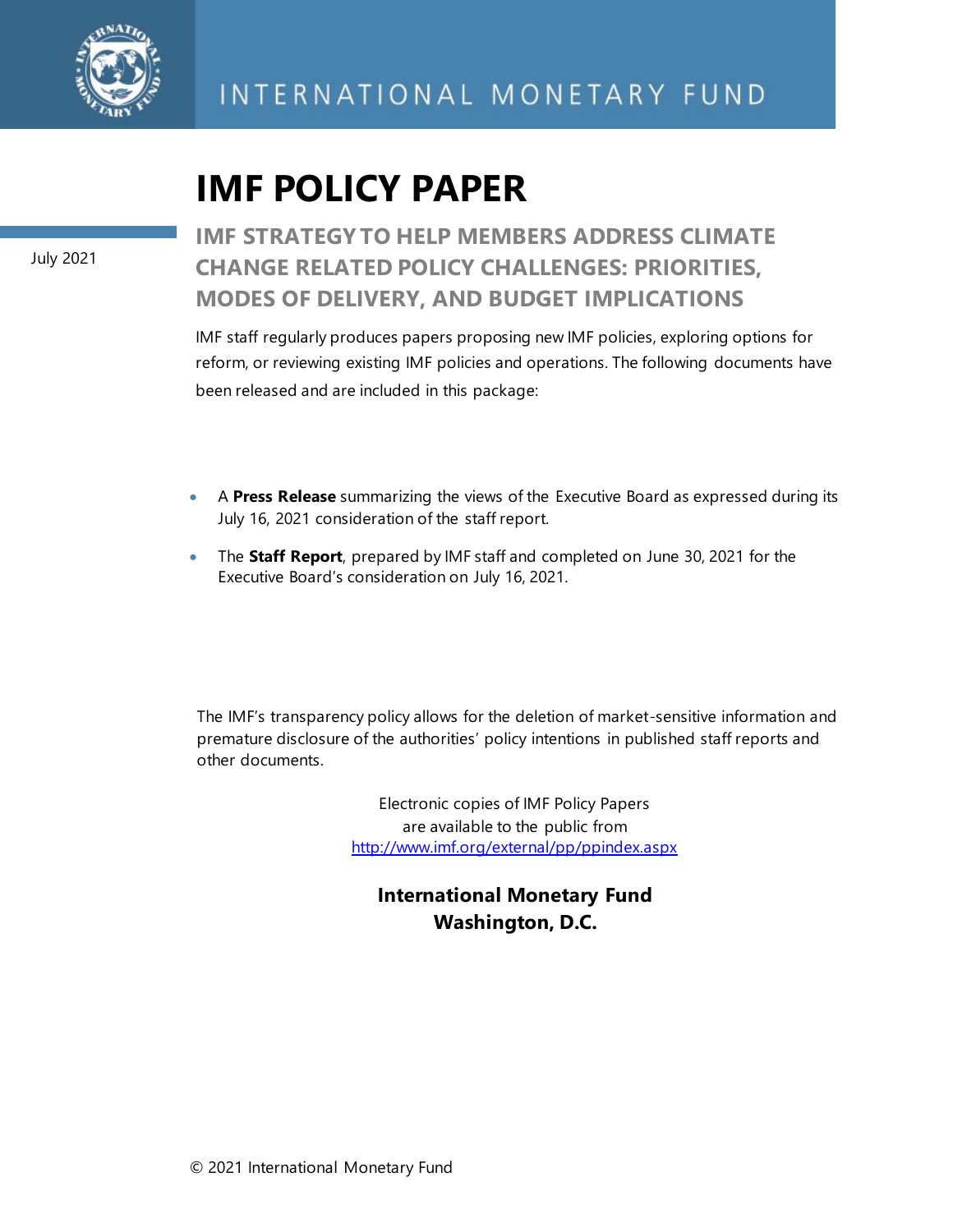

PR21/238

## **IMF Executive Board Discusses a Strategy to Help Members Address Climate Change-Related Policy Challenges**

#### **FOR IMMEDIATE RELEASE**

**Washington, DC** – **July 30, 2021:** On July 16, 2021, the Executive Board of the International Monetary Fund (IMF) discussed a paper proposing a strategy to help members address climate change-related policy challenges.

The paper highlights macro-critical climate-related policy challenges that will confront all IMF members in the coming years and decades. For example, global warming is bound to undermine productivity and growth, affecting fiscal positions and debt trajectories. It will also impact asset valuations, with repercussions for financial stability. Further, climate change will redistribute income across the globe, which will influence trade patterns and exchange rate valuations. To live up to its mandate, the paper argues, the IMF needs to assist its members with addressing these challenges. Moreover, as a multilateral institution, the IMF can play a helpful role in facilitating policy coordination between countries to mitigate climate change.

The paper takes stock of climate-related activities in the IMF to date. It finds that the Fund has stepped up engagement on climate significantly in recent years—reflecting in part demands by the membership—with a focus on policy papers and flagship reports, accompanied by some discussion of climate change-related policy challenges in bilateral country reports.

The paper argues that the time has come for a systematic and strategic integration of macrocritical aspects of climate change into the IMF's core activities. It proposes covering climate change-related policy challenges comprehensively in Article IV consultations, aiming at discussing such challenges with all members every 5-6 years, and more frequently with the largest emitters of greenhouse gases and countries particularly vulnerable to climate change. It also suggests expanding coverage of climate risk to all financial stability assessments (FSAPs), and a substantial scaling up of climate-related capacity development (CD) activity in line with member demand. In strengthening its engagement on climate, the IMF will continue to cooperate and partner closely with other institutions to leverage complementarities and provide the best service to its members. The paper also estimates the cost of implementing the strategy.

#### **Executive Board Assessment<sup>1</sup>**

Executive Directors welcomed the opportunity to discuss a strategy to help Fund members address climate change related policy challenges. They concurred that climate change is a global existential threat that poses critical macroeconomic and financial policy challenges for the whole Fund membership in the coming years and decades. Against this backdrop, Directors broadly agreed that the Fund has an important role to play, within its mandate, in

<sup>&</sup>lt;sup>1</sup> At the conclusion of the discussion, the Managing Director, as Chairman of the Board, summarizes the views of Executive Directors, and this summary is transmitted to the country's authorities. An explanation of any qualifiers used in summings up can be found here: http://www.IMF.org/external/np/s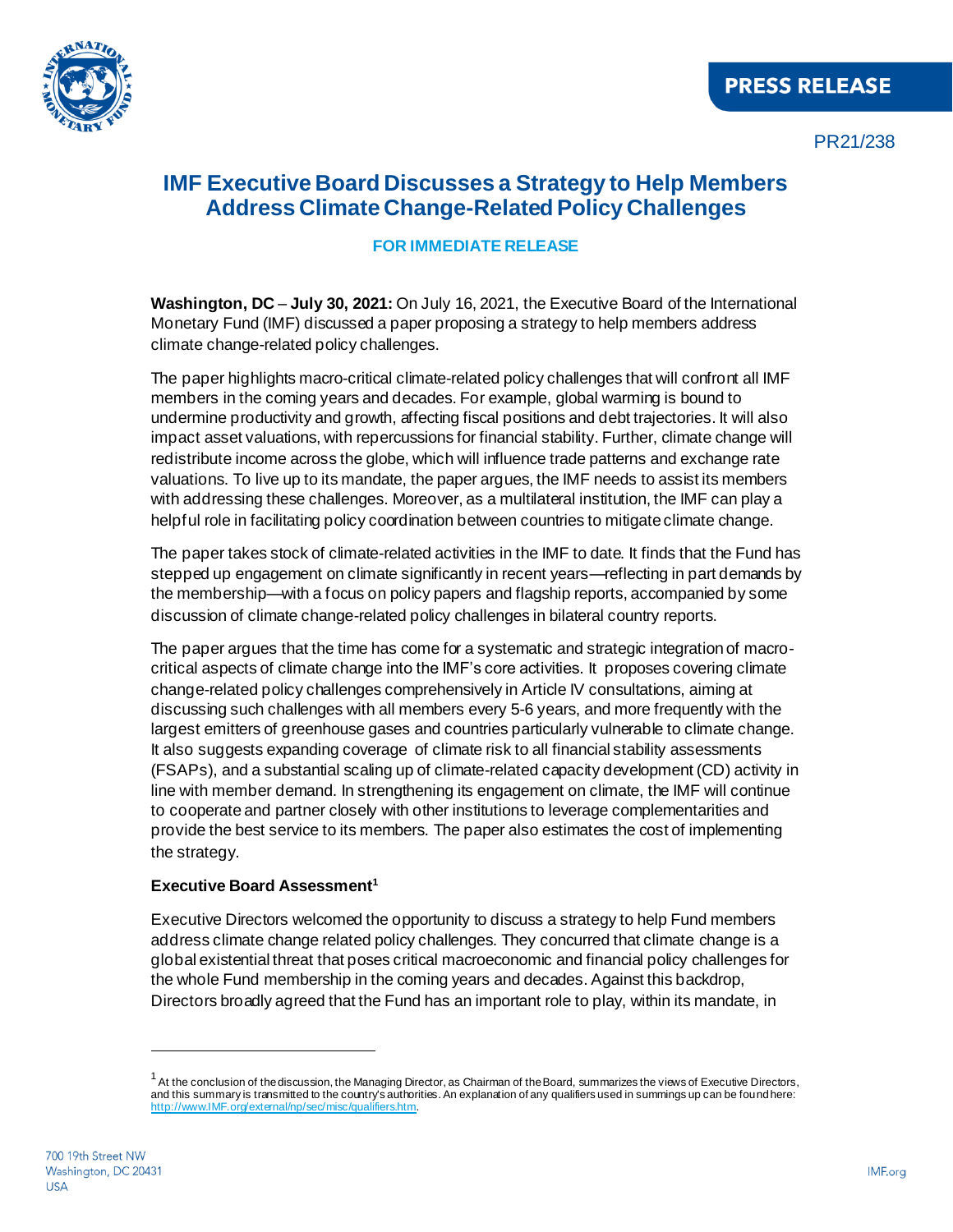supporting members' efforts to address climate change related challenges through its surveillance, when macro-critical, and through its capacity development (CD) activities.

Directors supported a more comprehensive coverage of climate change related policy challenges in Article IV consultations, where macro-critical. In line with the conclusions from the Comprehensive Surveillance Review, they generally agreed that coverage of climate change mitigation in Article IV consultations would be strongly encouraged for the largest emitters of greenhouse gases. Some Directors stressed that this means that coverage of these policies would be voluntary. Directors supported the proposal to regularly cover adaptation and resilience building policies for the most vulnerable countries to climate change, including options to attract climate financing. In addition, they generally saw a need to cover the management of transition risks, including for fossil fuel exporters, of adjusting to a low carbon economy, while taking into consideration each country's own circumstances.

Directors agreed that Financial Sector Assessment Programs should have a climate component where climate change may pose financial stability risks. This would help assess any potential pressure points for the financial system from physical climate shocks and from the transition to a low-carbon economy. A few Directors emphasized that this climate component should be aligned with the standards being developed by relevant international standard-setting bodies to ensure a consistent policy advice.

Directors supported expanding climate-related CD efforts, given rising demand by the membership. They also generally supported complementing Fund CD resources with donor funded activities. A number of Directors also noted that the Fund could consider using program conditionality to support borrowing countries to increase their resilience to climate change shocks and ensure macroeconomic sustainability, provided the conditionality is in line with the Fund's lending mandate and policies. A few Directors cautioned, however, against using climate-related conditionality.

Directors agreed that policy papers and multilateral surveillance reports should remain critical outlets for disseminating the Fund's analytical and policy work on climate change, especially for topics with a multilateral component that require policy coordination, such as mitigation policies or climate financing. Directors underscored that reliable climate data are a critical foundation for macro-climate analysis and encouraged further work in this area. They generally stressed the importance of developing models and standardized toolkits to support the Fund's work in both multilateral and bilateral surveillance, while being mindful of potential limitations in models and toolkits, including due to specific country circumstances.

Directors stressed the importance of partnering with other institutions, including the World Bank Group, on climate-related work. They called for a more systematic approach to collaboration to leverage the expertise of other institutions, while minimizing overlap and maximizing value for the membership.

Directors took note of the proposal for gradually adding 95 Full-Time Equivalents to implementing the proposed climate strategy. They looked forward to assessing this, together with other funding requests, during the discussion of the Fund's overall budget.

Directors generally agreed that some internal re-organization that facilitates an efficient delivery of the climate strategy would be needed, in particular by establishing climate hubs in functional departments and reinforcing area departments as necessary. A few Directors stressed that greening the Fund's own operations and reducing its carbon footprint will be key for the institution's credibility.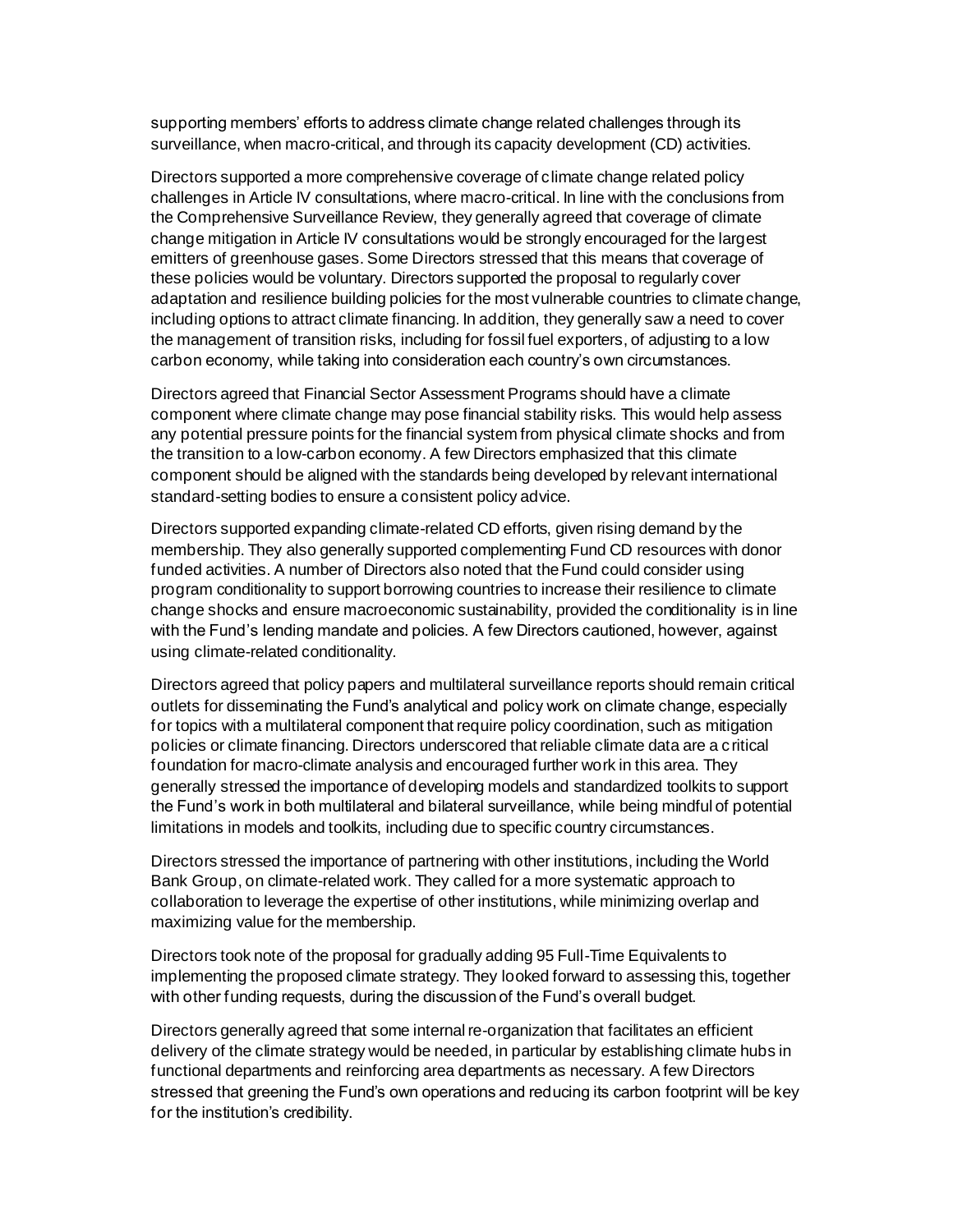

June 30, 2021

**IMF STRATEGY TO HELP MEMBERS ADDRESS CLIMATE CHANGE RELATED POLICY CHALLENGES: PRIORITIES, MODES OF DELIVERY, AND BUDGET IMPLICATIONS**

## **EXECUTIVE SUMMARY**

Climate change has emerged as one the most critical macroeconomic and financial policy challenges that the IMF's membership will face in the coming years and decades. By contributing to a higher frequency and intensity of natural disasters, climate change is already imposing large economic and social cost on many economies. In the period ahead, climate change is bound to affect macroeconomic and financial stability through numerous other transmission mechanisms, including fiscal positions, asset prices, trade flows, and real interest and exchange rates. While the mechanisms' relative importance will differ between individual countries, no country can expect to be spared entirely.

Many of the ensuing policy challenges fall firmly within the realm of the IMF's expertise, and for the Fund to live up to its mandate, it needs to assist its members in addressing these challenges. Moreover, climate change mitigation is a global public good and requires an unprecedented level of cross-country policy cooperation and coordination. As a multilateral institution with global reach, the IMF can assist with coordinating the macroeconomic and financial policy response.

Driven by demands of the membership, the IMF has stepped up its engagement on climate-related issues in recent years, and it has started building up expertise. The approach to date has placed heavy emphasis on flagship reports and policy papers, accompanied by some discussion of climate change-related policy challenges in bilateral country reports. The IMF has also experimented with new formats, such as the Climate Change Policy Assessments conducted on a pilot basis with the World Bank. The ad-hoc approach has reached its limits, however, and the time has come for a more systematic and strategic integration of climate change into the IMF's activities.

This paper proposes a comprehensive strategy for the IMF's engagement on macrocritical, climate-related policy issues. It starts from a stock-taking exercise that reviews the Fund's activities in this area thus far. The paper then presents a detailed concept of adequate engagement to serve the needs of the membership, including the delivery of specific outputs and collaboration with other institutions. The final section sketches budgetary and human resource management implications.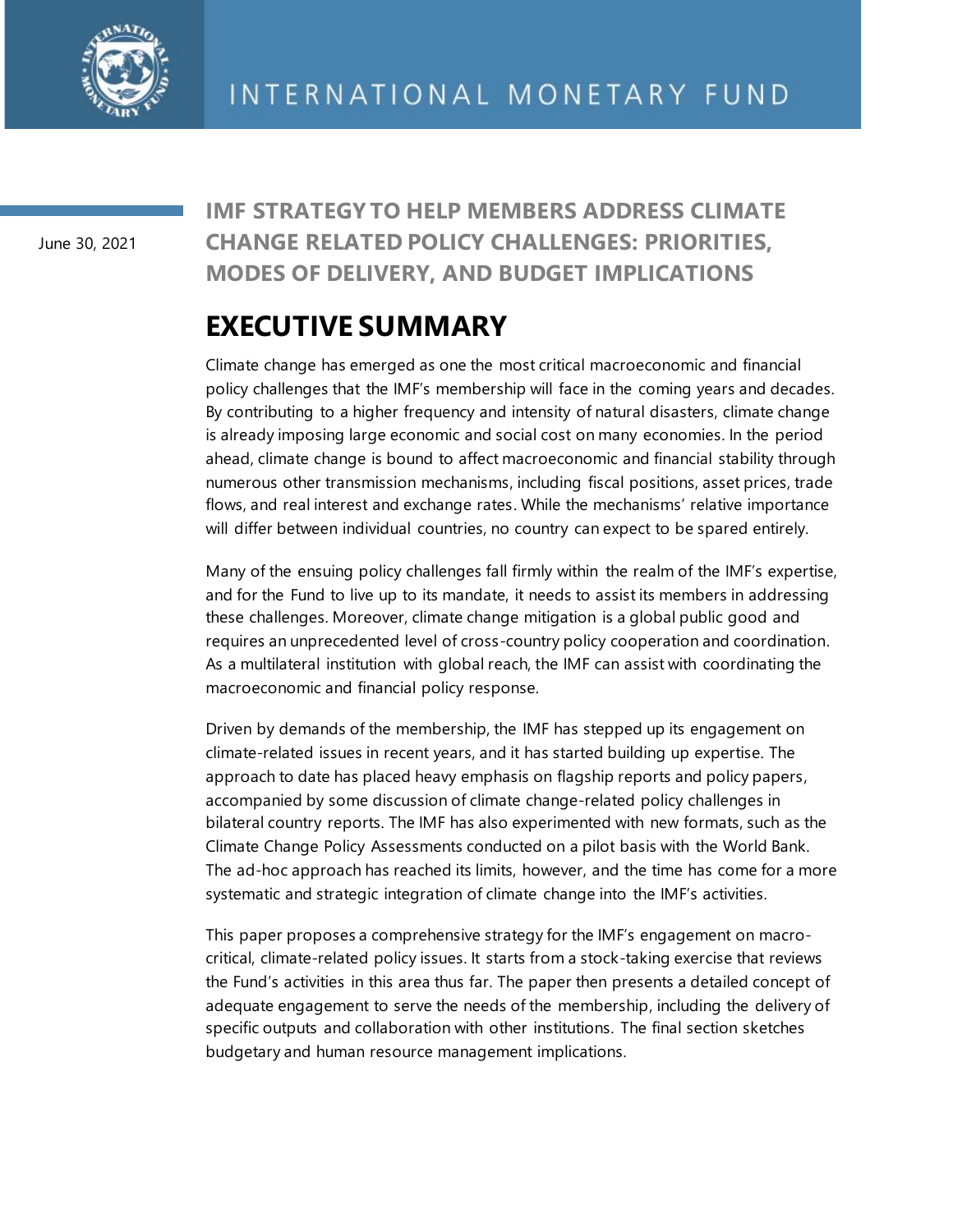#### Approved By **Ceyla Pazarbasioglu**

Prepared by the Strategy, Policy, and Review Department in close collaboration with almost all departments, in particular the Fiscal Affairs, Monetary and Capital Markets, and Research Departments as well as the Office of Budget and Planning. The staff team consisted of Saad Quayyum, Tito da Silva, Vimal Thakoor, and Irene Yackovlev, was led by Johannes Wiegand, and worked under the general guidance of Kristina Kostial (all SPR). Significant contributions were provided by Valerie Guillamo, Fouad Manal, Emanuele Massetti, Ian Parry, James Roaf (all FAD), Florence Jaumotte (RES), Prasad Ananthakrishnan, Ivo Krznar, Dulani Seneviratne (all MCM), Liam O'Sullivan (SPR), Keith Clark (CSF), and Iryna Ivaschenko (ORM). Comments are gratefully acknowledged from departments and from Axel Schimmelpfennig (OBP). Marisol Murillo and Elisavet Zachou (SPR) assisted with the production of the paper.

## **CONTENTS**

|                                                                                      | $\overline{\bf{4}}$ |
|--------------------------------------------------------------------------------------|---------------------|
|                                                                                      |                     |
| CLIMATE CHANGE: A CRITICAL MACRO-ECONOMIC POLICY CHALLENGE 7                         |                     |
|                                                                                      |                     |
|                                                                                      |                     |
| IMF ENGAGEMENT ON CLIMATE CHANGE ISSUES TO DATE _________________________________ 10 |                     |
|                                                                                      |                     |
|                                                                                      |                     |
|                                                                                      |                     |
| STEPPING UP ENGAGEMENT ON CLIMATE IN LINE WITH THE IMF'S MANDATE ________ 14         |                     |
|                                                                                      |                     |
|                                                                                      |                     |
|                                                                                      |                     |
|                                                                                      |                     |
| ORGANIZATIONAL AND RESOURCE IMPLICATIONS AND RISK ASSESSMENT 28                      |                     |
|                                                                                      |                     |
|                                                                                      |                     |
| C. Risk Assessment 35                                                                |                     |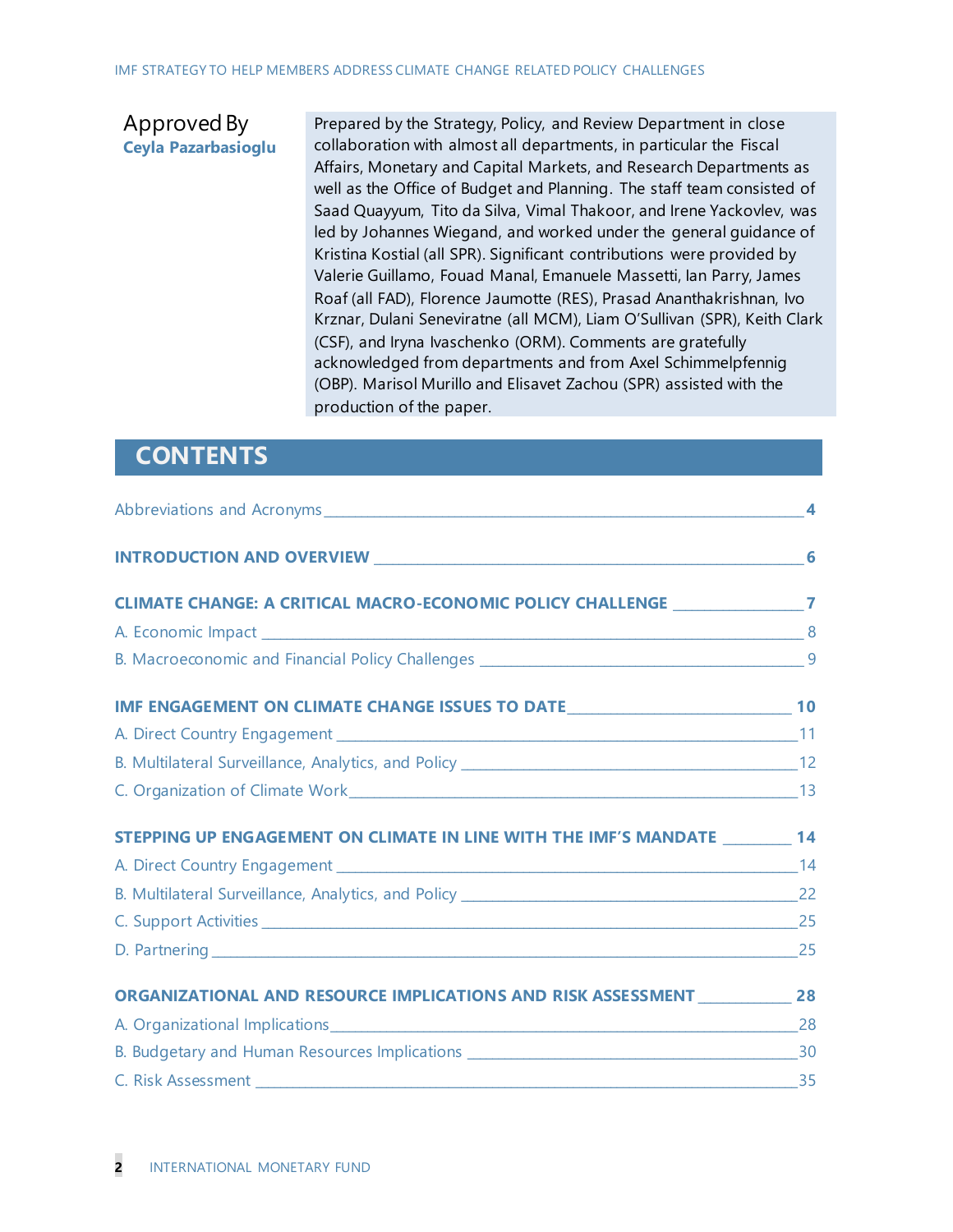#### IMF STRATEGY TO HELP MEMBERS ADDRESS CLIMATE CHANGE RELATED POLICY CHALLENGES

|                                                                                                      | 36 |
|------------------------------------------------------------------------------------------------------|----|
|                                                                                                      | 37 |
|                                                                                                      |    |
| <b>BOXES</b>                                                                                         |    |
| 1. In-Depth Analysis of Mitigation and Associated Transition Risks__________________________________ | 16 |
|                                                                                                      | 18 |
|                                                                                                      |    |
|                                                                                                      |    |
| <b>TABLES</b>                                                                                        |    |
|                                                                                                      |    |
|                                                                                                      | 17 |
| 3. Capacity Development: Main Targeted Outputs _________________________________                     | 22 |
| 4. Flagship Reports and Policy Papers: Targeted Outputs _________________________                    | 23 |
|                                                                                                      |    |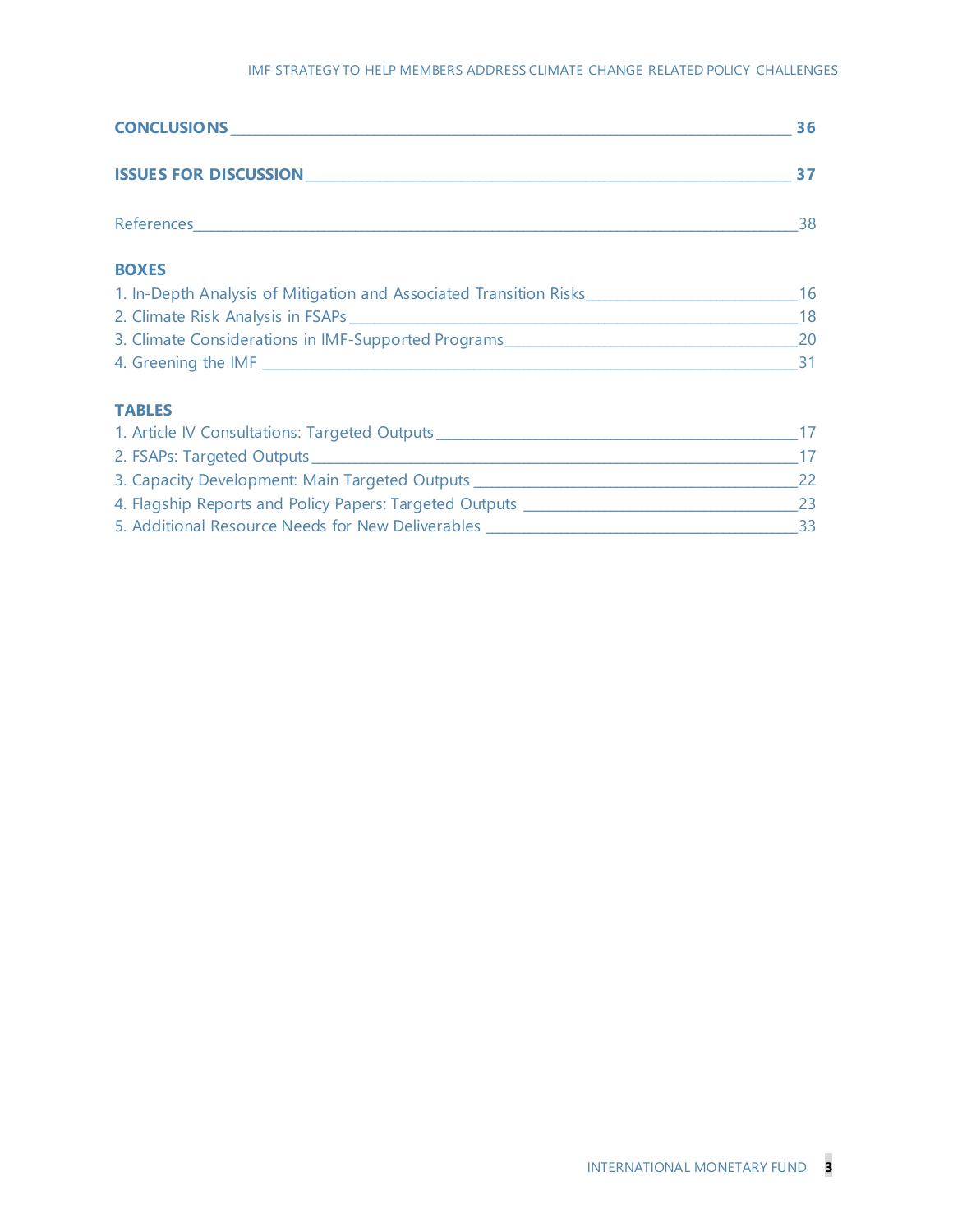## **Abbreviations and Acronyms**

| ADs            | Area Departments                                                 |
|----------------|------------------------------------------------------------------|
| <b>AFR</b>     | African Department                                               |
| APD            | Asia & Pacific Department                                        |
| <b>BCBS</b>    | Basel Committee on Banking Supervision                           |
| <b>BIS/FSI</b> | Bank for International Settlements/Financial Stability Institute |
| CARTAC         | Caribbean Regional Technical Assistance Center                   |
| <b>CAT</b>     | Catastrophe                                                      |
| <b>CCPAs</b>   | Climate Change Policy Assessments                                |
| <b>CCRT</b>    | Catastrophe Containment and Relief Trust                         |
| CD             | <b>Capacity Development</b>                                      |
| <b>CGE</b>     | Computable General Equilibrium                                   |
| <b>CMAP</b>    | Climate Macroeconomic Assessment Program                         |
| <b>COM</b>     | Communications Department                                        |
| <b>CSF</b>     | Corporate Services and Facilities Department                     |
| <b>CSR</b>     | Comprehensive Surveillance Review                                |
| <b>DRSs</b>    | Disaster Resilience Strategies                                   |
| <b>DSA</b>     | Debt Sustainability Analysis                                     |
| <b>DSGE</b>    | Dynamic Stochastic General Equilibrium                           |
| ESG            | Environmental, Social, and Governance                            |
| <b>EUR</b>     | <b>European Department</b>                                       |
| Eurostat       | European Statistical Office                                      |
| <b>FAD</b>     | <b>Fiscal Affairs Department</b>                                 |
| <b>FAO</b>     | Food and Agriculture Organization                                |
| <b>FATF</b>    | <b>Financial Action Task Force</b>                               |
| <b>FIN</b>     | Finance Department                                               |
| <b>FSAP</b>    | Financial Sector Assessment Program                              |
| <b>FSB</b>     | <b>Financial Stability Board</b>                                 |
| <b>FTE</b>     | Full-Time Equivalent                                             |
| <b>GFSR</b>    | <b>Global Financial Stability Report</b>                         |
| <b>GHGs</b>    | Greenhouse Gases                                                 |
| <b>GIMF</b>    | Global Integrated Monetary and Fiscal Model                      |
| HQ             | Headquarters                                                     |
| ICD            | Institute for Capacity Development                               |
| <b>ICPF</b>    | International Carbon Price Floor                                 |
| IEA            | International Energy Agency                                      |
| <b>IFIs</b>    | International Financial Institutions                             |
| <b>IFRS</b>    | International Financial Reporting Standards                      |
| IMF            | International Monetary Fund                                      |
| <b>ITD</b>     | Information Technology Department                                |
| LEG            | Legal Department                                                 |
| LIC DSF        | The Debt Sustainability Framework for Low-Income Countries       |
| LICs           | Low-Income Countries                                             |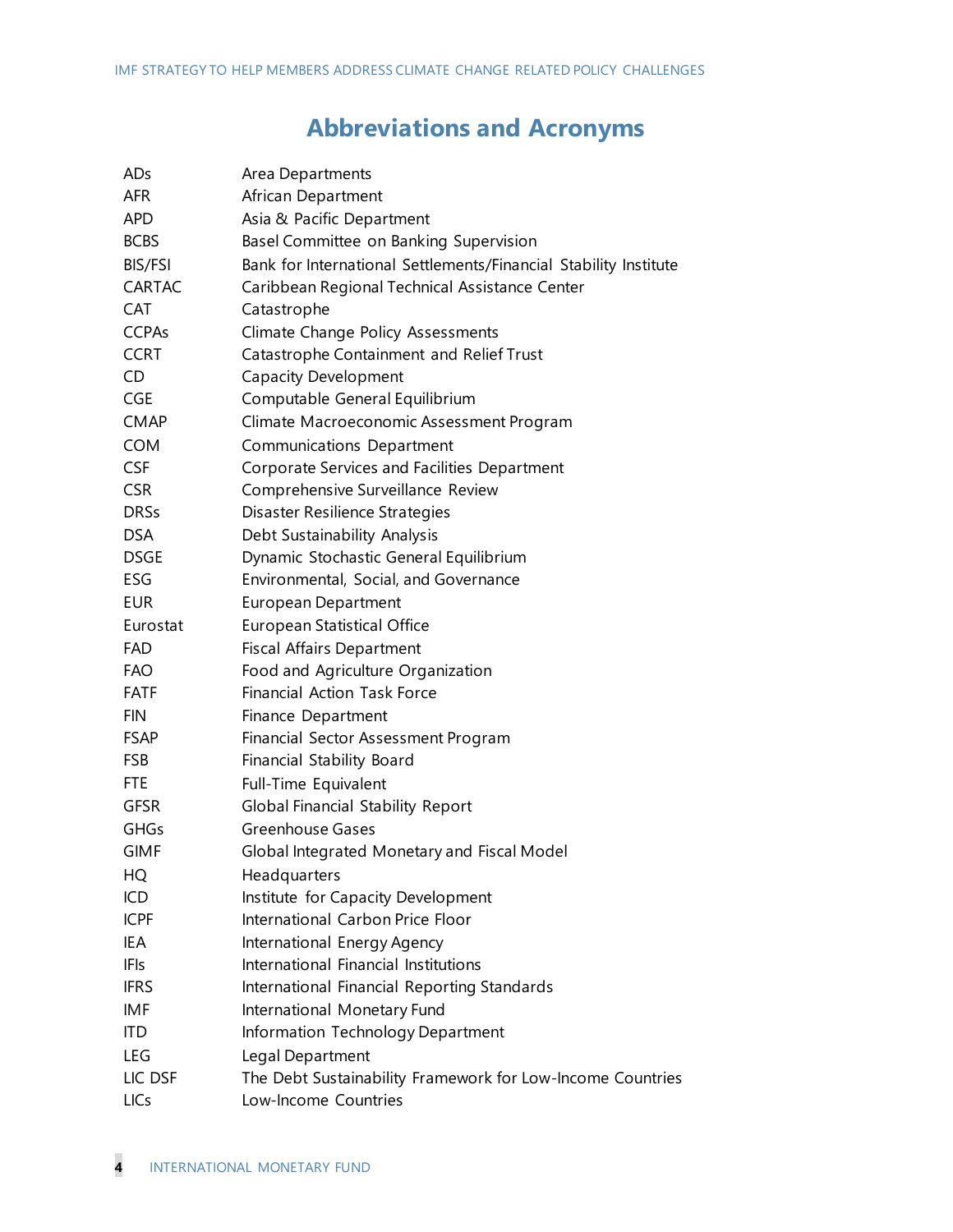| MAC SRDSF    | Sovereign Risk and Debt Sustainability Framework for Market Access |
|--------------|--------------------------------------------------------------------|
|              | Countries                                                          |
| <b>MCD</b>   | Middle East and Central Asia Department                            |
| <b>MCM</b>   | Monetary and Capital Markets Department                            |
| NDC          | Nationally Determined Contribution                                 |
| <b>NGOs</b>  | Nongovernmental Organizations                                      |
| <b>NGFS</b>  | Network for Greening the Financial System                          |
| <b>NOAA</b>  | National Oceanic and Atmospheric Administration                    |
| <b>OECD</b>  | Organisation for Economic Co-operation and Development             |
| <b>PFM</b>   | Public Financial Management                                        |
| <b>PFTAC</b> | Pacific Financial Technical Assistance Centre                      |
| <b>PIMA</b>  | Public Investment Management Assessment                            |
| <b>RES</b>   | <b>Research Department</b>                                         |
| <b>SDRs</b>  | Special Drawing Rights                                             |
| <b>SPR</b>   | Strategy, Policy, & Review Department                              |
| <b>STA</b>   | <b>Statistics Department</b>                                       |
| <b>UN</b>    | <b>United Nations</b>                                              |
| <b>WEMD</b>  | World Economic and Market Developments                             |
| <b>WEO</b>   | World Economic Outlook                                             |
| <b>WHD</b>   | Western Hemisphere Department                                      |
| <b>WTO</b>   | World Trade Organization                                           |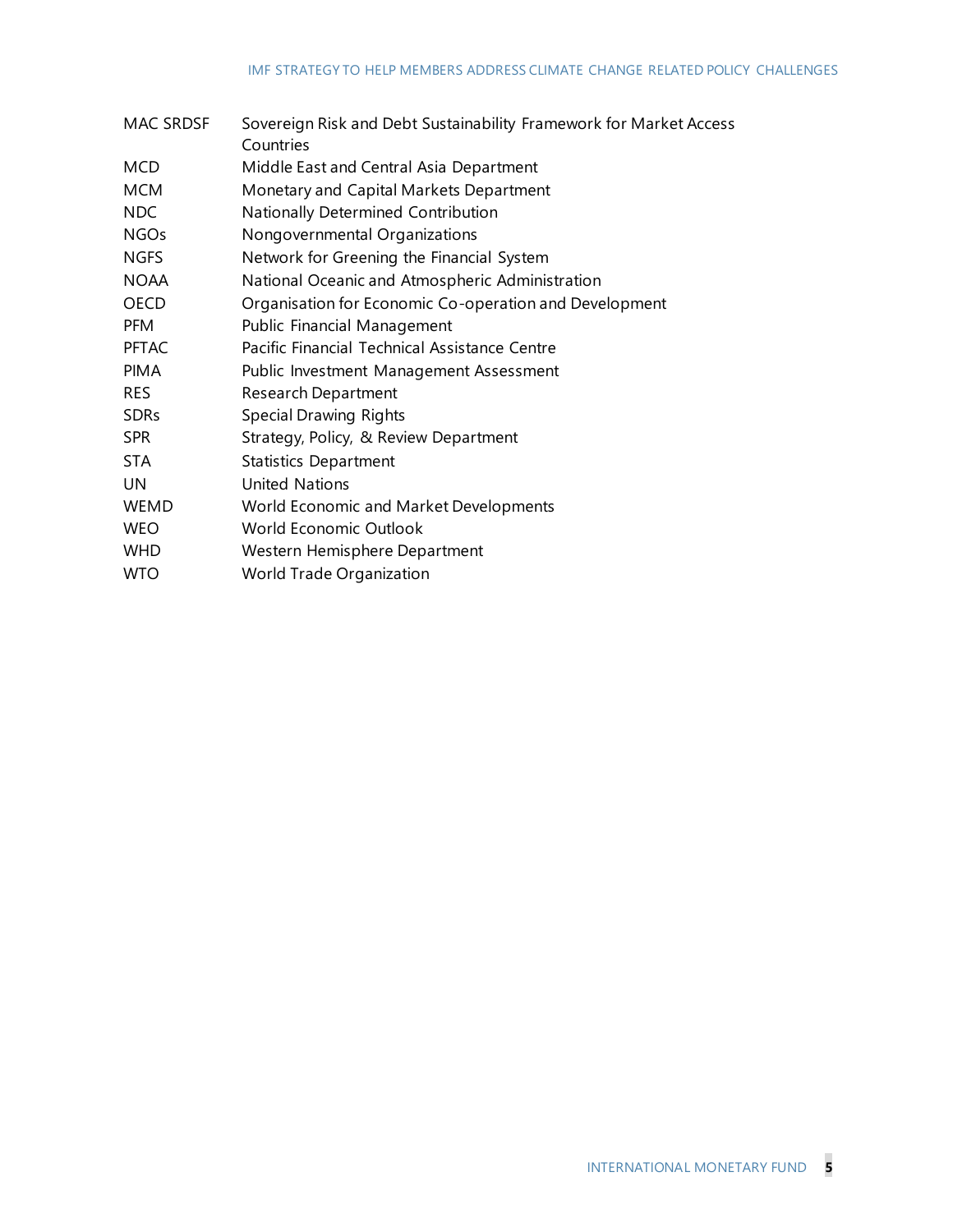## **INTRODUCTION AND OVERVIEW**

**1. Climate change has emerged as one the most critical macroeconomic policy challenges that the IMF's membership will face in the coming years and decades.** By contributing to a higher frequency and intensity of natural disasters, climate change is already causing momentous challenges for climate-vulnerable countries. In the period ahead, climate change will impact macroeconomic and financial stability through a variety of other transmission mechanisms. For example, global warming is likely to affect productivity and GDP, with repercussions for fiscal positions and public debt trajectories. It is also bound to impact asset valuations and therefore affect the balance sheets of financial and non-financial firms, which could undermine financial stability. Climate change will re-distribute income and wealth across the globe, and hence affect trade flows, exchange rates, and possibly even exchange rate regimes.

**2. The policy impact of addressing climate change creates another set of challenges.**  Adaptation and resilience building to climate change, for example, often require substantial investments, which can complicate fiscal management and impair debt sustainability. Preventing climate change—i.e., climate change mitigation—typically requires significant changes to tax regimes and regulatory frameworks, complemented by structural and spending policies to support a just transition. Further, climate change mitigation is a global public good, hence an effective mitigation strategy needs a global design and requires an unprecedented level of cross-country policy cooperation and coordination. A transition of the world economy to a low-carbon mode of production will, in turn, have repercussions for economies that depend on exporting fossil fuels.

**3. For the IMF to live up to its mandate, it needs to assist its members in managing these challenges.** However, at this juncture the Fund is inadequately equipped to do so. While the IMF has been involved in the climate change debate since at least 2008—when a chapter in the World Economic Outlook identified climate change as "a potentially catastrophic global externality and one of the world's greatest collective action problems" (IMF, 2008)—engagement to date has been mostly ad-hoc and unstructured, with a heavy focus on flagship contributions and policy papers. In the past few years, demands from the membership for climate-related work have increased significantly, particularly as regards the IMF's surveillance and capacity development (CD) activities. The institution has responded by re-dedicating resources—often on a provisional, temporary basis—and increasing demands on existing staff. This approach has reached its limits however—it cannot deliver the comprehensive engagement on climate needed to meet the needs of the membership.<sup>1</sup>

**4. Equipping the IMF to deliver on climate has organizational, budgetary, and human resource management implications.** The IMF needs to reinforce its workforce with additional staff

<sup>&</sup>lt;sup>1</sup>For surveillance, a path forward was recently charted in the Comprehensive Surveillance (CSR) review (IMF 2021a). For Article IV consultations, the CSR established an expectation to regularly cover the mitigation policies of the 20 largest greenhouse gas emitters, and to cover adaptation policies and transition management to a low-carbon economy whenever the corresponding policy challenges are macro-critical.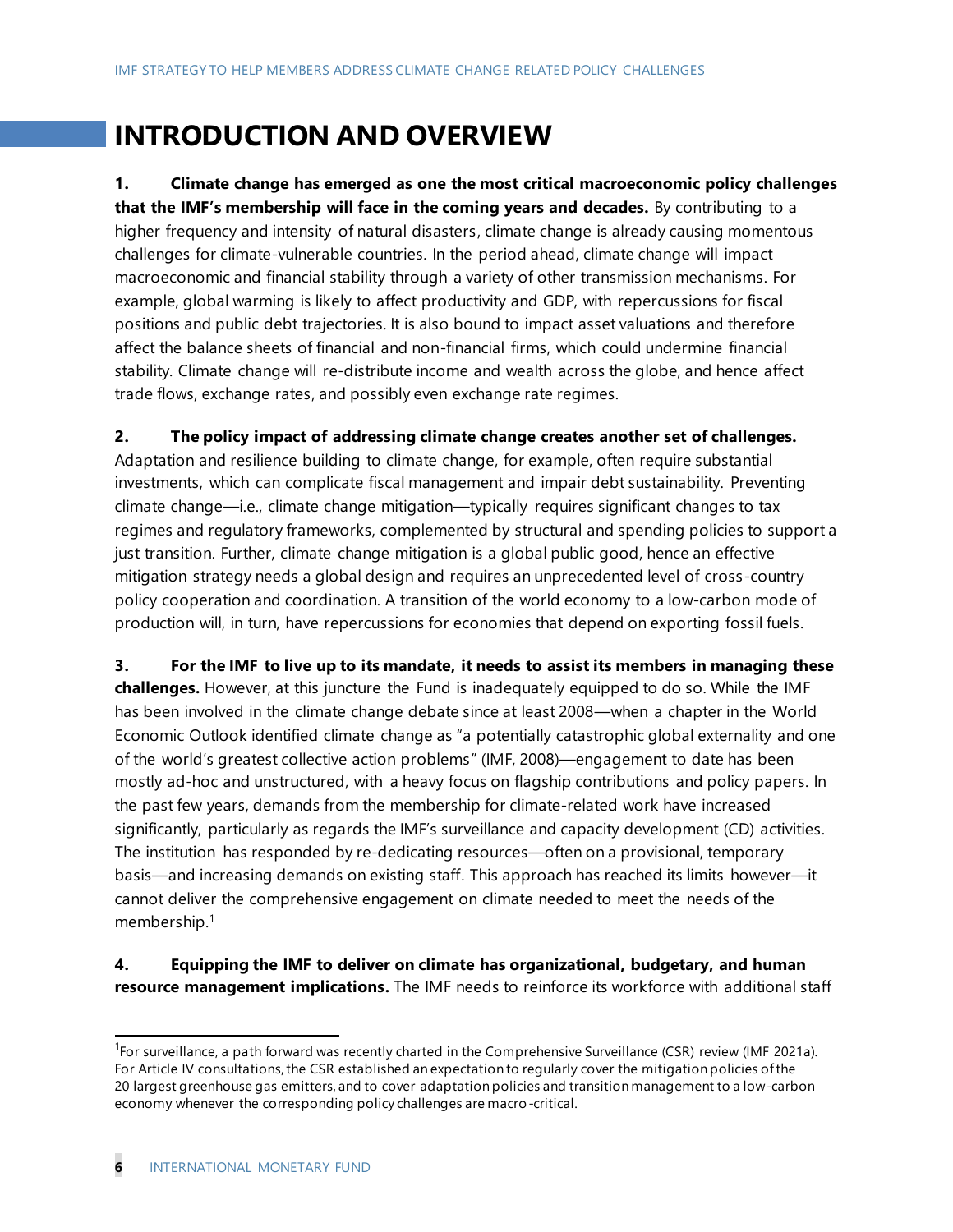to work on the nexus between macroeconomics and climate issues, and it needs to train its existing economists to increase their capacity for conducting climate-macro analysis. Specialized hubs with climate expertise are needed to assist country teams with the coverage of climate-related issues. Guidance needs to outline how to deal with climate-related challenges in surveillance and in other activities, while review capacity needs to be built up to ensure that the guidance is applied consistently and even-handedly to the membership. Partnerships with external stakeholders hold potential to deliver better services to members by complementing and strengthening the IMF's own analysis and expertise. The capacity to deliver CD should increase in line with the growing demand from the IMF's members.

**5. This paper proposes a strategy how to scale up the IMF's capacity to deal with climaterelated macroeconomic and financial policy challenges, in order to enable the Fund to assist its membership effectively.** Section II sketches some macroeconomic policy challenges triggered by climate change. Section III summarizes the IMF's engagement on climate change to date. Section IV elaborates on what adequate coverage of climate change would entail. Section V sketches organizational, budgetary and human resource management implications and provides a risk assessment. Section VI concludes.

## **CLIMATE CHANGE: A CRITICAL MACRO-ECONOMIC POLICY CHALLENGE**

*Climate change causes momentous macroeconomic and financial policy challenges: it can destroy wealth, redistribute income between regions and countries, redirect trade, and impact asset valuations—all phenomena with major repercussions for fiscal, financial, and monetary policy management. Mitigating and adapting to climate change triggers policy challenges on its own. Most of these challenges and policy issues are firmly within the IMF's mandate.*

#### **6. Climate change presents a unique and unprecedented global policy challenge.**

According to the International Panel for Climate Change (IPCC), absent decisive mitigation action, the global average temperature will exceed the pre-industrial level by 3–5 degrees centigrade by end-century—thus surpassing temperatures at any time since the emergence of mankind. Warming at this scale would be bound to trigger seismic ecological, economic, and social shifts. At the same time, climate change is building up gradually, which renders it difficult to fully appreciate its significance and implications in real time.

#### **7. In economic terms, climate change is a negative externality with global reach.**

Individual households, firms and governments do not sufficiently internalize the impact of their actions on the world's climate. Addressing climate change therefore requires not only policy intervention, but also an unprecedented level of global policy coordination between countries with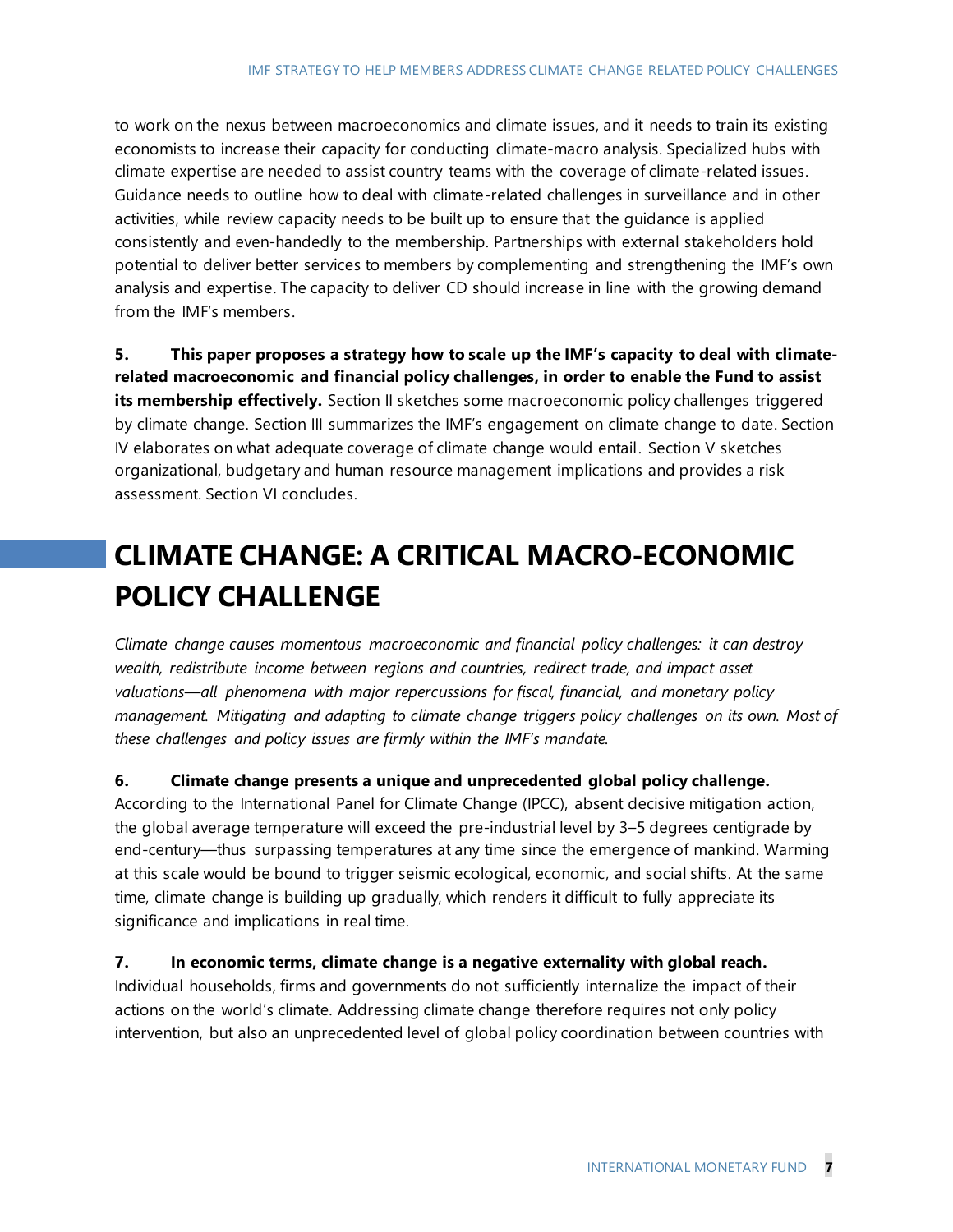different economic structures, different levels of development, and different vulnerabilities and exposures to climate change.<sup>2</sup>

**8. "Tipping points" are a major source of uncertainty in assessing the damages from climate change.** If critical environmental thresholds are crossed, this could lock in a new climatic state. An example is the thawing of the permafrost, which would release into the atmosphere large quantities of CO2 and methane currently locked away under the ice, triggering a runaway greenhouse effect. Other tipping points include the melting of the Himalayan glacier, changes in monsoon patterns, the weakening or reversal of ocean currents, and the melting of the Antarctic and Greenland ice sheets. By harboring the potential for catastrophic outcomes in case of inaction, tipping points reinforce the rationale for mitigating climate change.

### **A. Economic Impact**

**9. Early indicators of the economic damage from climate change are losses associated with the higher frequency and magnitude of extreme weather events.** Natural disasters can cause enormous human, social and economic cost and are likely to become even more pronounced as global warming intensifies.<sup>3</sup> Such events include prolonged droughts, large wildfires, intense heatwaves, torrential rains, floods, hurricanes, or extreme cold periods. <sup>4</sup> Global warming is also driving trends that are less visible and disruptive in the short term, but carry potentially large economic cost in the long term, such as rising sea levels, the destruction of habitable lands, the acidification of oceans, and more frequent outbreaks of vector-borne diseases such as Zika, dengue and malaria. Other economic transmission mechanisms include lower productivity in agriculture and fishing, increased climate-related pressures for forced migration, and risk of conflict.

**10. There is broad agreement in the economic literature that the effects of rising temperatures on the** *level* **of GDP are non-linear.** An increase in the average temperature raises GDP in countries where annual average temperatures are low, but reduces GDP where they are high, with the threshold estimated at an annual average temperature of about  $13-15\degree$ C.<sup>5</sup> Some estimates also suggest an additional impact of warming on *growth* (e.g., Burke et al., 2015), though this is open to debate. A transmission mechanism through growth would result in much larger long-term GDP losses: in the absence of mitigation policies, these could be to the order of 25 percent of GDP by 2100 for the world economy, relative to holding temperatures fixed at current levels.

 $<sup>2</sup>$ Stern (2007) identifies climate change as "the greatest market failure the world has ever seen." In April 2021, in an</sup> open letter to world leaders, 101 Nobel laureates called for governments to sign up for a fossil fuel non-proliferation treaty; se[e https://fossilfueltreaty.org/nobel-letter.](https://fossilfueltreaty.org/nobel-letter)

<sup>&</sup>lt;sup>3</sup>Output losses from natural disasters can be very large. For example, when Hurricane Maria struck Dominica in 2017, losses were estimated to exceed 200 percent of GDP.

<sup>4</sup>Natural disasters can also cause spillovers to other countries. A 2011 flooding in Thailand, for example, halted the production of hard drives from one of the world's largest producers, causing a worldwide shortage. Storms that hit Mozambique in 2019 affected electricity exports to neighboring countries.

<sup>&</sup>lt;sup>5</sup>See Burke, Hsiang and Miguel (2015); Dell, Jones, and Olken (2014); Carleton and Hsiang (2016); and Heal and Park (2016) for literature reviews. A recent study is Kalkuhl and Wenz (2020).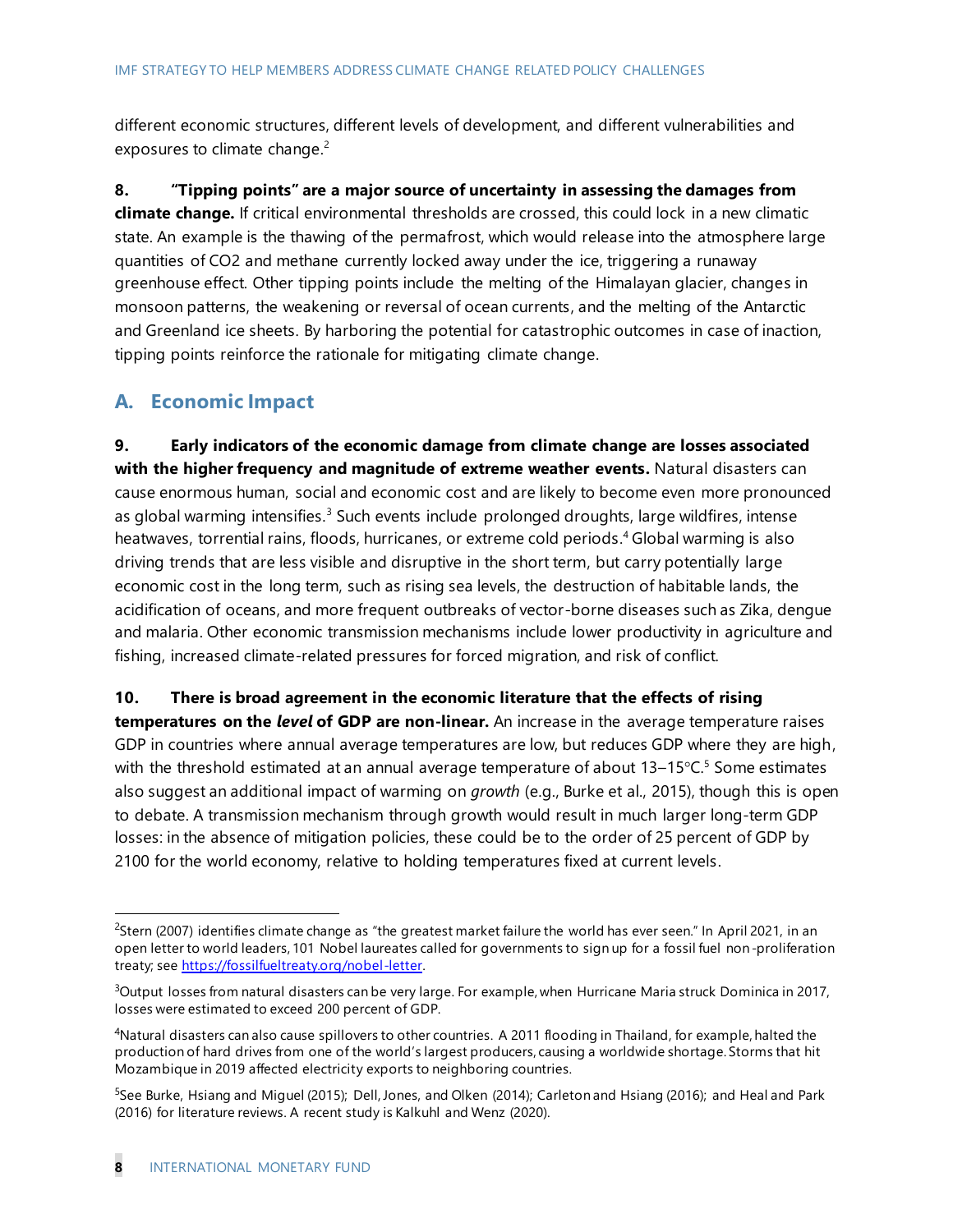**11. Low-income countries (LICs) tend to be disproportionately affected by climate change, as many LICs are in regions that are already relatively hot.** IMF estimates suggest that a temperature increase of  $1^{\circ}$ C in LICs lowers GDP in the same year by 1.2 percentage points (IMF, 2017). LICs' vulnerability is reinforced by the fact that they often have less resources to invest in adaptation and resilience building. They also tend to depend more on climate-vulnerable sectors such as agriculture, and often suffer from structural weaknesses such as weaker infrastructure, a higher prevalence of informal housing, lack of public services, weaker social safety nets, and political fragility, often exacerbated by weak institutions.<sup>6</sup> Some estimates place output losses with unmitigated climate change at 60–80 percent by 2100 for countries located in hot regions.<sup>7</sup> Given the strong interconnectedness of the global economy, no country is likely to remain unscathed even if the worst impacts are initially concentrated in hotter regions.

## **B. Macroeconomic and Financial Policy Challenges**

**12. Climate change is bound to trigger major challenges for macroeconomic and financial policy management.** These challenges are likely to materialize through a variety of channels whose relative importance will differ between countries, reflecting factors such as vulnerability to warming and extreme weather events, economic structures, or the degree of economic and institutional development. Examples include:

- *Fiscal management and public debt sustainability.* Economic losses from climate change are likely to translate into revenue losses and spending pressures. This will trigger difficult fiscal policy challenges especially in countries that struggle with constrained fiscal space already.
- *Financial stability.* Assets and liabilities of financial firms could face large revaluations in response to physical risks arising from damages to property, infrastructure, and land, and transition risks that arise in the process of adjusting to a lower -carbon economy (Carney, 2015, IMF, 2020b). Financial firms are also exposed to physical risks through their underwriting activity, lending, and portfolio holdings. Liquidity risk can materialize in the form of asset fire sales.
- *Monetary policy.* As physical risk intensifies, monetary policy can face challenges from greater volatility in output and prices. Climate change and the policy response to climate change could also lead to persistent shifts in relative prices (for example, raising the price for fossil fuels), while the long-term effects of climate change-related policies may affect real interest rates. Monetary policy needs to internalize and manage these factors (McKibbin and others., 2017).
- *Trade, exchange rates and exchange rate regimes.* By changing relative prices and redistributing incomes across the globe, climate change is bound to affect trade flows, with repercussions for exchange rates. Higher volatility can also complicate adherence to managed exchange rate regimes, especially when combined with other vulnerabilities (such as high dollarization or debt levels).

<sup>&</sup>lt;sup>6</sup>IMF (2017) and IMF (2020a).

 $7$ Burke et al. (2015).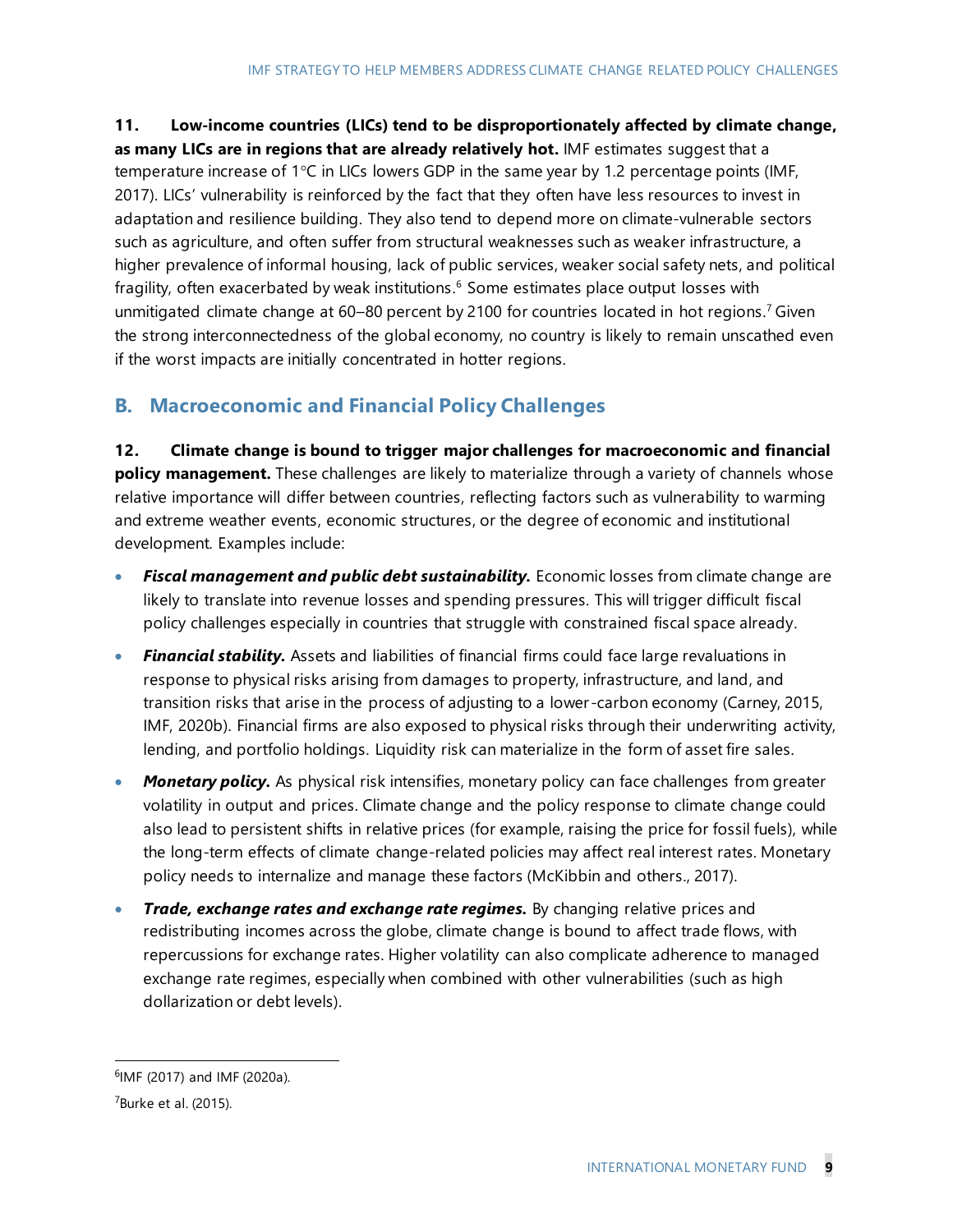**13. The** *policy respons***e to climate change can give rise to another set of macroeconomic and financial policy challenges.** Examples include:

- *Adaptation and resilience building can be fiscally costly.* IMF (2021b), for example, estimates that for the Asia and Pacific region, annual average investment needs can exceed 3 percent of GDP—with costs typically falling due upfront, while benefits only accrue in the medium to long term. Further, needs for resilience building are often the most pressing in countries that already have elevated public debt levels and limited revenue generating capacity (IMF 2019a). In this case, domestic fiscal efforts may need to be complemented by support from the international community to close financing gaps. $8$
- *Climate change mitigation and the transition to a low-carbon economy* typically require significant changes to tax, spending, and regulatory systems. Accompanying social and structural policies are needed to ensure a just transition, repurpose human and physical capital, and build the infrastructure for a low-carbon economy (IMF 2019b, 2020c), including incentives for low-carbon R&D and targeted support for households and workers . The nature of transition management needed will often differ greatly between countries , given differences in economic structures and institutional arrangements. In particular, as mitigation typically involves higher energy prices, it can require adjustments to development and industrial policy strategies.
- Given the public good character of climate change mitigation, *enhancing the effectiveness of mitigation efforts hinges on international policy coordination.* Coordination could prevent potentially destabilizing spillovers from inadequate mitigation policies to other countries. It would also help reduce concerns about carbon leakage and competitiveness losses that could materialize if countries pursue mitigation unliterally. Policy coordination is also needed to ensure that LICs and other climate-vulnerable countries have sufficient financial and technological means to purse adaptation and mitigation policies.
- **A** *global transition to a low-carbon economy* creates existential challenges for many countries that depend on fossil fuel exports. A combination of financial diversification (investing export surpluses in low-carbon assets) and real diversification (developing non-fossil fuel sectors of the economy) will typically be needed to manage these challenges, with implications for fiscal, structural and, potentially, exchange rate policies.

## **IMF ENGAGEMENT ON CLIMATE CHANGE ISSUES TO DATE**

*The IMF has been involved in the climate policy debate for many years, with an emphasis on policy papers and flagship reports in the beginning that was followed by a gradual shift to bilateral country engagement (Article IVs, FSAPs, CD). In recent years, climate-related demands on IMF staff have*  increased greatly, especially in surveillance. To support these demands, the IMF has begun developing *policies at the intersection of macroeconomics and climate, cooperating with a wide range of* 

<sup>&</sup>lt;sup>8</sup>See, for example the [2018 ECCU Article IV.](https://www.imf.org/en/Publications/CR/Issues/2019/02/22/Eastern-Caribbean-Currency-Union-2018-Discussion-on-Common-Policies-of-Member-Countries-46626)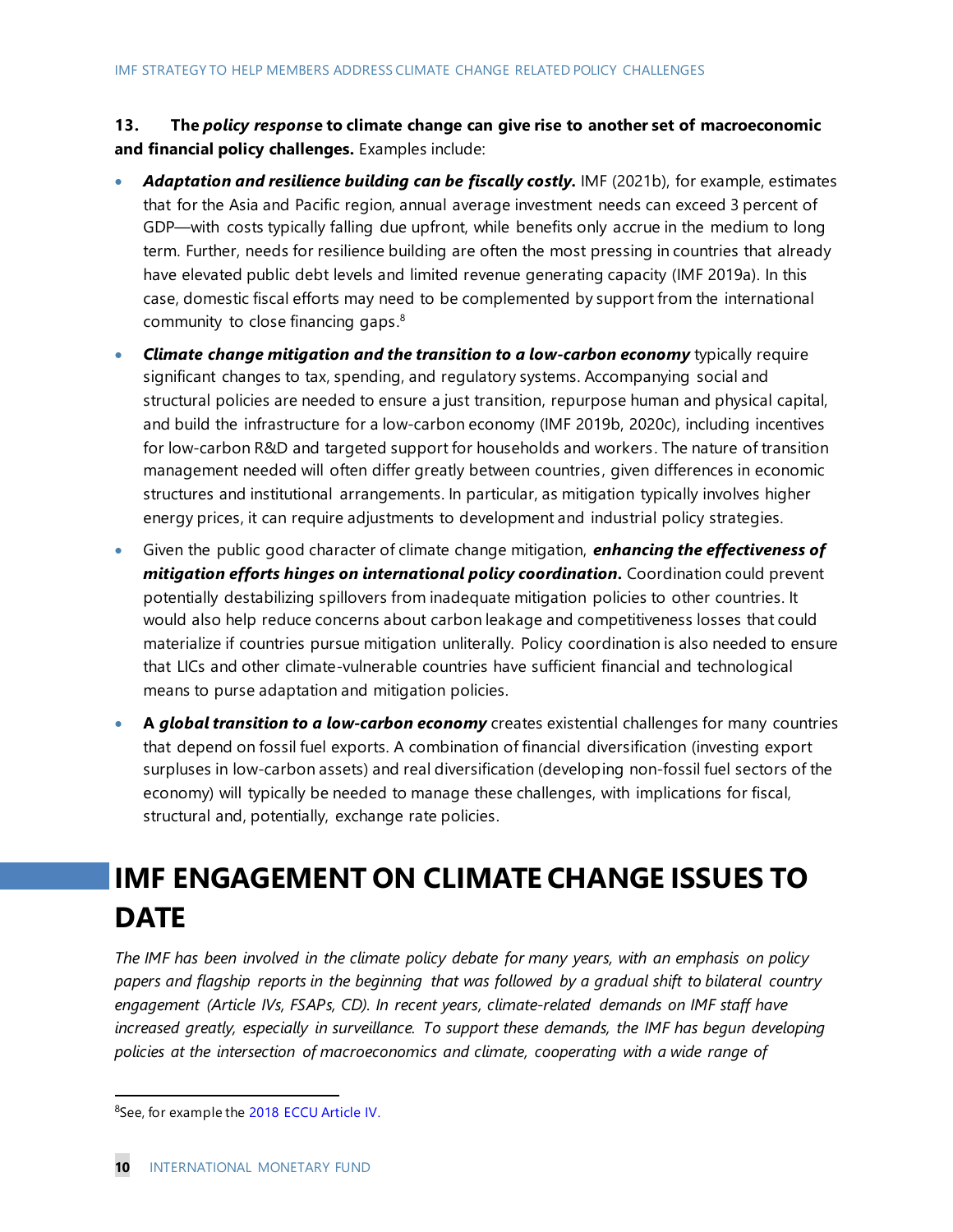*institutions in the process. Until now the IMF has met the additional demands by reallocating resources within a mostly unchanged budgetary envelope and organizational structure, with an extraordinary effort made in the past nine months in anticipation of COP26—an approach that has reached its limits.*

### **A. Direct Country Engagement**

#### **14. Climate change has been discussed in the context of Article IV consultation and Financial Sector Assessment Program (FSAP) reports.**

- Article IV Consultations. During 2015-17, 27 climate and energy Article IV pilots discussed topics such as energy subsidy reform, mitigation policies and resilience building, covering a wide spectrum of countries. Since then, Article IV consultation reports have covered climate change on an ad-hoc basis, reflecting requests from country authorities and staff capacity.
	- o For *climate-vulnerable states*, six Article IV consultations (about 2 per year) have been able to draw on pilot Climate Change Policy Assessments (CCPAs) conducted jointly with the World Bank.<sup>9</sup> The CCPAs contained in-depth assessments of financing and investment needs and provided a road map for formulating disaster resilience strategies (DRSs) for climate change adaptation. For Dominica and Grenada, the country authorities—in collaboration with the country teams as well as other IFIs—prepared a DRS on their own that was discussed in the Article IV report.<sup>10</sup> A recent example of adaptation coverage without a CCPA or DRS is the Maldives' consultation, which included model-based analysis for prioritizing resiliencebuilding needs. At present, capacity suffices to cover adaptation issues in about 4–6 Article IV consultations per year.
	- o In cases where *mitigation policies and transition management* have been covered in-depth, the discussion in the Article IV report has often been complemented by selected issues or working papers (see Box 1 for examples). At present, staff capacity suffices to cover mitigation and transition management in-depth in 4–6 Article IV consultations per year.
- *Financial Sector Assessment Programs (FSAPs).* Physical and/or transition risks assessment have been covered on average in two FSAPs per year. Current capacity does not allow climate risk analysis in all FSAPs, including stress testing and assessments on financial oversight.

**15. Climate-related topics are a rapidly increasing area of demand for CD.** To date, most CD has focused on fiscal issues. Where possible and called for on substance, CD is being delivered in collaboration with institutions like the World Bank, OECD, and the IEA to leverage these institutions' expertise. The IMF has also started engaging in partnerships with bilateral donors.<sup>11</sup>

(continued)

<sup>&</sup>lt;sup>9</sup>For Belize, Grenada, Micronesia, Seychelles, St. Lucia, and Tonga.

 $10$ The Board was briefed on these in May. The DRS followed IMF (2019a), a paper that concluded that there was a need for a coherent medium-term approach to help countries prioritize and prepare for natural disasters .

<sup>&</sup>lt;sup>11</sup>For instance, Germany is providing funds for greening the recovery and CD that helps countries design and implement their climate mitigation and adaptation strategies, while the United Kingdom has provided funds to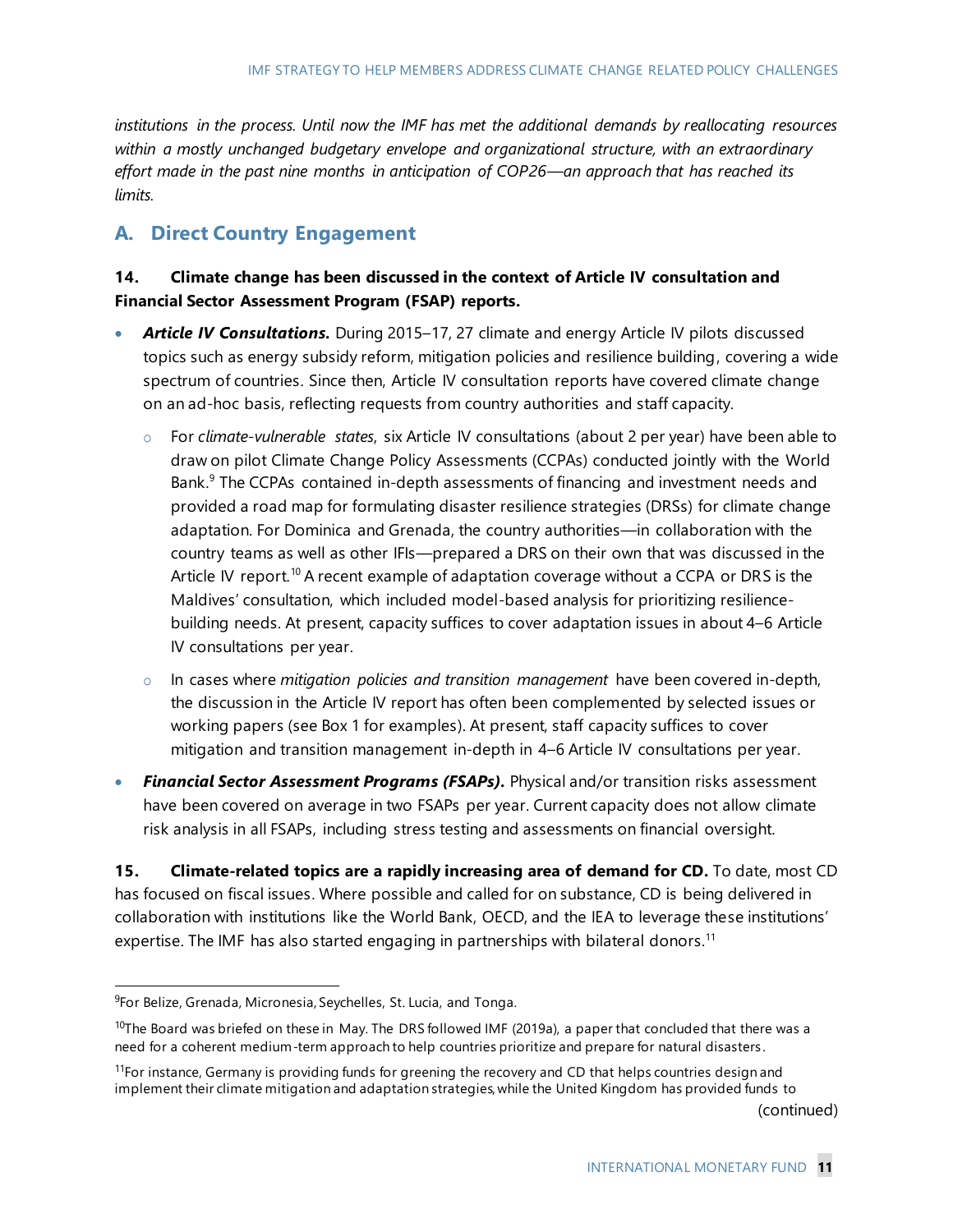- On *fiscal issues*—other than the CCPAs mentioned above—CD has covered mitigation and adaptation policies as well as building resilience. CD has assisted with developing carbon pricing schemes and related tax policies. There is also initial work to develop CD for public financial management on issues such as green budgeting and the development of a climate-related module in public investment management assessments (PIMA).<sup>12</sup>
- In the area of *financial sector policies***,** CD is very limited at this point, covering climate-related stress testing for the insurance sector, regulation and supervision of climate-related risks, climate-related debt management, and green bonds.
- Some *modelling support* has covered the domestic macroeconomic, external, and distributional implications of climate-related policies.
- To support *training* in member countries, a climate module is part of the newly launched Inclusive Growth online course, and work is ongoing to develop a model-based framework on mitigation and adaptation. Moreover, there are plans for interactive microlearning videos.

### **B. Multilateral Surveillance, Analytics, and Policy**

**16. Climate change related issues have featured in numerous** *flagships and policy papers*  **since 2008,** when the first *World Economic Outlook's* (WEO) climate chapter was published.<sup>13</sup> The work on flagships and policy papers has often involved modeling support and instigated the development of toolkits.

• *Flagships.* Staff has published many impactful analyses on climate-related topics in flagships (WEO, GFSR, Fiscal Monitor) and Regional Economic Outlook papers. These contributions have focused on a wide variety of issues, including (i) developing a conceptual and quantitative framework for carbon pricing;<sup>14</sup> (ii) making a case for stress testing to climate risks and promoting climate-related disclosures;<sup>15</sup> (iii) highlighting the economic impact of climate change

CARTAC to help member countries with CD to build climate change and disaster resilience, and Switzerland is financing the IMF Climate Innovation Challenge, launched in June 2021.

 $12$ Climate PIMAs focus on (i) climate-aware planning—whether public investment is planned considering climate change policies, (ii) coordination between entities—how decision making on climate-related investment is coordinated across the public sector, (iii) project appraisal and selection—in particular the reflection of climaterelated analysis and criteria, (iv) budgeting and portfolio management—how the government's portfolio of climaterelated public investment projects is managed, and (v) risk management—how the government identifies and manages its fiscal risk exposure associated with public investment that could be impacted by climate change and natural disasters.

 $13$ The April 2008 WEO (IMF, 2008) analyzed a variety of mitigation policies, with a recommendation for global and equitable carbon pricing.

<sup>&</sup>lt;sup>14</sup>The October 2019 Fiscal Monitor (IMF, 2019b) provided a quantitative framework for understanding the impacts and trade-offs of carbon taxes and similar pricing schemes to implement climate mitigation strategies, particularly in the largest advanced and emerging economies.

<sup>&</sup>lt;sup>15</sup>The October 2019 GFSR (IMF, 2019c) covered developments in ESG markets (issuance, pricing, policy issues like disclosures); the April 2020 GFSR (IMF, 2020b) looked at whether climate physical risks were properly priced in global equity markets; the October 2020 GFSR offered an initial as sessment of the impact of the COVID crisis on firms'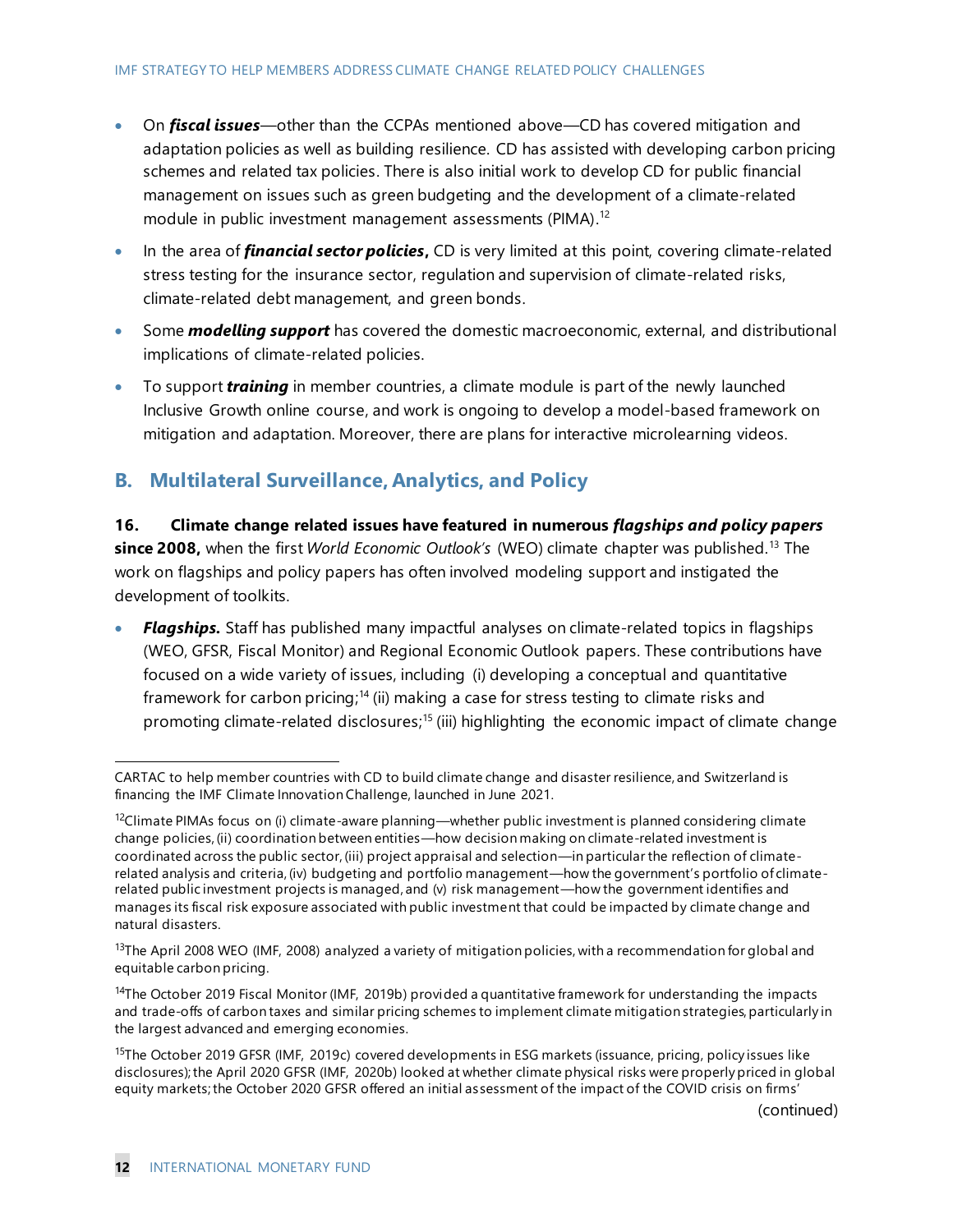and its policy implications on LICs, and on sub-Saharan Africa in particular;<sup>16</sup> and (iv) devising a strategy of how to deliver global emissions reductions while minimizing economic and social cost during the transition.<sup>17</sup>

• **Policy papers** have also discussed a wide variety of climate-related topics and policies, such as energy subsidy reform, mitigation policies, resilience building to natural disasters, statecontingent debt instruments for climate vulnerable countries, or macroeconomic and distributional trade-offs of different mitigation policies in the European Union and in Asian economies.<sup>18</sup>

**17. Various strands of work aim to improve climate data for macroeconomic and financial**  analysis. The IMF launched in April an experimental climate change indicators dashboard.<sup>19</sup> With climate data for macroeconomic analysis being a relatively new statistical area, much work has gone into establishing and improving methodologies.<sup>20</sup> Staff is also analyzing the main commercial data and analytics solutions currently available in the market.

## **C. Organization of Climate Work**

**18. To date, climate work is conducted mostly within pre-existing structures.** Formal organizational changes have been very limited and have included (i) the creation of a Climate Advisory Group (2019) that consists of managerial staff from all departments and meets at least bimonthly to disseminate information and coordinate climate work, (ii) the designation of a Deputy Director in SPR as the Fund-wide climate change coordinator (2020), and (iii) the creation of a climate policy group in FAD (also 2020). Further, several departments have set up networks to collaborate on climate issues, and there is also a Fund-wide, informal network of economists who are interested in climate issues. Other than this, many existing divisions and units have taken on climate work in addition to their other mandates and portfolios, such as the Multilateral Surveillance Division in RES, the Strategy and Planning Unit in MCM, the Development Issues Strategy Unit in SPR, the Fiscal Operations 2 and Public Financial Management 2 Divisions in FAD, the Public Affairs Division in COM, and the Digital Advisory Unit in ITD. All departments partner extensively with external organizations on climate work (see the next section).

environmental performance (IMF, 2020f). The April 2020 GFSR made the case for stress testing and better disclosures to improve assessments of physical risks associated with climate change.

<sup>16</sup>IMF (2020g).

<sup>&</sup>lt;sup>17</sup>The October 2020 WEO mapped out how a green investment push coupled with steadily rising carbon prices would allow countries to achieve necessary emissions reductions while containing transition costs.

<sup>18</sup>Examples include IMF (2019a, 2020e).

<sup>&</sup>lt;sup>19</sup>The dashboard aims to become a comprehensive aggregator for statistical indicators on climate change, greenhouse gas emissions from economic activity, trade in environmental goods, green finance, government policies, and physical and transition risks. See [https://climatedata.imf.org/.](https://climatedata.imf.org/)

 $^{20}$ For instance, staff organized an iLab event on climate data & disclosures during the April 2021 Spring meetings.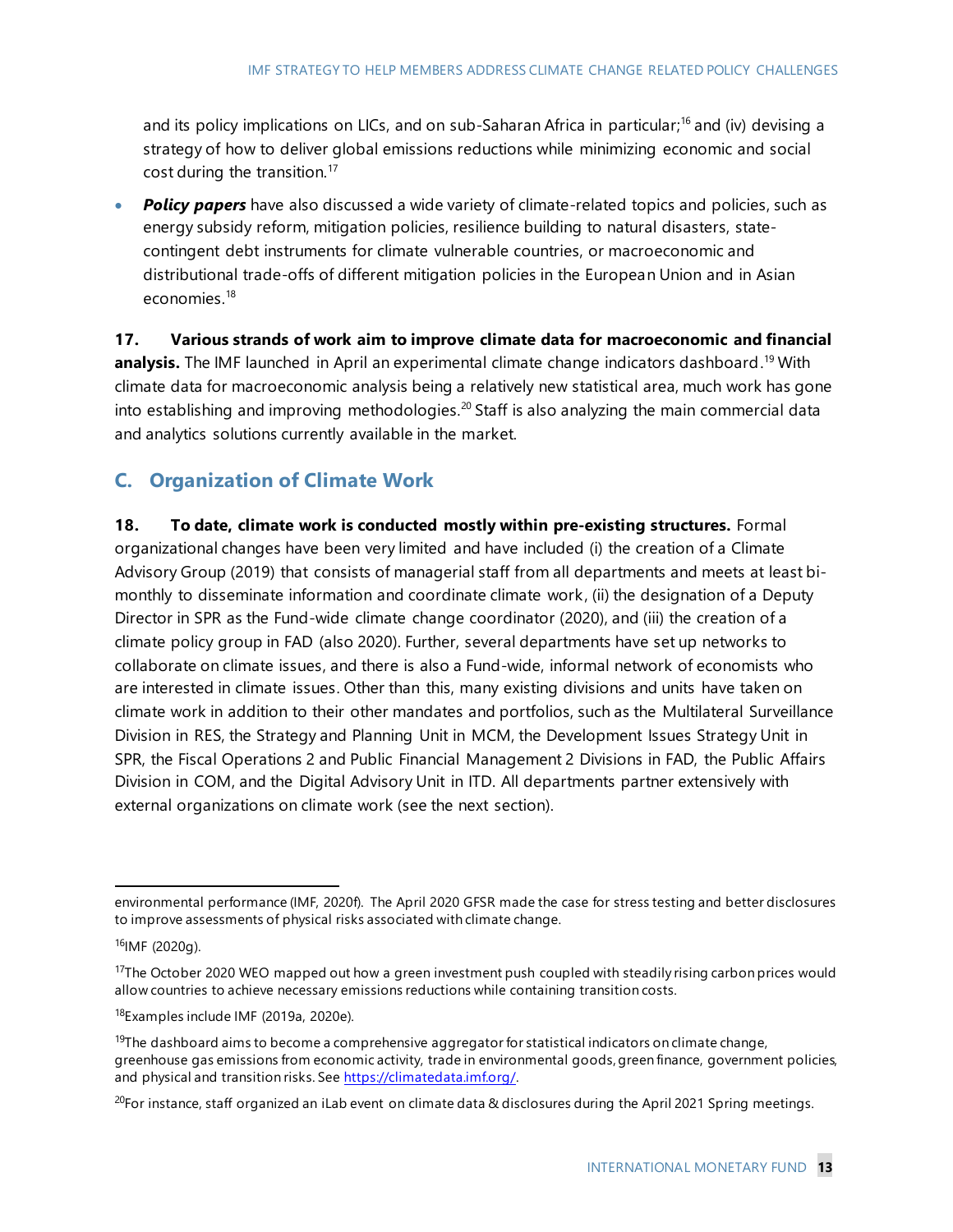## **STEPPING UP ENGAGEMENT ON CLIMATE IN LINE WITH THE IMF'S MANDATE**

*Serving the needs of the membership requires stepping up climate work in many areas, including an expansion of coverage in Article IV Consultations and Financial Sector Assessment reports, and a significant increase in climate-related CD. To be able to deliver these outputs, country teams would need to be supported with expertise at the conjunction of macroeconomics and climate science, analytical tools, data, and guidance. The strategy below describes a steady state that is envisaged to be reached within 3 years.*

**19. The overarching objective of the IMF's engagement on climate is to provide highquality, granular, and tailored advice to the membership on macroeconomic and financial policy challenges related to climate change.** This would include *domestic policy challenges*, which would be addressed mostly in the context of the IMF's bilateral country engagements (surveillance, CD and lending), but also *global policy challenges*—reflecting the global public good character of climate change mitigation and the ensuing need to coordinate policies. As climate change affects countries, regions and sectors differently, and as countries' policy implementation capacity also differs, IMF analysis needs to be sufficiently granular and differentiated to factor in this heterogeneity and reflect it adequately in the IMF's policy advice. Substantial training within the IMF will be needed to live up to this challenge.

### **A. Direct Country Engagement**

**20. Article IV consultation reports should cover climate related policies wherever climate change triggers macro-critical policy challenges.** <sup>21</sup> As detailed below and summarized in Table 1, staff proposes coverage of climate-related issues in about 60 Article IV consultations per year. Overall, this would allow covering adaptation and resilience building every 3 years for those countries that are most vulnerable to climate change. The climate change mitigation policies of those countries most critical for the global mitigation effort could also be covered every 3 years, while transition risk management could be covered every 5–6 years for all members.

• *Climate Change Adaptation/Resilience Building.* Adaptation and resilience building are potentially relevant for a large portion of the IMF's membership. IMF (2019a) identified 60 countries—many of them LICs—as particularly vulnerable to climate change, ranging from exposure to hurricanes and floods to slower-moving phenomena such as draughts. Over time, the list of climate-vulnerable countries is likely to increase. Adaptation to climate change requires strategies to build both physical resilience—i.e., climate resilient infrastructure—and financial resilience—safeguarding the financial capacity to deal with disasters and to build resilience—with the latter firmly in the realm of the IMF's mandate. It can also include challenges

<sup>&</sup>lt;sup>21</sup>See IMF (2021a) for a discussion about the relationship of the IMF's surveillance mandate—as codified in the Articles of Agreement and the 2012 Integrated Surveillance Decision—and the treatment of climate-change related policy challenges in Article IV consultations.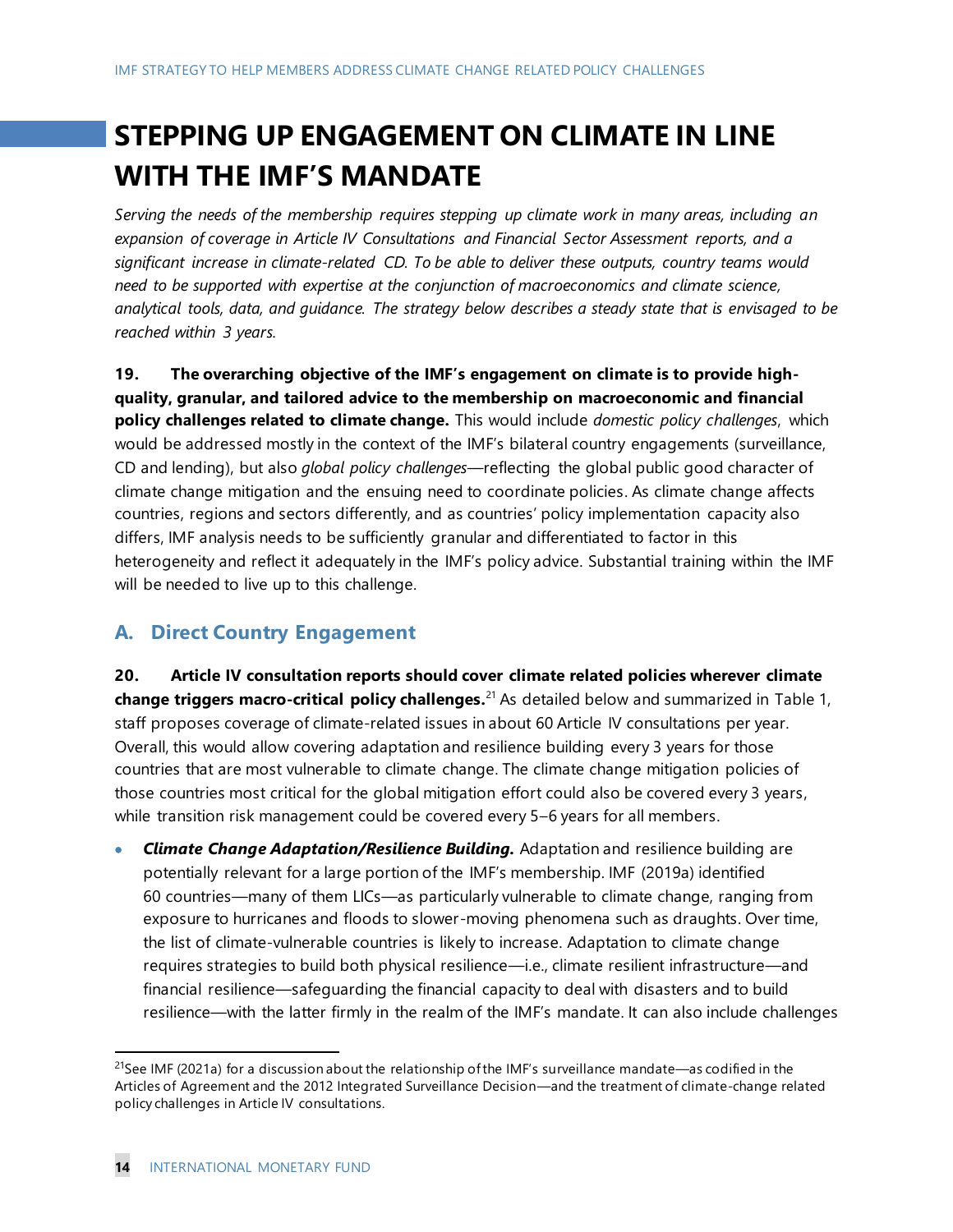to financial and monetary policies, for example dealing with a higher frequency and amplitude of supply-side shocks and with changes in relative prices triggered by climate change.

In-depth coverage in Article IVs requires *inter alia* an assessment of country-specific climate vulnerabilities, adaptation policies, and financing needs to build resilience. A full, granular assessment of these issues will often require analysis conducted outside of the Article IV consultation cycle. The planned Climate Macroeconomic Assessment Program (CMAP) is meant to provide such analysis and input (see below). For Article IVs that cannot be preceded by a CMAP, standardized assessments will be needed that would also draw on work by partners.

Overall, a reasonable objective is to cover adaptation and resilience building in all climatevulnerable countries every 3 years, with about half accompanied by a CMAP.

• *Climate Change Mitigation.* The Comprehensive Surveillance Review (CSR) published in May set forth the expectation that mitigation policies of the 20 largest emitters of greenhouse gases (GHGs) would be covered every 3 years or so.<sup>22</sup> The approach inscribed in the CSR reflects the global public goods character of mitigation: while unconstrained global warming poses large risks to global macroeconomic and financial stability, no country can mitigate climate change on its own. Rather, success requires a collective effort to which countries can make an adequate contribution—with the largest impact triggered by mitigation policies of large GHG emitters.

As discussed in IMF (2021a), an Article IV consultation report would be open to different policy approaches to reach mitigation objectives. Further, they would refrain from assess ing mitigation objectives per se, but would provide relevant context, including a comparison of domestic mitigation objectives with those of peers.

Living up to the commitment of the CSR will require 6–7 Article IV consultations with in-depth mitigation coverage per year (Box 1).

• *Transition Management* to a low-carbon economy. Transition management is a macro-critical policy challenge for almost every IMF member. It includes domestic policy efforts to achieve a country's Nationally Determined Contribution (NDC) under the Paris agreement, as meeting the NDC often requires changes to tax regimes, regulatory frameworks, and accompanying social and investment policies. <sup>23</sup>, <sup>24</sup> It also includes challenges arising from the *global* transition to a low-carbon economy, such as managing the transition for fossil fuel exporting countries.

33–34 assessments per year with 8–9 going in depth—in particular for carbon exporters—plus another 25 assessments with a more standardized methodology would allow covering transition risks for most of the IMF's membership over a time horizon of 5–6 years.

 $^{22}$ Together, these countries account for more than 80 percent of all GHG emissions.

<sup>&</sup>lt;sup>23</sup>All IMF members but one have committed to an NDC under the Paris agreement, and for most countries significant policy efforts are needed to achieve their NDCs.

<sup>&</sup>lt;sup>24</sup>Transition risk management to achieve an NDC is closely related to and overlaps with mitigation. The difference is that transition risk management is a domestic policy challenge that falls under the bilateral surveillance mandate of the IMF. Mitigation adds another dimension: with mitigation being a global public good, mitig ation policy needs to be discussed within the global context and falls under the IMF's multilateral (rather than bilateral) surveillance mandate. See IMF (2021a) for a detailed discussion of this distinction and the implications.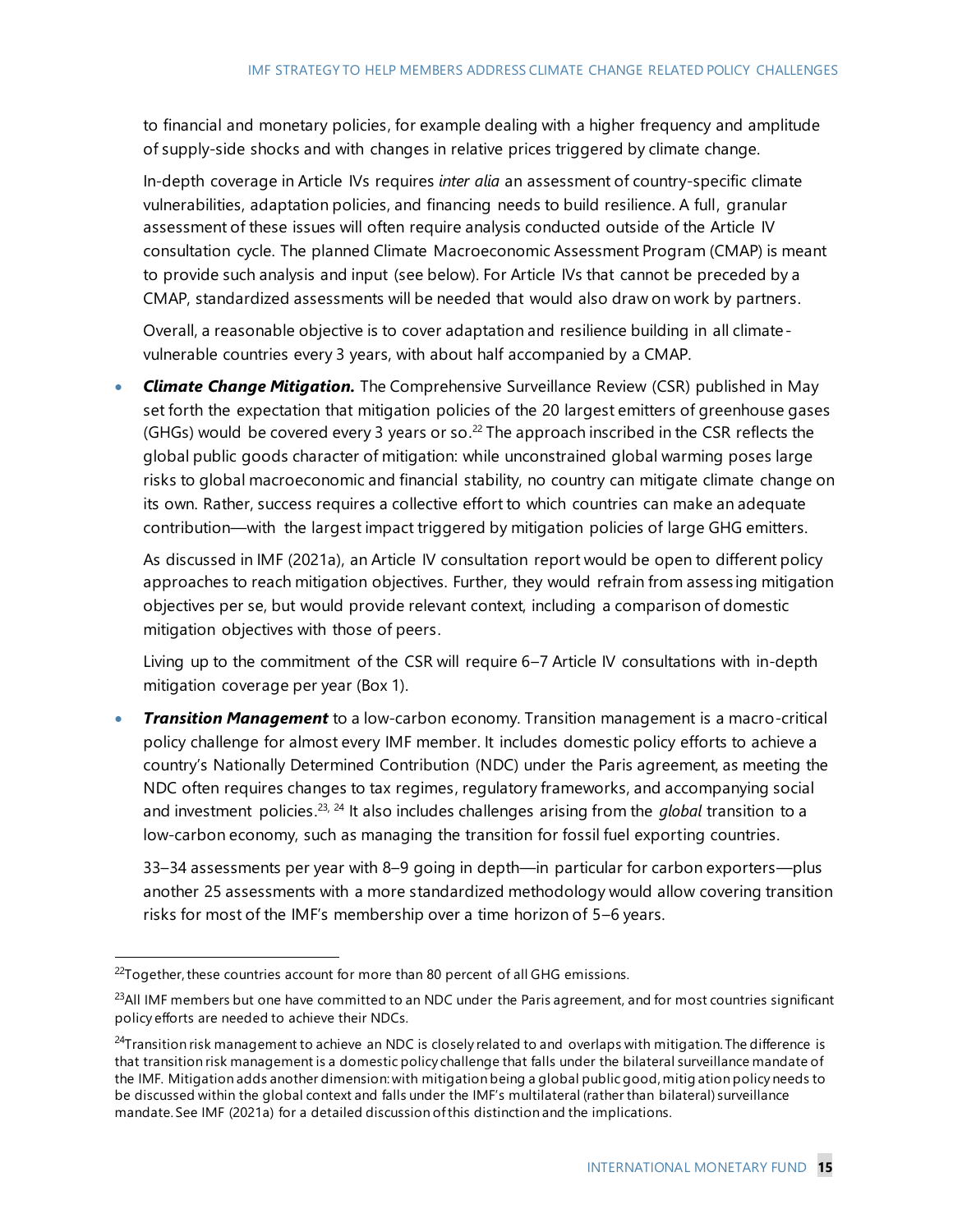#### **Box 1. In-Depth Analysis of Mitigation and Associated Transition Risks**

A thorough analysis of mitigation policy would start with a discussion of historical and anticipated future emissions trends, emissions sources, emissions and clean technology commitments in the context of the Paris Agreement and in national plans, and existing and envisioned mitigation policies at the national and sectoral level. It would also discuss the implications of the country's NDCs and, where existent, net zero commitments for mitigation, including an analysis of interim targets and a comparison with peers.

The analysis would present options for mitigation policies, along with quantitative assessments of the emissions, fiscal, economic efficiency and macroeconomic (GDP, employment, trade) impact. It would also discuss strategies for enhancing the acceptability of mitigation, particularly in countries where political economy considerations render carbon pricing difficult. Where feasible, incidence analyses for household income groups and vulnerable industries would be included.

The assessments would include quantitative analyses of the emissions, fiscal, and economic welfare impacts of carbon pricing, including the prices implicit in countries' mitigation pledges (see Figure) and domestic economic cobenefits (like the reduction of deaths from air pollution). They would illustrate the trade-offs (in terms of emissions, costs, and revenue) between pricing instruments and other policies like taxes on electricity, taxes on individual fossil fuels, energy efficiency policies and other regulations, and sectoral emissions pricing. The assessments would also provide practical guidance on how feebates or similar fiscal instruments can be used to strengthen mitigation incentives in various sectors (such as power, industry, transport, building, extractive, forestry, agriculture) while avoiding new tax burdens on the average household or firm. Where data permit, assessments of the incidence of carbon pricing across household income groups and vulnerable industries would also be provided.



**CO<sup>2</sup> Reductions for 2030 Pledges/ From Pricing**

Source: IMF staff calculations.<br>Note: NDCs targets are from first-round or (if applicable) second-round Paris pledge. Estimates<br>assume that CO2 must fall in proportion to other GHGs to achieve the target (i.e. non-CO2 GHGs June 2021.

Several recent Article IV consultations have included assessments of climate mitigation and transition risk policies in selected issues or working papers, including Canada, Denmark, Finland, Germany, Indonesia, Korea, the Netherlands, the U.K., and the U.S. These assessments typically recommended a comprehensive strategy with carbon pricing as the centerpiece, reinforced with feebates and public investment in clean technology networks along with productive use of carbon pricing revenues and just transition measures to protect vulnerable groups.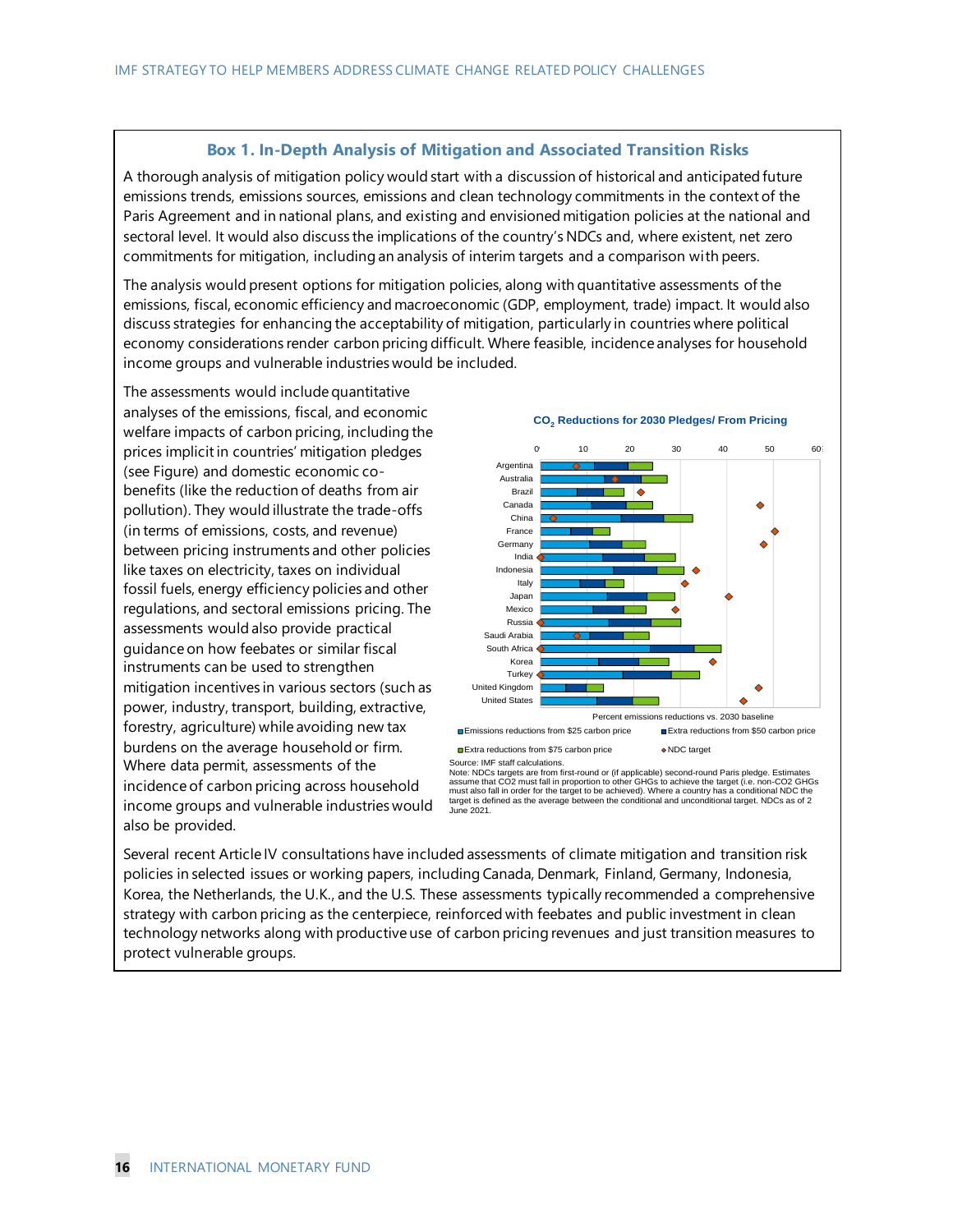| <b>Table 1. Article IV Consultations: Targeted Outputs</b>     |              |
|----------------------------------------------------------------|--------------|
| Type of Climate-Related Policy Challenge and Objectives        | Coverage     |
| Adaptation and Resilience Building.                            |              |
| Objective: cover 60 climate vulnerable countries every 3 years |              |
| Based on a CMAP                                                | 10 per year  |
| Without a CMAP                                                 | 10 per year  |
| Climate Change Mitigation                                      |              |
| Objective: cover the 20 largest emitters of GHGs every 3 years |              |
| In-depth coverage                                              | 6–7 per year |
| Transition Management to a Low-Carbon Economy                  |              |
| Objective: cover all countries every 5-6 years                 |              |
| In-depth coverage                                              | 8-9 per year |
| More standardized coverage                                     | 25 per year  |
| Source: Authors.                                               |              |

**21. Exposure to climate risk and policy options to manage such risk should become an integral part of all analyses under the FSAP** (Table 2). This would help understand better potential pressure points for the financial system from physical climate shocks and from the transition to a low-carbon economy. It would also help inform policies needed to enhance risk management and the resilience of the financial system.

- **Topics.** A typical climate component of an FSAP would include stress testing to both physical and transition risks—with the test design depending on countries' specific vulnerabilities and characteristics—as well as assessments of climate-relevant financial regulation and supervision. To this end, staff plans to develop and implement a standardized approach to assessing financial stability risks from climate change and the concomitant need for adaptation in the financial sector, in addition to sector-specific guides (bank and insurance) for inclusion of climate risk in the assessment of supervision and regulation (see Box 2).
- *Assessment process.* Staff envisages a three-stage template. First is a climate financial risk diagnostic to decide on the scope of the assessment and relevant climate physical and transition risks. The second is designing climate scenarios.<sup>25</sup> The third step would focus on risks that could

| <b>Table 2. FSAPs: Targeted Outputs</b>                                                                                               |                                                                               |
|---------------------------------------------------------------------------------------------------------------------------------------|-------------------------------------------------------------------------------|
| <b>Deliverables</b>                                                                                                                   | Coverage                                                                      |
| Assess climate issues as part of FSAP risk analysis and assessment of financial<br>oversight frameworks. <sup>1</sup>                 | All FSAPs, based on<br>an assessment of<br>the materiality of<br>climate risk |
| Source: Authors.<br>1/As agreed with county authorities and depending on the systemic importance of climate risk in the jurisdiction. |                                                                               |

<sup>&</sup>lt;sup>25</sup>While staff will leverage on NGFS scenarios for transition risks where countries are covered by the NGFS, many emerging market economies and LICs are not covered. Moreover, the physical risk coverage in NGFS scenarios is limited to one climate hazard and thus lacks the comprehensiveness needed for FSAP climate stress testing.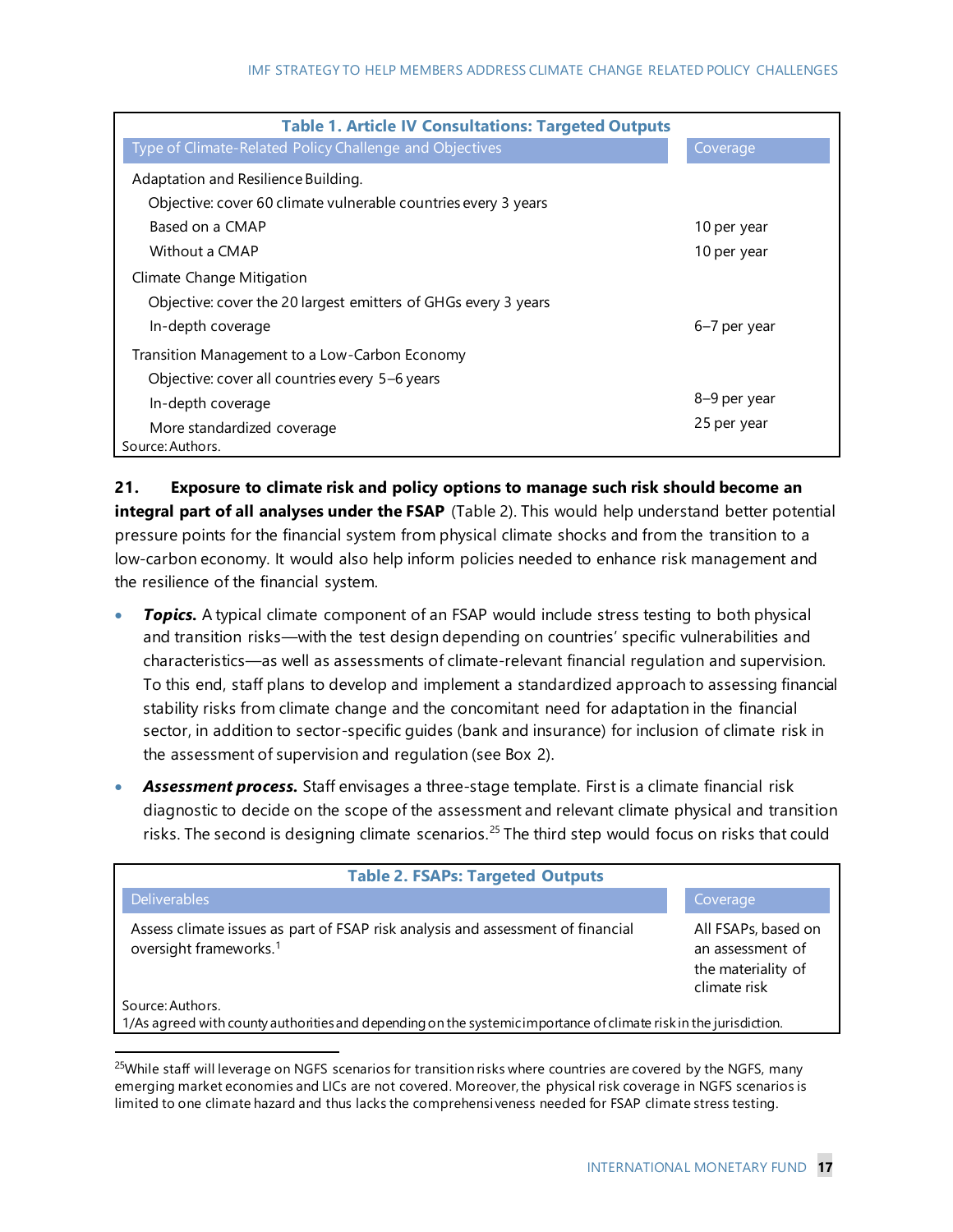materialize over the three- to five-year FSAP horizon––in contrast with the longer-term focus adopted by most central banks and regulators––and apply scrutiny to physical risks.

**22. Climate-specific review is needed to safeguard quality and evenhanded treatment across topics and countries.** The case for review is especially strong for the coverage of mitigation policies for the 20 largest emitters of greenhouse gases in Article IV consultations, given that (as per CSR) regular coverage is strongly encouraged. Review would also be conducted for other in-depth discussions of climate policies in Article IV reports, selected FSAPs, CMAPs, selected issues papers, working papers, and for policy papers (see below).

#### **Box 2. Climate Risk Analysis in FSAPs**

FSAPs have been assessing the impact of climate-related natural disaster events on financial stability for some time. A textual analysis of 192 FSAP reports (up to 2019) found that 33 FSAPs (17 percent) contained meaningful references to risk factors such as droughts, floods, and storms. Many of these FSAPs were for small island states (such as the Bahamas, Jamaica, and Samoa). Some assessments for advanced economies (such as Belgium, Denmark, France, Sweden, and the U.S.) have also covered natural catastrophe risks as part of insurance stress testing.

More recent FSAPs have developed new approaches to assessing climate change risk.

- Norway 2019 FSAP. Three possible transmission channels for transition risk to the financial system were explored: (i) the impact of a substantial increase in domestic carbon pricing on banks' health via its effect on corporates' operating costs and profitability, (ii) the impact of a large increase in global carbon prices on the domestic economy and banks' loan losses via the fall in the revenues of domestic oil producers, (iii) the impact of a forced reduction in the production of domestic oil firms on their share prices and, in turn, on the net wealth of domestic shareholders. Results show that a sharp increase in carbon prices would have a significant but manageable impact on banks (IMF, 2020b and Grippa and Mann, 2020).
- Philippines 2021 FSAP. Climate stress test scenarios were constructed with three distinctive components. The frequency and intensity of typhoons were projected under a global climate scenario drawing on climate science inputs. A catastrophe (CAT) risk model used in the property insurance industry was deployed to estimate damages to infrastructures from typhoons. The resulting damage was applied as depreciation shock to the capital stock and simultaneous productivity shock based on existing literature of infrastructure economics in a dynamic stochastic general equilibrium (DSGE) model calibrated for the country. The exercise focused on typhoon risks. The results indicated a relatively moderate impact on bank capital even for an extreme typhoon on its own. Nonetheless, if multiple types of extreme shocks materialize at the same time—so-called compound risk such as an extreme typhoon during a pandemic the damage could be substantially more amplified.

The oversight section of FSAPs also started to cover climate issues. In the 2020 U.S. FSAP, the regulatory response to the increasing incidence and severity of natural catastrophes was considered as part of the assessment of supervision and regulation of the insurance sector. In the 2019 Korea FSAP, the coordination of climate action across authorities as well as supervisory strategy and major initiatives among the financial industry were discussed in the Technical Note on Financial Conglomerates Supervision.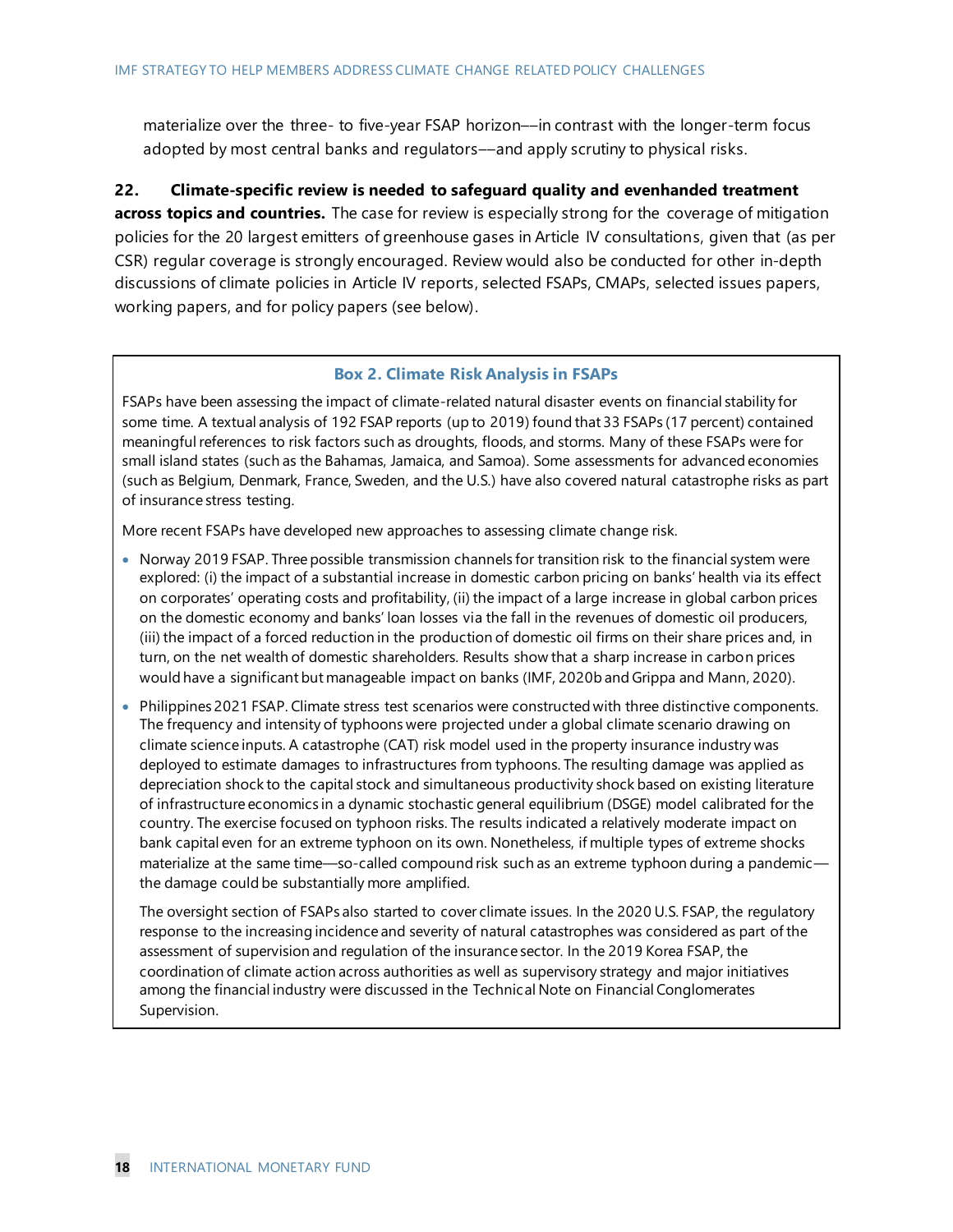

#### **IMF-Supported Programs**

**23. Within the Fund's lending mandate, financing may be provided under IMF-supported programs when climate-related measures are deemed critical to solve a member's balance-ofpayments (BoP) problems.** The IMF is already providing rapid assistance to country hit natural disasters through its Rapid Financing Instrument and Rapid Credit Facility.<sup>26</sup> Further, to preserve fiscal sustainability, the IMF has already incorporated climate-related elements—such as energy

<sup>&</sup>lt;sup>26</sup>Moreover, under the Catastrophe Containment and Relief Trust (CCRT), the Fund can also provide grants for debt relief for the poorest and most vulnerable countries hit by catastrophic natural disasters or pub lic health disasters.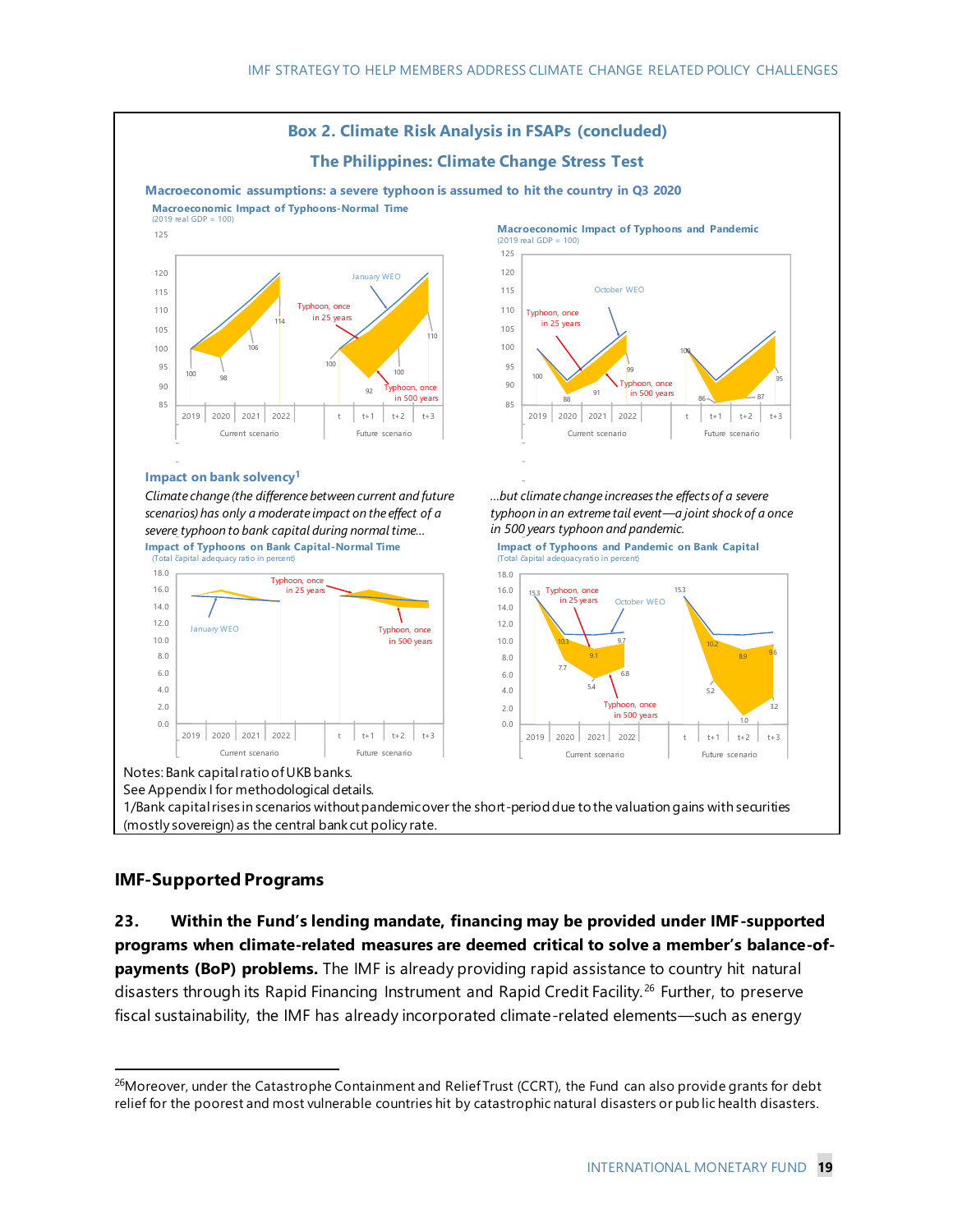#### **Box 3. Climate Considerations in IMF-Supported Programs**

IMF-supported programs ("programs" thereafter) can have an important role in helping build climateresilient economies, within the Fund's lending mandate whereby the IMF provides financing to members in resolving BoP problems. Climate considerations have already been incorporated in program design in many countries. In the context of needed fiscal adjustments, a range of "green" measures have been deployed in several programs:

- Fuel and energy subsidy reforms have dual BoP-stabilization and climate mitigation effects. Reducing energy subsidies has been the focus, for instance, in programs for Egypt [\(2016 EFF](https://www.imf.org/-/media/Files/Publications/CR/2017/cr1717.ashx)); Tunisia [\(2016 EFF\)](https://www.imf.org/-/media/Websites/IMF/imported-full-text-pdf/external/pubs/ft/scr/2016/_cr16138.ashx); Ukraine [\(2015 EFF](https://www.imf.org/-/media/Websites/IMF/imported-full-text-pdf/external/pubs/ft/scr/2015/_cr1569.ashx)).
- Where revenue mobilization is a priority, programs have helped the authorities introduce new taxes and otherwise improve their tax systems. This has included widening the range of revenue mobilization options such as carbon taxation (Jamaica).
- To support green recovery over the course of fiscal consolidation and to contain possible longerterm BoP needs, programs have also highlighted the development of coherent resilience-building strategies (Costa Rica).
- Members have included natural disaster clauses in new borrowing contracts, which can increase financial resilience to climate shocks (Barbados, Grenada) in the context of a sovereign debt restructuring.

Other aspects of program design could also internalize climate considerations, to the extent that they are consistent with the IMF's lending mandate. Under program-supported PFM reforms, green budgeting could help include and track climate-related spending across budget cycle phases. Offsetting distributional implications of climate-related measures would be critical to building broad support for adjustment in general and a green recovery. In particular, programs would need to continue prioritizing measures to protect the poor by establishing targeted cash or near-cash transfers and expanding existing ones.

subsidy reform, carbon pricing, and financial resilience building—into some programs (Box 3). Such measures could be informed by the IMF's analytical and policy work in the context of its surveillance activities. Consistent with and constrained by the IMF's lending mandate, climate-related measures could be further internalized in program design when such measures are deemed critical for resolving BoP problems. The ongoing discussion on rechanneling allocated SDRs is also considering measures to finance climate-supportive measures as part of a range of options.

#### **Capacity Development—Single-Country CD and Training**

**24. Climate-related CD has several components:** (i) the CMAP—a diagnostic tool under development to analyze climate change policies and preparedness for climate-vulnerable countries, (ii) climate-related single-country CD, and (iii) external training. Table 3 summarizes the main outputs envisaged in these areas. $27$ 

**25. The CMAP would build on the CCPA, but with a stronger macroeconomic and financial focus.** Among other things, CMAPs would analyze links between resilience building and long-term

<sup>&</sup>lt;sup>27</sup>As per the IMF's Article of Agreements, CD needs to be consistent with the purposes of the IMF (Art. V.2(b)).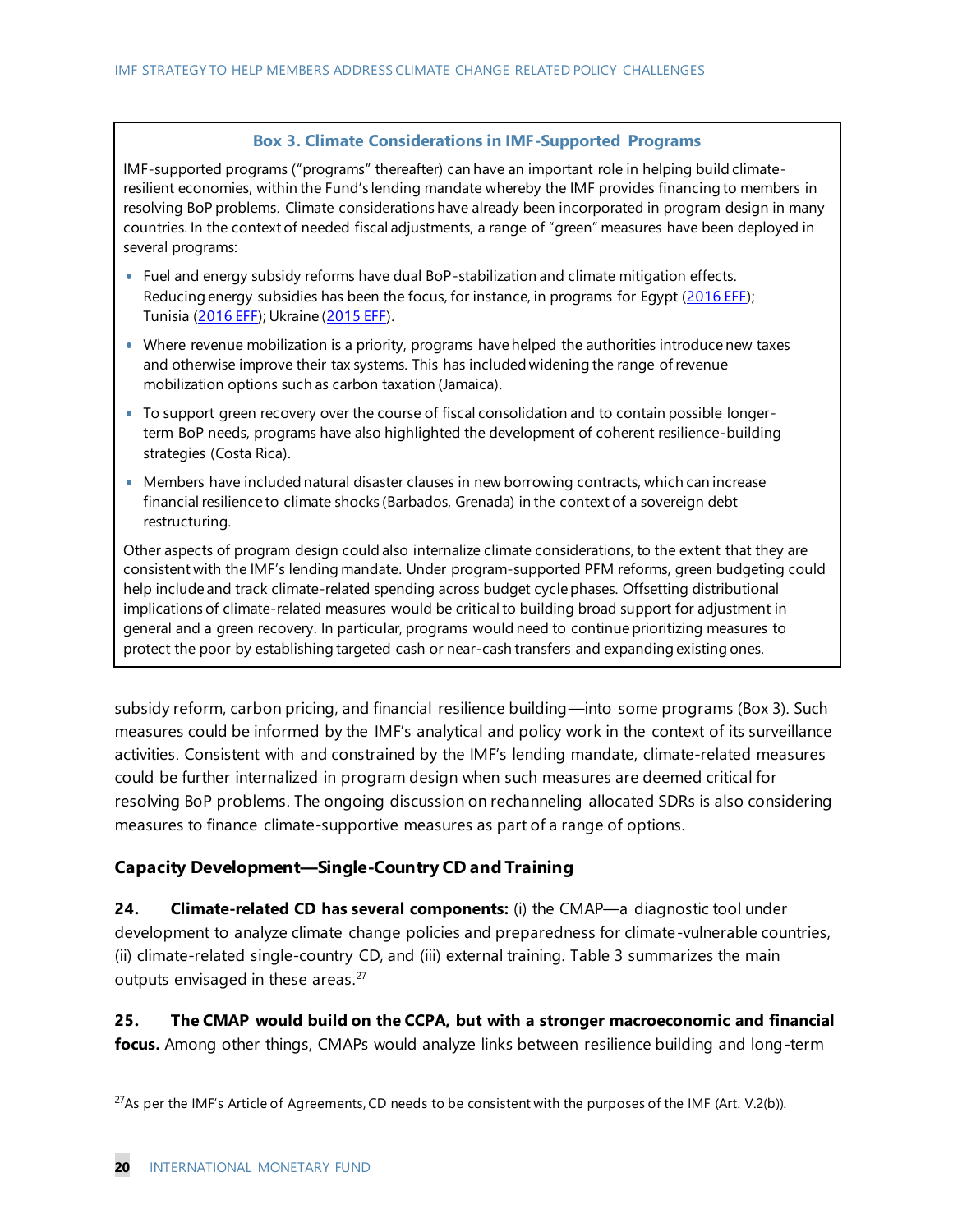growth, climate financing needs, distributional effects of climate policy, and long-term decarbonization plans. As discussed above, appropriate coverage of climate-vulnerable countries would require at least 10 CMAPs per year (up from the current delivery of 2), with a view to informing the corresponding Article IV consultations.<sup>28</sup> Many countries have already signaled interest in a CMAP.

**26. Demand for climate-related single-country CD is expected to increase significantly.**<sup>29</sup> A substantial share of this CD is expected to go to LICs and small states, reflecting both the need to bolster capacity and the fact that these countries tend to be disproportionately affected by climate change.

- On *fiscal issues* there is already considerable CD (see the previous section). Various in-house mitigation analysis tools are under development for use in CD. Fund staff is providing member countries—such as Costa Rica, Colombia, Guatemala, Jamaica, Moldova, Seychelles—with fiscal and economic assessments of the impact of carbon taxes and/or is advising them on green tax reforms. The increase in CD would focus on green budgeting and climate PIMA; on the latter, about a dozen countries have already shown interest.
- On *financial sector issues***,** CD would be substantially increased to assist with climate risk stress testing, financial sector regulation and supervision, monetary policy and central bank operations, and climate-related debt management issues. Financial Sector Stability Reviews would be a useful vehicle for delivering climate risk assessments to LICs and small states. Additional delivery modalities to complement bilateral CD work such as webinars would also be considered.
- In the area of *data***,** the Climate Change Indicators Dashboard would need to be accompanied by CD to help bolster member countries' capacity to collect and report the new indicators. While no CD has been provided in this area as of now, it will be critical to train data compilers so that they can provide reliable and timely data for policy making. To deliver CD to LICs and small states, staff considers developing a toolkit for data collection, risk analysis and assessment.
- On **macro frameworks**, the objective is helping climate-vulnerable countries build macro scenarios that reflect climate change shocks as well as mitigation and adaptation policies, with a focus on growth, macroeconomic stability, and debt sustainability.
- On *legal and financial integrity issues*, single-country CD would cover legal aspects related to climate change policies in the areas of central banking, financial sector, Public Financial Management, tax law, governance, anti-corruption and financial integrity.

**27. There also is a need to substantially increase external training.** Many members are scaling up climate work, including by establishing climate units in ministries of climate and central banks. Given a dearth of expertise linking macro and climate science, the IMF can support these

 $28$ Board engagement on a fully fleshed out concept for the CMAP is envisaged for early 2022.

<sup>&</sup>lt;sup>29</sup>Single-country CD would be mindful that digitizing government and financial services be done in a manner that does not excessively increase the carbon footprint (e.g., adopting green cloud data centers) and that improves transparency and efficiency in the domains of energy distribution or information sharing.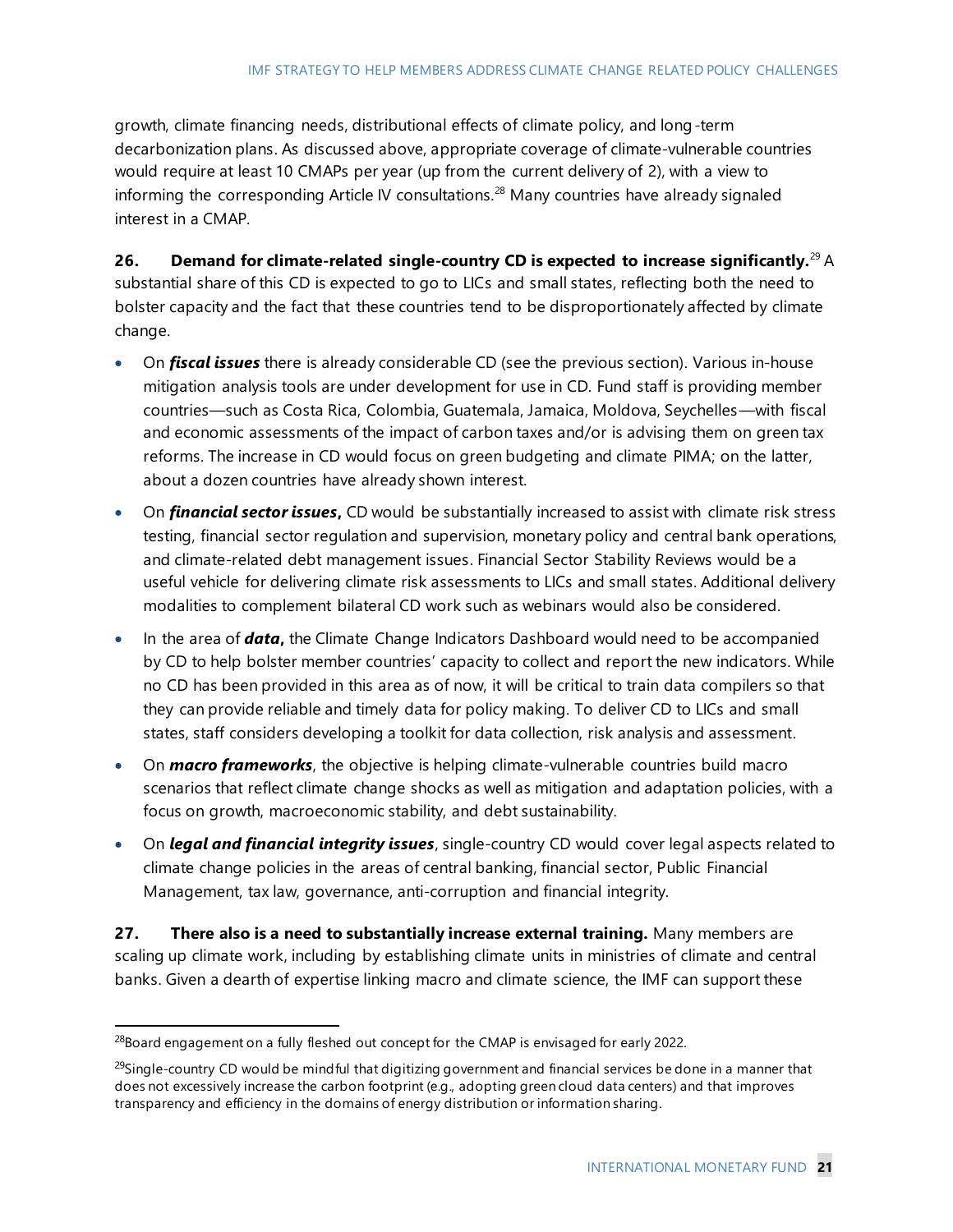efforts by training more authorities in these areas through dedicated courses, interactive microlearning videos and webinars—as staff is already doing on a small scale for the Coalition of Ministers of Finance for Climate Action. All these training methods would bolster the authorities' capacity to analyze the macroeconomic and financial effects of climate change, natural disaster shocks, and policies. Climate modules would also be incorporated into existing training cour ses, including on general macroeconomics, fiscal issues, and financial sector policies.

| <b>Table 3. Capacity Development: Main Targeted Outputs</b>                                                    |                          |
|----------------------------------------------------------------------------------------------------------------|--------------------------|
|                                                                                                                | Coverage                 |
| Climate Macroeconomic Assessment Program Reports                                                               | 10 per year              |
| Single-Country CD                                                                                              | 87 per year              |
| Fiscal issues<br>Financial sector issues<br>Climate data                                                       | 10<br>30<br>20           |
| Macro modeling<br>Legal and financial integrity issues                                                         | 15<br>12                 |
| <b>External Training</b>                                                                                       |                          |
| Online course on the macroeconomics of climate change<br>Micro-learning interactive videos<br>Source: Authors. | 5-6 times per year<br>10 |

## **B. Multilateral Surveillance, Analytics, and Policy**

#### **28. Chapters in flagship reports and regional surveillance reports as well as policy papers will remain key outlets for disseminating the IMF's analytical and policy work on climate.**

While coverage has increased markedly in recent years, impactful vehicles to communicate the Fund's policy messages will become even more important as the urgency of climate-related macroeconomic policy challenges increases. Table 4 summarizes staff's proposed outputs in this area. Flagships and policy papers are especially important for topics with a multilateral component that require policy coordination, as for these topics, country-level documents allow only partial coverage. Examples include cross-country cooperation of mitigation efforts or climate financing,  $30$ i.e., financial measures to support the mitigation and adaptation efforts of developing and (other) climate-vulnerable countries—a principle enshrined into the Paris agreement.

• *Flagship chapters* help shape institutional positions and often inform the engagement with members in the context of Article IV consultations and FSAPs.<sup>31</sup> *Regional surveillance reports* 

<sup>&</sup>lt;sup>30</sup>In this context, a[n IMF staff proposal for an international carbon price floor](https://www.imf.org/-/media/Files/Publications/Staff-Climate-Notes/2021/English/CLNEA2021001.ashx) was published in June.

 $31$ For instance, the October 2021 GFSR will look at climate transition risks and opportunities in the asset management industry. The October 2021 WEO will lay out a multipronged strategy comprising of a green investment push; carbon pricing; support for green R&D; and measures to ensure social fairness of the transition. It will also reflect on labor market aspects of the green transformation, attempting to assess the share of jobs most directly affected and the demographic characteristics of workers in those jobs.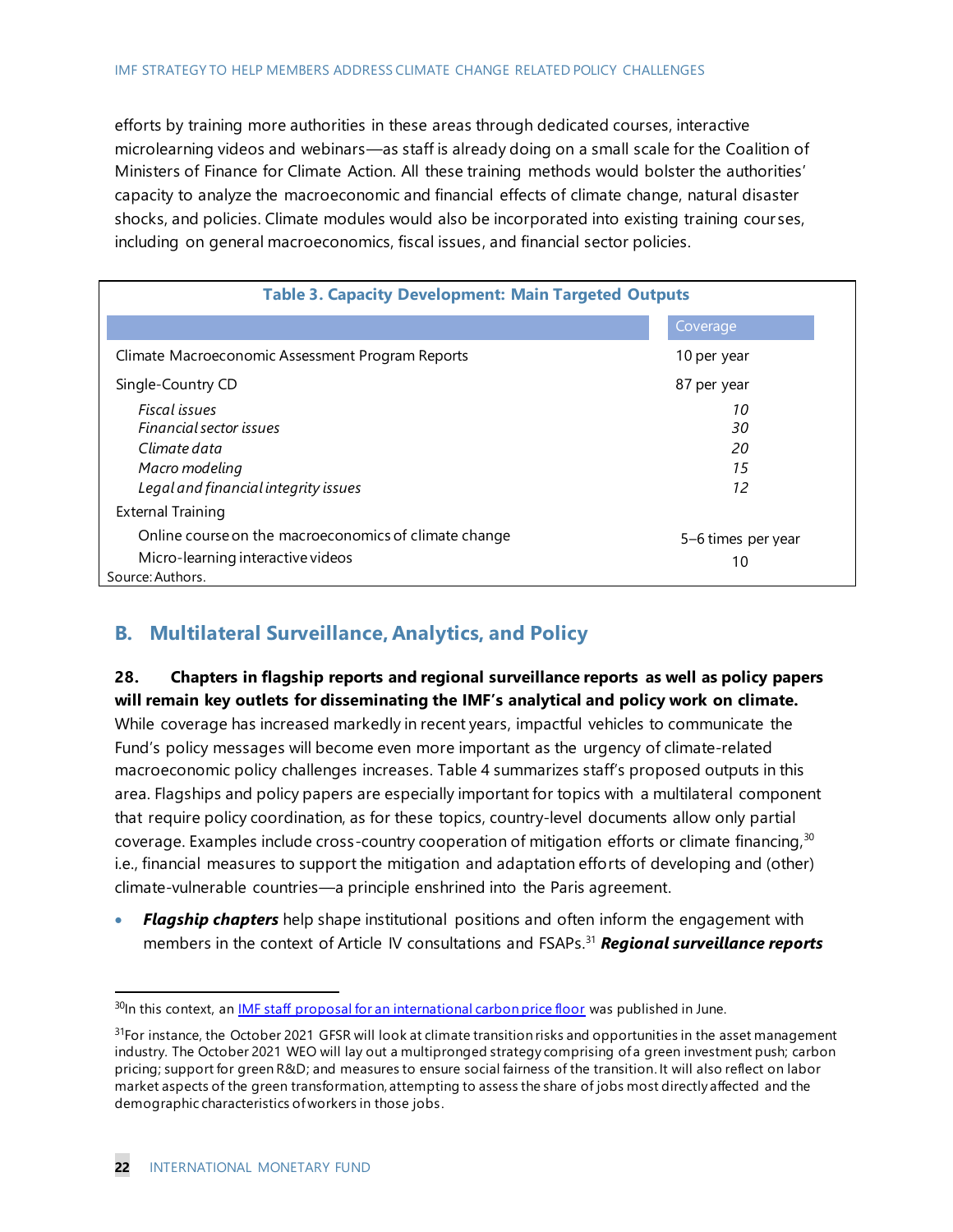*and papers* can provide policy responses to climate change across peers, reflect region-specific circumstances and characteristics at greater depth than flagship reports can typically do, and draw in country authorities and teams.

- **Policy papers** in the next years could cover topics such as adaptation, integration of climate risk into debt sustainability analyses, transition risks for fuel exporters, climate adaptation in disasterprone countries, international coordination of mitigation policies, the political economy of climate mitigation, developing a methodology for assessing the financial regulation and supervision of climate risks, broadening and deepening assessments of physical and transition risks, or assessing the financial stability implications of climate risks. At the same time, other policy areas are bound to emerge that may require a systematic discussion—while these are difficult to predict, they could encompass the nexus between climate and development policies and objectives (as manifested in the UN Sustainable Development Goals), macro-critical aspects of biodiversity, financial integrity and climate change, measurement of natural capital, or the link between climate and digitalization.
- Policy papers are being complemented by *staff climate notes*, a new outlet designed especially for the IMF's climate work.

| <b>Table 4. Flagship Reports and Policy Papers: Targeted Outputs</b> |                          |
|----------------------------------------------------------------------|--------------------------|
| <b>Type of Document</b>                                              | Coverage                 |
| Flagship Reports (WEO, GFSR, Fiscal Monitor)                         | 1–2 chapters per<br>year |
| Regional Economic Outlook Reports                                    | 1–2 chapters per<br>year |
| Policy Papers                                                        | $1-3$ per year           |
| <b>Staff Climate Notes</b>                                           | 3-7 per year             |
| Source: Authors.                                                     |                          |

**29. With climate economics a rapidly evolving field, there will be a constant need to develop and upgrade** *guidance* **on how to reflect climate-related themes in bilateral country documents.** In some policy areas, IMF analysis is fairly well developed—for example climate change mitigation—while in others, components of the Fund's approach are still under development—an example is adaptation and resilience building. In yet other areas, significantly more groundwork is needed before guidance could be issued; an example are transition risks for fossil fuel exporters. Guidance will also be needed to facilitate and ensure consistent treatment across financial sector oversight assessments in FSAPs.<sup>32</sup> An immediate priority is the update to IMF Surveillance Guidance Note, including to reflect the climate-related conclusions of the CSR. Guidance can also be disseminated through other channels, such as topic-specific how-to notes.

<sup>&</sup>lt;sup>32</sup>For instance, staff is developing sector-specific guide for assessments of the Basel Core Principles and Insurance Core principles.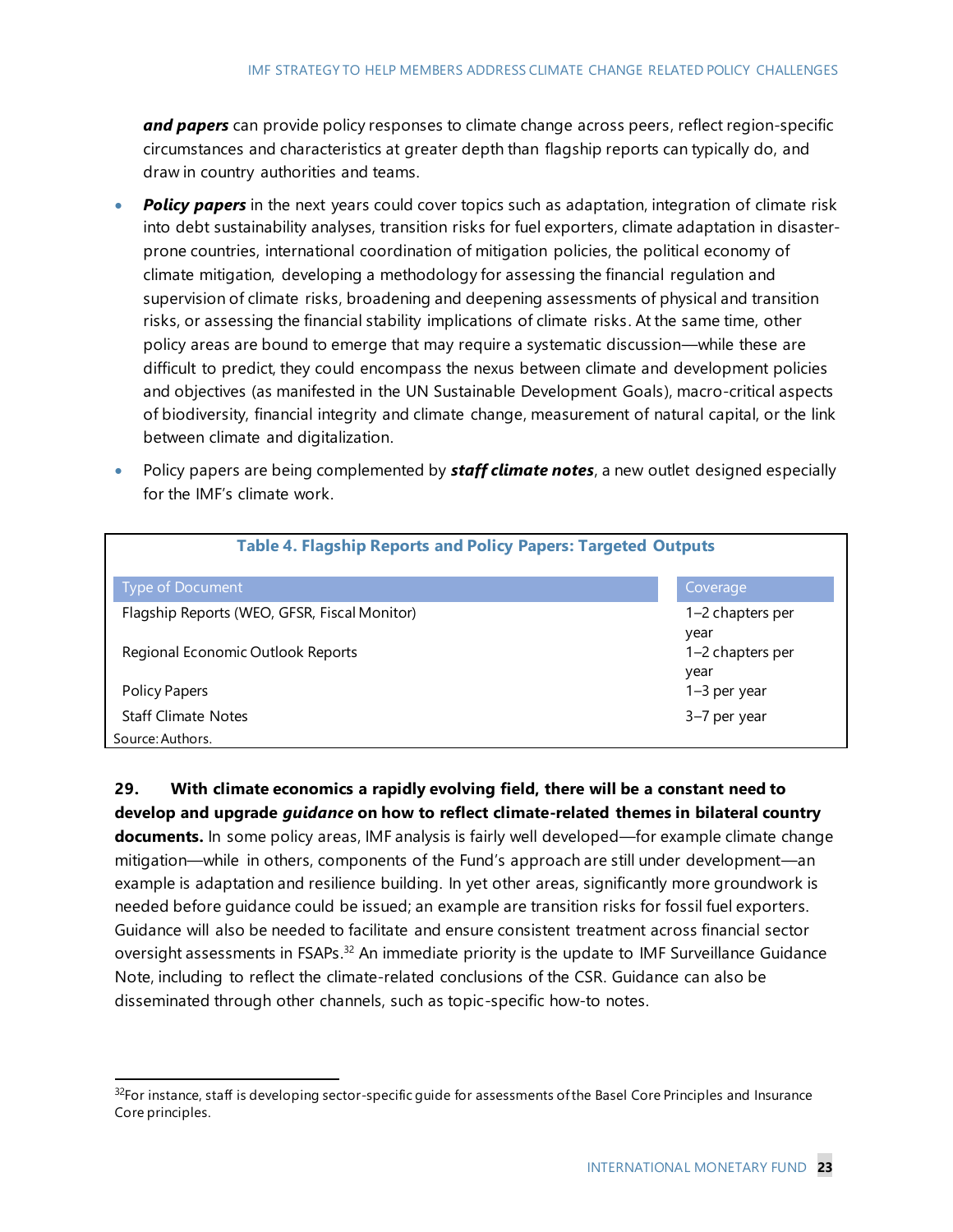**30. Developing models and standardized toolkits would support the IMF's analytical work in both multilateral and bilateral surveillance.** To employ such toolkits efficiently, functional department staff would support country team requests for modeling climate impacts and provide granular policy analysis.

- *Global macroeconomic models* with detailed energy production and use are key to analyze the macroeconomic, sectoral, and trade implications of climate-related policies. Several in-house models are under development, including (i) a full structural global macroeconomic model (similar in design to the Global Integrated Monetary and Fiscal Model—GIMF) with detailed energy production and use;<sup>33</sup> (ii) a dynamic real CGE model to examine the short-, medium- and long-run impacts of policies at a more granular level, including sectoral and international trade effects; (iii) an Integrated Assessment Model to look at the long-run interaction between climate and the economy, including the negative feedback of climate change on the real economy. These models will support analysis of mitigation and transition issues in bilateral surveillance, scenario analysis for FSAPs, CD, and analysis of multilateral policy issues such as the international coordination of mitigation policies.
- *Debt sustainability analyses* (DSAs) would integrate countries' exposure to climate risk and policy options to manage such risks. The debt sustainability framework LICs (LIC DSF) already includes—for countries that are frequently exposed to natural disasters—a stress scenario that incorporates a large temporary impact on growth. In addition, guidance is provided on how to incorporate the average impact of such disasters in long-term baseline projections. The new debt sustainability framework for market access countries (MAC SRDSF), to be rolled out in early 2022, will include a similar stress scenario. In addition, a long-term module in the MAC SRDSF will account for the fiscal cost of climate change adaptation and mitigation policies. Future work will seek to model the benefits from resilience and adaptation policies in terms of growth performance to complement the climate change-related modules in both DSA frameworks.
- *Toolkits and templates* give country desks straightforward-to-use instruments for policy analysis. An example is the IMF spreadsheet tool that quantifies carbon pricing and other policies for Paris pledges and energy subsidies for 150 countries; it has been used in several Article IV consultation reports. Planned toolkits include: (i) supporting the analysis of the macroeconomic effects of natural disasters and adaptation policies; and (ii) the analysis of the macroeconomic, external sector, and distributional implications of climate-related policies, including the interaction of climate change and climate related policies with inequality. More work is also needed on the longer-term implications of mitigation policies, and the interaction between climate change and debt sustainability, debt management tools, and instruments.

**31. Reliable climate data are a critical foundation for macro-climate analysis.** The Climate Change Indicator Dashboard will need maintenance, updates, and improvements. This includes further work on refining data sources, methodologies to make the indicators more suitable for surveillance and policy making, more granularity, and wider country coverage. Climate data will also

 $33$ This model will share features with the external model G-cubed (which has been used for previous analysis) in that it allows to do short-term macroeconomic analysis (e.g., it features short-term nominal and real rigidities, and fiscal and monetary policies), has international financial flows, and forward-looking agents.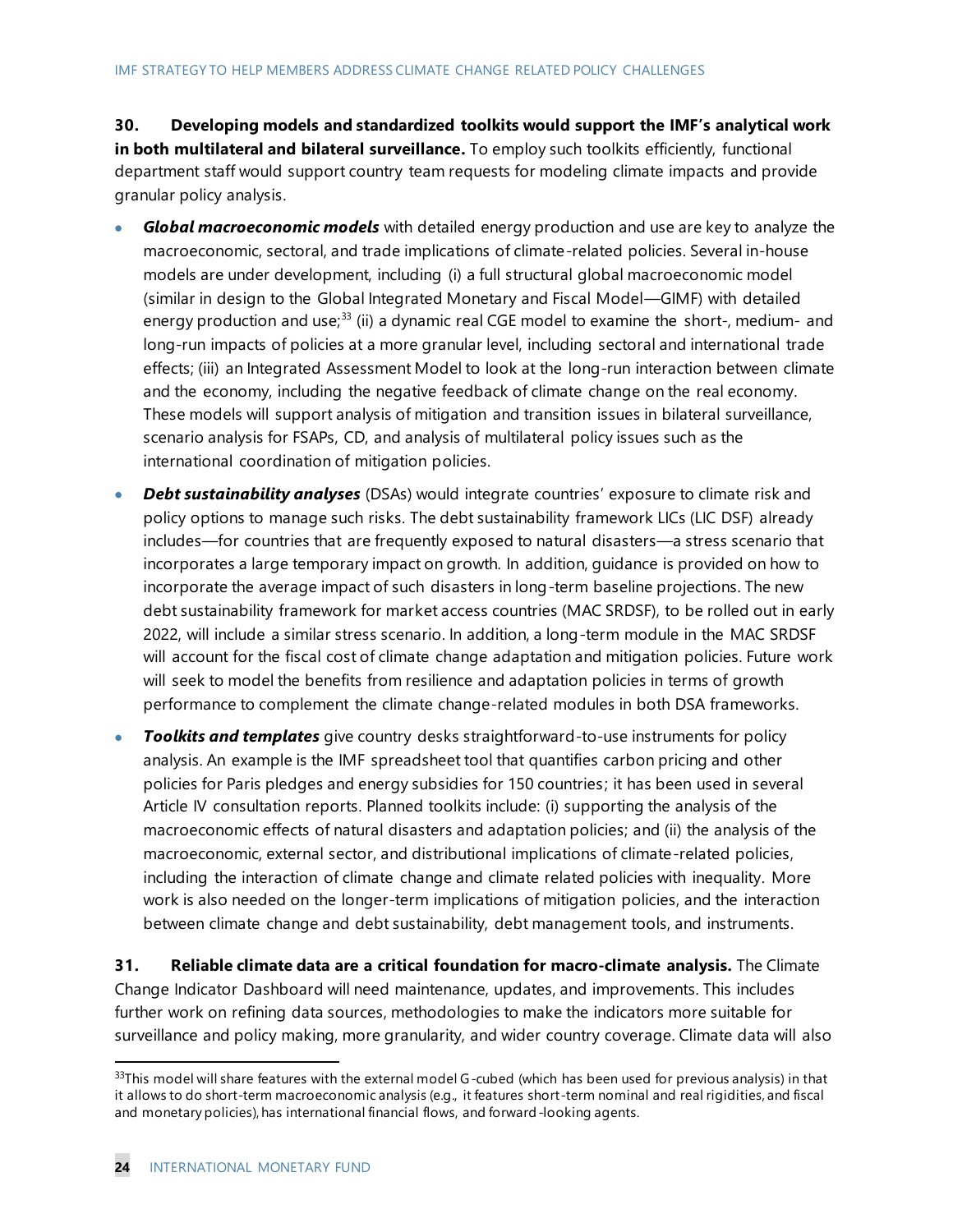feature in the IMF's work on data gaps in the context of the G20 and the regular IMF Statistical Fora such as the 9th forum in November this year dedicated to *Measuring Climate Change*. Moreover, staff is providing leadership on data issues through the NGFS workstream on Bridging the Data Gaps. Granular data covering various dimensions of climate-change-related issues (for example physical risk and transition risk) will also need to be purchased from third-party data providers.

### **C. Support Activities**

**32. Internal training would contribute to upgrading the skills of IMF economists to conduct macro-climate analysis.** A near-term priority is to launch and teach a "climate 101" course that would be mandatory for all IMF economists and would cover the most fundamental analytical tools on the intersection of climate and macroeconomics/finance. More granular courses and training will be needed to keep up with the rapidly expanding field of climate economics. While modalities need to be worked out, options include topic-specific "climate bootcamps" that would provide in-depth training on specific tools and approaches. Training would also be offered by external academics and possibly other institutions, with a view to introducing Fund staff to new models, analytical frameworks, and alternative approaches to climate change policies. Beyond formal training, internal knowledge sharing and peer-learning would continue via platforms like the Green Shoots series.

- **33. Several other components would be part of a robust support structure,** including:
- *Legal and financial integrity issues.* The scaling up of the IMF's climate work is expected to increase demand for legal advice related to institutional issues on incorporating climate change issues in IMF operations; institutional arrangements for cooperation with stakeholders; integrating governance and financial integrity measures to safeguard climate change policies and programs; initiatives to increase the Fund's environmental sustainability such as carbon credit purchases, green building programs and employee transit benefits; and the development and implementation of ESG investment policies.
- *External communication* and outreach to official and non-official stakeholders and creative solutions and language services for climate-related work.

## **D. Partnering**

**34. IMF staff already successfully collaborates on climate work with a wide range of other multilaterals institutions, standard setting bodies, and NGOs.** This collaboration, which has been expanded substantially over the past year, serves a multitude of purposes including:

• *Contributing to policy debate on climate change issues.* The Fund engages regularly with the G7, G20, and G24. Among other things, the partnership between the Fund and the Italian G20 Presidency served as a catalyst for convening the Venice Conference on Climate in July. Another example is the COP26 November 2021 conference. Staff also co-hosts with the World Bank the Secretariat of the Coalition of Finance Ministers for Climate Action that brings together fiscal and economic policymakers from more than 60 countries who have endorsed the Helsinki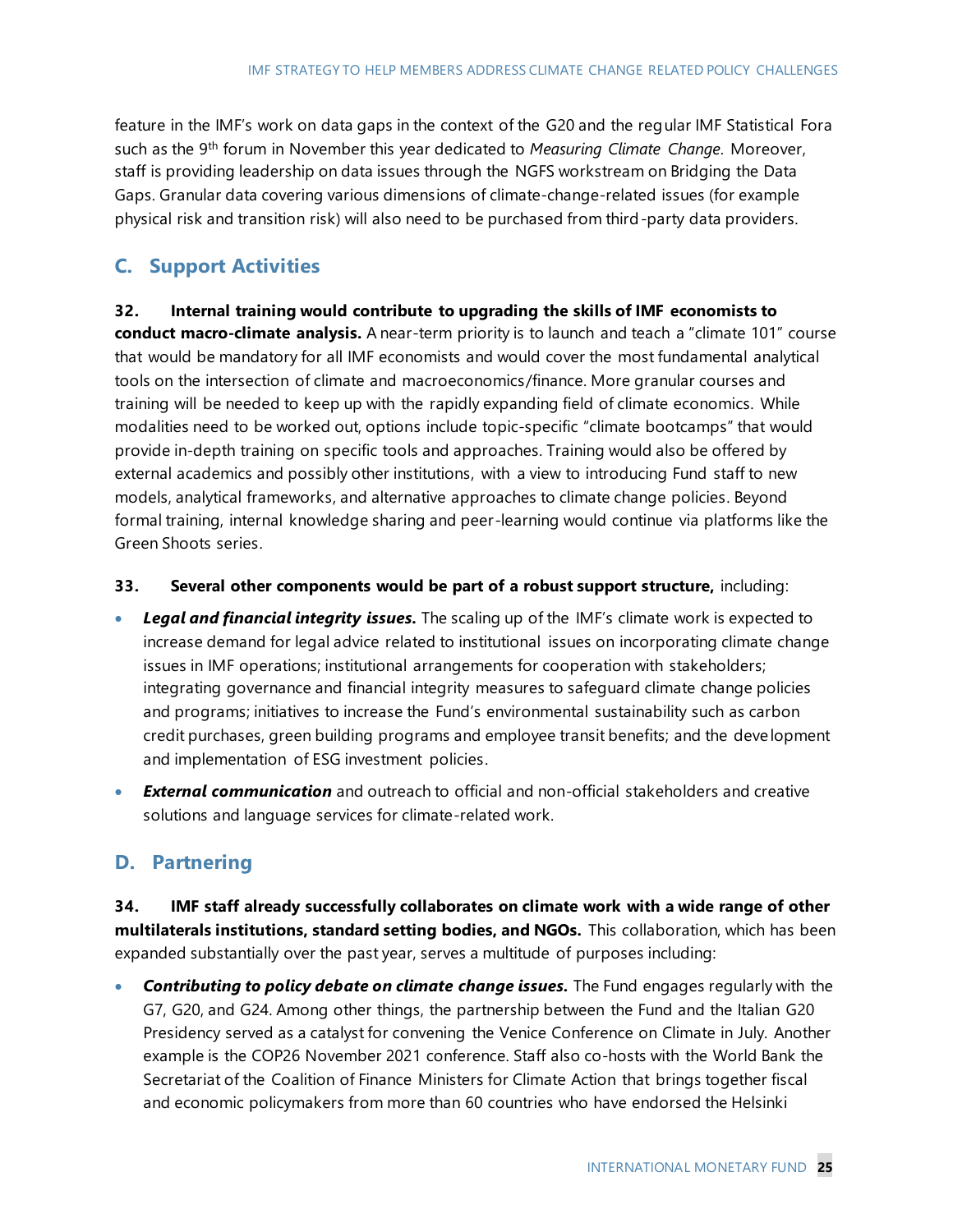principles for climate action, and also supports the Coalition's various workstreams , in particular on carbon pricing and green budgeting.

By contributing to such fora, the IMF is disseminating information, assists with policy formulation, and supports policy coordination—the latter an especially important task for climate change mitigation.

Staff works particularly closely with the World Bank, including on the Bank's new Climate Change Development Report, and maintains dialogues with the European Commission and the OECD. It also exchanges views regularly with various UN agencies, the IEA, the WTO, and regional development banks.

- *Improving climate data.* The Climate Change Indicators Dashboard is an IMF-led international statistical initiative. The indicators have been developed in cooperation with international organizations and other agencies including the OECD, the World Bank, the UN, the European Commission, the European Statistical Office (Eurostat), the Food and Agriculture Organization (FAO), the International Energy Agency (IEA) and the National Oceanic and Atmospheric Administration (NOAA).
- *Contributing to efforts to strengthen the information architecture around climate risks.* Better data and disclosures are needed to assess climate risks, allow accurate market pricing, enable informed investment decisions, and facilitate the growth of climate finance. The IMF cochairs the NGFS workstream on bridging data gaps that covers data, disclosures, and taxonomies.<sup>34</sup> Staff also participates in the NGFS Legal Task Force that aims to take stock, assess and raise awareness of climate-related litigation risk. Further, the IMF is an observer in the International Platform on Sustainable Finance. On climate disclosures and taxonomies, staff cooperates with standard setting bodies and fora such as the International Financial Reporting Standards (IFRS) Foundation and the Financial Stability Board (FSB). Staff is also contributing to the work of FATF on climate and environmental crimes.
- *Strengthening Financial Stability.* Staff contributes to the global effort to further incorporate climate risk in the prudential framework and financial stability analysis. Staff, for instance, collaborates with the FSB on financial stability risks arising from climate physical and transition risks as well as on prudential standards for climate risk. Moreover, staff participates in the NGFS workstreams on microprudential supervision, scaling up green finance that covers central bank operations, and in the NGFS workstream on designing scenarios for climate physical and transition risks. Additional collaboration includes standard setting bodies and other fora such as the Basel Committee on Banking Supervision (BCBS) and the Sustainable Insurance Forum. Additionally, staff is collaborating with the BIS/FSI to incorporate climate risk in the supervisory and regulatory online course. Collaborations with the World Bank also facilitate the IMF FSAP scenario design for climate physical risk stress testing.
- *Collaborating with international organizations on CD.* The Fund has collaborated with the UNDP on several peer-to-peer sharing events by organizing roundtables on green budgeting in

<sup>&</sup>lt;sup>34</sup>See the recent NGFS Progress Report on Bridging Data Gaps (ngfs.net).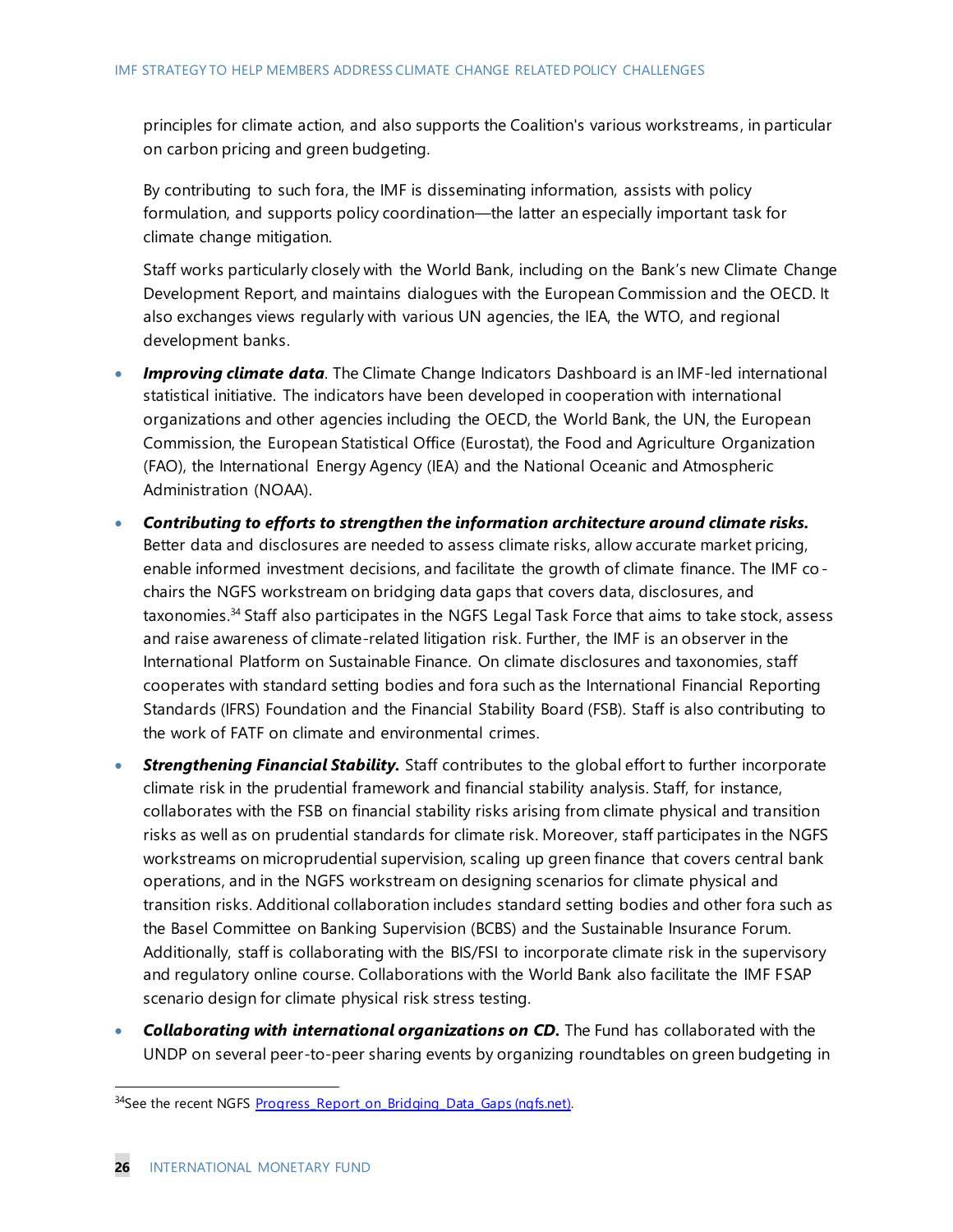Asia and in the Caribbean. There is close cross-organizational coordination and dialogue with the OECD, the World Bank, UNDP, and the European Commission in the development of new standards and tools on climate-related public financial management issue such as green budget tagging, medium-term expenditure frameworks, and public investment management.

#### **35. The Fund is also using its convening power and has exchanges with broader groups of stakeholders:**

- **Using the Fund's convening power.** The Fund is already using the opportunity of the Spring/Annual Meetings to raise awareness on the macroeconomic and financial challenges of climate change. It has also partnered with others on seminal events. For instance, the Fund coorganized the BIS green swan conference with the Banque de France and the NGFS in June and co-hosted a high-level climate event with the People's Bank of China in April—both events focused on facilitating important dialogues between major representatives on green finance.
- *Exchanging views with NGOs, academics and the private sector***.** Recent deepening of collaboration with the World Resources Institute, the NDC Partnership, and other climate-related NGOs has led to fruitful exchanges on analytical approaches and data, seminars for Fund staff, and exploration of areas for future collaboration. Staff has also started to engage in a dialogue with broader group of NGOs. In parallel, there is a continuous exchange of views with academics and policy makers, for example in the context of the High-Level Advisory Group led by senior IMF and World Bank staff and Professor Nicolas Stern from the London School of Economics. Staff is also engaged with think tanks, including the Center for Global Development. Further, IMF management and senior staff periodically exchange views with executives with oversight for sustainability at major financial institutions on issues such as climate financing and ESG.

**36. The landscape for collaboration on climate continues to evolve.** In recent years, it has become increasingly clear that climate change interacts with many policy areas—including macroeconomic and financial stability, development, and even peace and security. As a result, many institutions with different mandates have stepped up their engagement on climate. There is scope for experimentation and peer learning as the macro/climate nexus is a relatively new field. But there is also a need to move fast to get traction for policy action in this decade.

**37.** In such an evolving environment, collaboration is paramount. As the Fund has emerged as a more prominent voice on climate change issues, requests for participation and partnerships have multiplied. Our collaboration needs to ensure that staff is aware of the activities and policy advice given by other institutions, especially in the context of bilateral engagement with country authorities. Where feasible, coordination of policy messages can also be helpful. Staff will therefore continue to identify areas of collaboration with IFIs and development partners and explore new partnerships, focusing on member needs and on providing the best macroeconomic and financial policy advice possible—while being mindful of our comparative advantage and the costs of collaboration. Specifically, staff would be guided by the following considerations:

• *Broad exchanges.* Where possible, staff will seek to avoid collaborating on a project-by-project basis. The aim is to ensure frequent exchanges to remain on top of each other's agendas and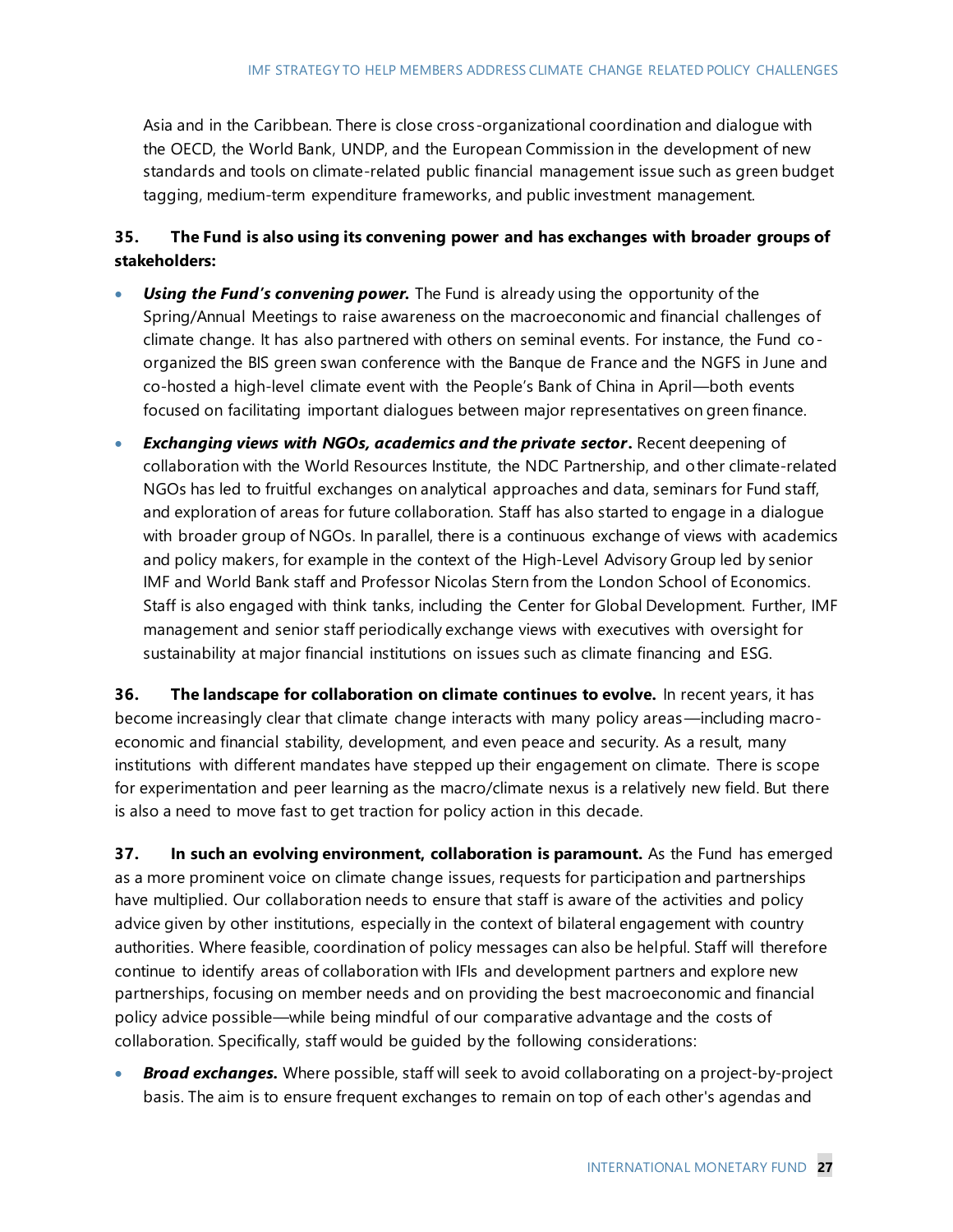minimize overlaps, while recognizing, cross-referencing, and disseminating the work of other stakeholders. This will also help delineate an effective division of work in the climate space and leverage synergies.

- *Complementarity.* In some areas, the expertise of Fund staff and that of other institutions are complementary: for example, on adaptation, multilateral development banks and some NGOs are better placed to assess the needs for physical resilience building, while the compara tive advantage of IMF staff is with integrating resilience building needs into coherent macroeconomic and debt sustainability frameworks. Another example is the IEA which maps out paths for sectors at the center of the transition—energy and transportation—and has been collaborating with the IMF to assess the macroeconomic effects of these.
- *Cost-benefit analysis.* Collaboration by itself is resource intensive: it often requires aligning institutions with different objectives, different internal organizations , different work cycles, difference governance structures, and different communication strategies. Hence cooperation should not be undertaken for its own sake. Staff will seek to align collaboration closely with institutional objectives to maximize the value added of collaboration for its members, while remaining cost effective.
- *Flexibility.* Collaboration needs to be nimble to allow experimentation and openness on policy options in an evolving environment. The latter implies that in the majority of cases, informal cooperation is preferable to formal cooperation arrangements.

## **ORGANIZATIONAL AND RESOURCE IMPLICATIONS AND RISK ASSESSMENT**

*Implementing the strategy requires some internal reorganization—especially the establishment of 'climate hubs' in a few functional departments to support the work on country teams—and additional staff with climate expertise. Needs for the latter are estimated at about FTE 95 in the steady state, i.e., once the scaling up is completed. They would complement existing resources, which are estimated at about 60 FTE including some transitional resources. Additional CD activities needed to fully implement this strategy are expected to be funded by donor support. In the first years of implementation there would be above-average investments in developing policies and training, while steadily ramping up country work through surveillance and CD. As policies mature and training materials are adjusted, resources would be moved to further increasing country support.* 

### **A. Organizational Implications**

**38. Efficient delivery of climate work requires some reorganization.** "Climate hubs" in four functional departments—FAD, MCM, RES, and SPR—would host a significant portion of the IMF's climate expertise to support country teams in the conduct of Article IV consultations and FSAPs, lead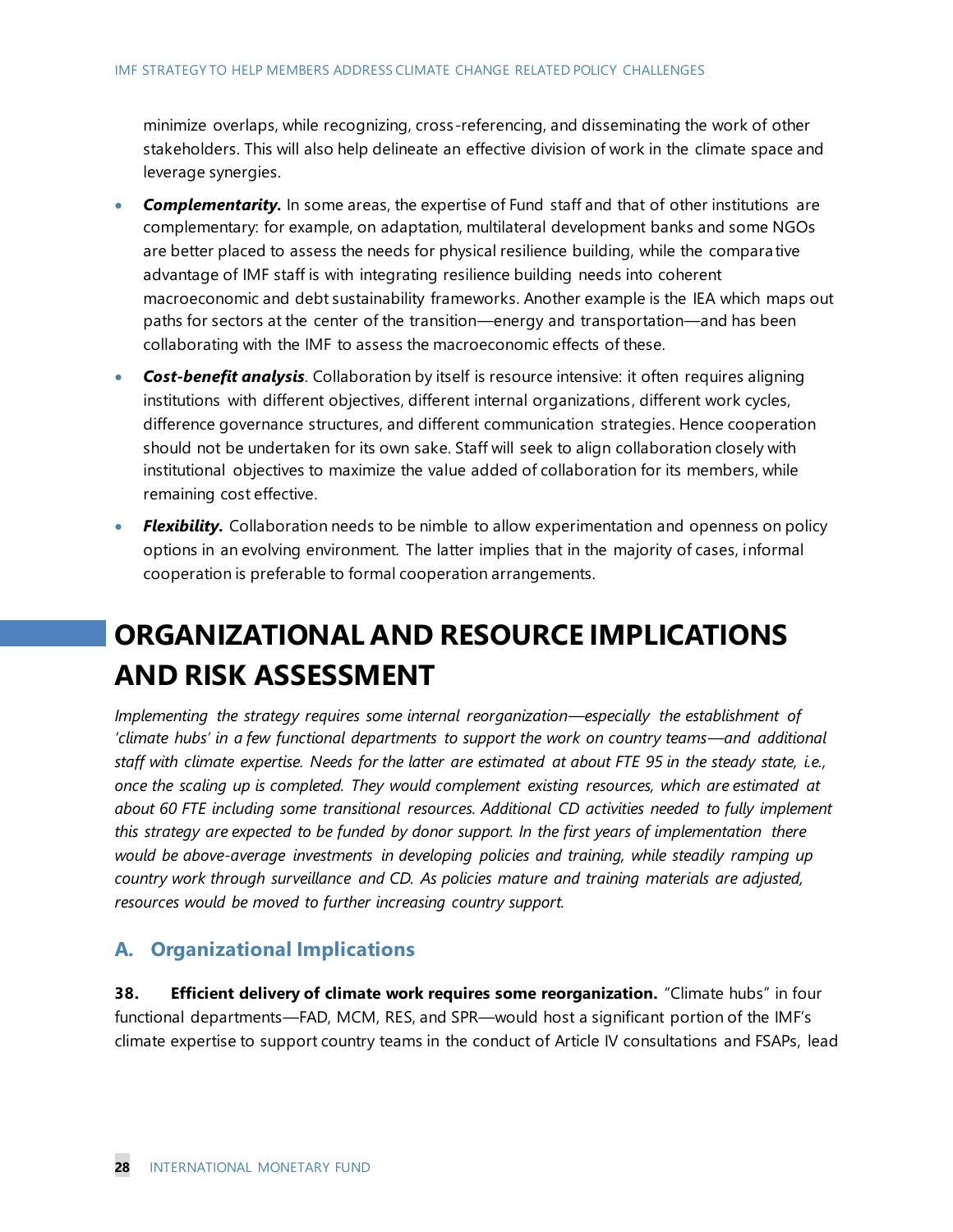policy development, and provide CD.<sup>35</sup> Also Area Departments would need to scale up, given that they are at the interface of the IMF's engagement with the authorities. The IMF's climate coordinator (based in SPR) and the climate advisory group would continue to coordinate work across the IMF.

#### **39. The "climate hubs" would be organized in different ways—extra divisions/units in some departments, a network of economists and experts working on climate issues in others.**

- The *Fiscal Affairs Department (FAD)* would produce and/or coordinate climate outputs on adaptation, mitigation and transition issues, including leading the production of CMAPs . It would reinforce country teams for Article IV consultations with climate economists and experts. Further, FAD would coordinate with international bodies, notably the Finance Ministers' Coalition for Climate Action. It would also continue to lead climate PFM work, including through provision of CD.
- The *Monetary and Capital Markets Department (MCM)* would focus on (i) leading or coleading outputs on the financial stability aspects of climate change and the role of sustainable finance, including in the context of multilateral surveillance; (ii) climate-related risk analyses and stress testing including climate model calibration; and (iii) regulation and supervision to assess the effectiveness and adequacy of various regulatory responses and recommend adaptations to central bank's balance sheets and operations. It would support country teams, including by developing climate-related analytical tools and provide climate-related CD. MCM economists may also reinforce country teams for Article IV consultations.
- The *Research Department (RES)* would produce and coordinate outputs on adaptation, mitigation, and transition issues, with a focus on the macroeconomic, global and political economy angles. It would spearhead analytical work, including on the multilateral dimensions of climate mitigation and analysis of energy transition and implications for commodity markets, in the context of the WEO, the WEMD and the G20. Through the tailoring of its macroeconomic models to individual country circumstances, RES staff would support analysis of mitigation and adaptation policies by country teams for Article IV consultations and by regional divisions in area departments, as well as scenario analysis for FSAPs and CMAPs. The department would organize an annual IMF research conference on the economics of climate change and support internal training
- The *Strategy, Policy and Review Department (SPR)* would spearhead the IMF's policy development on climate issues in cooperation with other departments—for example, integrating climate aspects into lending operations or debt sustainability frameworks. It would develop guidance for country teams, conduct climate-specific review, support the IMF climate coordinator on adapting the Fund's overall strategy, and act as the IMF's climate collaboration hub with external bodies.

**40. Area departments would also require reinforcements,** as they are on the forefront of providing bilateral policy advice, performing regional surveillance, and coordinating in-country with

<sup>&</sup>lt;sup>35</sup>CD delivery would leverage to the extent possible existing structures including Regional Capacity Development Centers (e.g., CARTAC and PFTAC have already been active on climate issues ).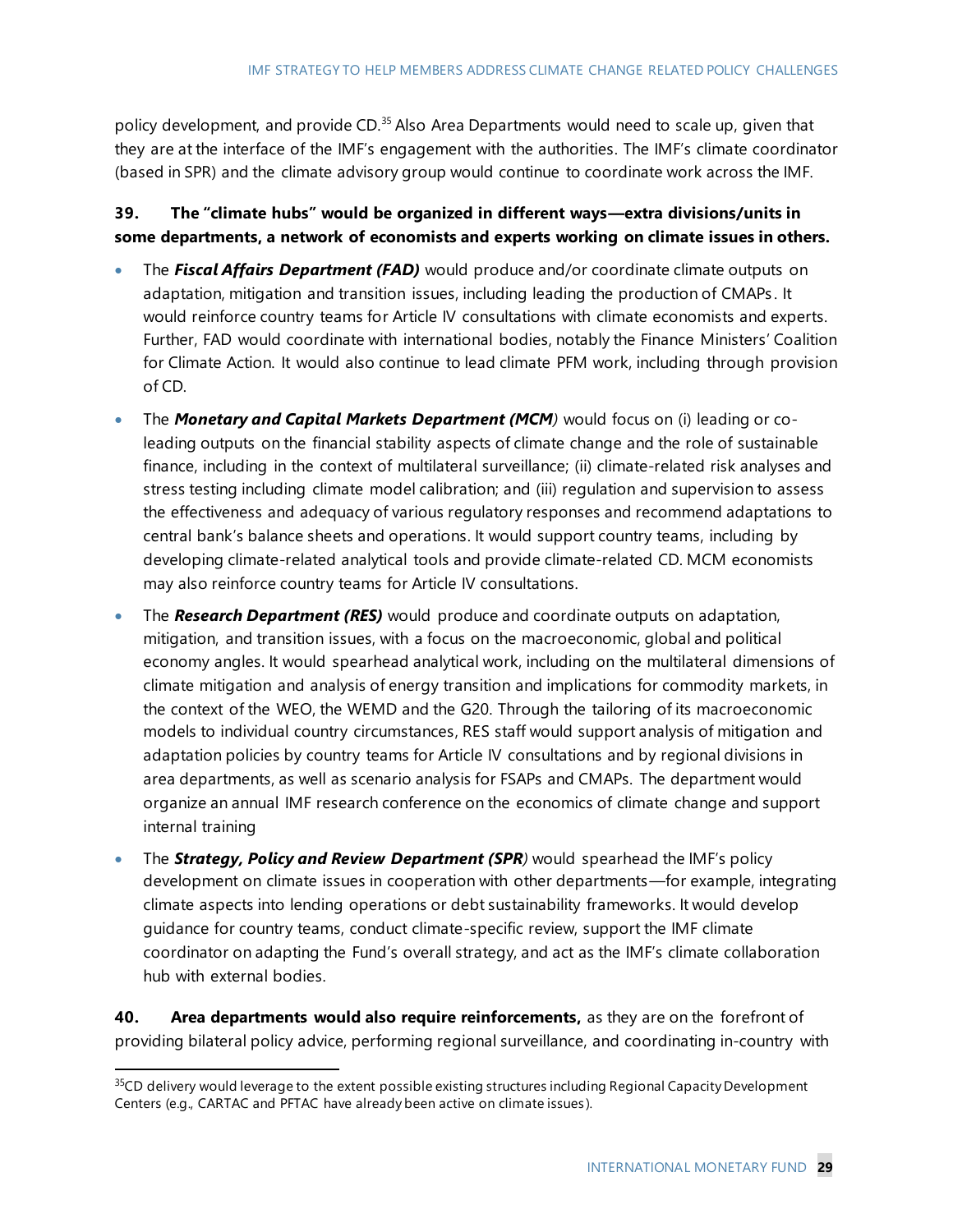development partners. There is a case for strengthening expertise on region-specific topics, such as resilience building to natural disasters in APD, AFR and WHD, transition risks for oil exporters in AFR and MCD, or regional climate change mitigation initiatives and policies in EUR. Area departments also would assist with the production of CMAPs—notably as regards the debt and financing implications of climate change and climate related policies—and follow up on the CMAP recommendations and other CD advice in Article IV reports. In addition to other resources, area departments would have a climate coordinator function to guide and operationalize climate work at the regional and country level, liaise with functional department climate hubs to bring the latest tools to bear on their department's work, feedback country experiences and common policy questions to functional departments, and help on cross-country projects.

#### **41. Other departments would require targeted reinforcements to step up climate work.**

These reinforcements would typically be accommodated within the existing organizational structure and include reinforcing the capacity to deliver training and develop models for country applications (ICD), strengthening advice on legal issues related to climate change policies (LEG), and improving data quality and support data related capacity development (STA).<sup>36</sup>

**42. Greening the IMF's own operations will require a concerted effort and is key fo**r **the institution's credibility.** As the Fund redefines how to work and engage with members postpandemic, it will do so with an eye to sustainability and by making some pandemic-related reductions in the IMF's carbon footprint permanent.<sup>37</sup> This will involve developing a Fund-wide governance structure and defining goals and strategies. The intent is to develop a more robust environmental sustainability strategy, allowing the Fund to lead in environmental stewardship while maintaining its focus on serving the membership (Box 4).

### **B. Budgetary and Human Resources Implications**

**43. Despite a substantial reallocation, current resources are insufficient.** Departments estimate that they spent \$28 million on climate in FY21 (of which \$1½ million is externally funded), compared with \$16.5 million (of which \$½ million is externally funded) in FY20. This spending corresponds to broadly 60 FTEs, with some \$2 million (about 7 FTE) being transitional resources.  $38$ The remaining 53 FTEs also include resources that have covered climate issues as part of the usual rotation and prioritization of macro-critical topics. While prioritization and rotation will continue for individual products, climate issues have become more salient and will have to be covered more regularly and for more countries, thus requiring additional resources.

<sup>&</sup>lt;sup>36</sup>Not included in this estimate are climate-related work on Fund-supported programs (FIN), provision of digital and cyber risk expertise to help countries align their digitalization strategies with their climate objectives (ITD), highimpact communication and outreach (COM), and support services (CSF). These costs would be included in the markup for overhead costs.

 $37$ Any costs or efficiency gains will be discussed and reflected in annual budgets.

 $38$ The 60 FTEs reflect staff working full time on climate, but also staff reporting only some of their time to climate.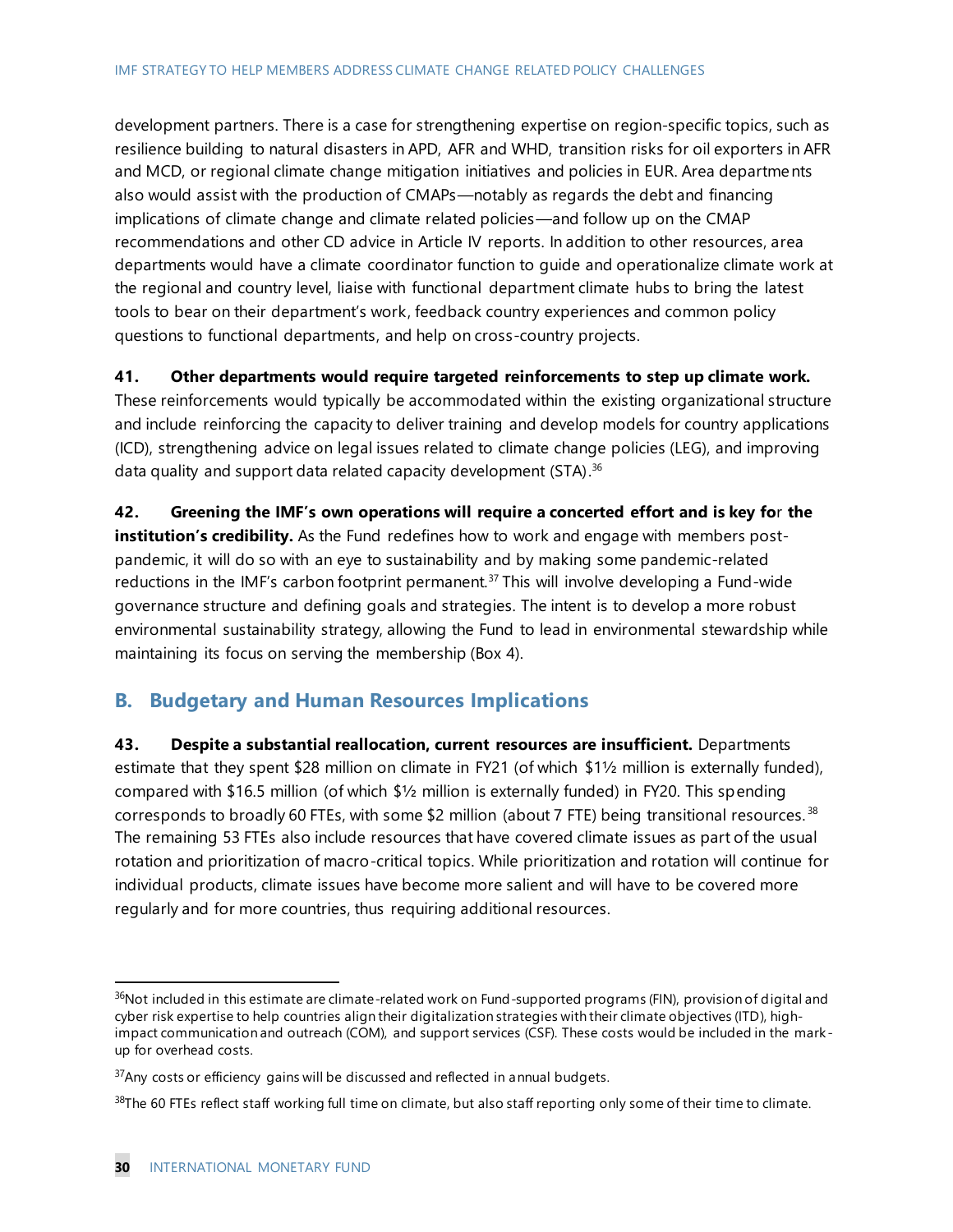#### **Box 4. Greening the IMF**

**The IMF has sought to improve its environmental sustainability since 2009.** This is through reductions in its energy and water consumption, material and food waste, and digitalization of Fund media and content. Between 2010 and 2019, the Fund's total annual greenhouse gas (GHG) emissions decreased by 10 percent, mainly by reducing energy use by half. Other achievements include: (i) U.S. Environmental Protection Agency's Energy Star building certification and (ii) Platinum recertification of the HQ2 building under the Leadership in Energy & Environmental Design (LEED) program. The Fund considers environmental sustainability in the planning of all building and facilities-related projects with the intent to reduce the



impact on the environment, while meeting the Fund's business needs and focusing on the health and safety of staff, other building occupants, and the surrounding communities.<sup>1</sup>

**Efforts to green the Fund's operations go hand-inhand with the modernization agenda.** Investments in modernization

and the 'future of work' will not only serve to make the Fund more effective and resilient but can also have a substantial positive impact on its carbon footprint. The pandemic has shown that the Fund can serve its members effectively and at a much lower cost to the environment than in the past. Prepandemic measures of the Fund's carbon footprint underscore the

\_\_\_\_\_\_\_\_\_\_\_\_\_\_\_\_\_\_\_\_\_\_\_\_\_\_\_\_\_\_\_



Purchased Electricity Scope 3 - Business travel, commuting, shipping

importance of business travel, representing 70 percent of the Fund's total carbon footprint in 2019. As such, investments in virtual meeting capabilities provide an opportunity to strengthen member engagement, reduce travel and curtail GHG emissions. Greater use of telework, as envisaged under the 'hybrid work model,' will provide an opportunity to reduce the environmental impact of staff commuting. With time and upfront investment, this could result in reduced Fund HQ space needs, and thus have positive environmental and budgetary impacts. Transitioning to renewable energy operations at HQ and in field offices may reduce energy consumption in the longer term but will require investments in the short term. A transition to environmentally friendly vehicles in the field and at HQ has recently started (under the lifecycle replacement program) and will reduce purchased fuels and emissions.

70%

<sup>1</sup>Emissions include all HQ operations and travel booked through the Fund's travel agent; field office operations are not currently included.

**44. Staff estimates that an addition of about 95 FTEs would be needed to ensure that the Fund can cover most macro-critical aspects in its climate work in the steady state,** while relying on other institutions where these have a comparative advantage. To determine how many additional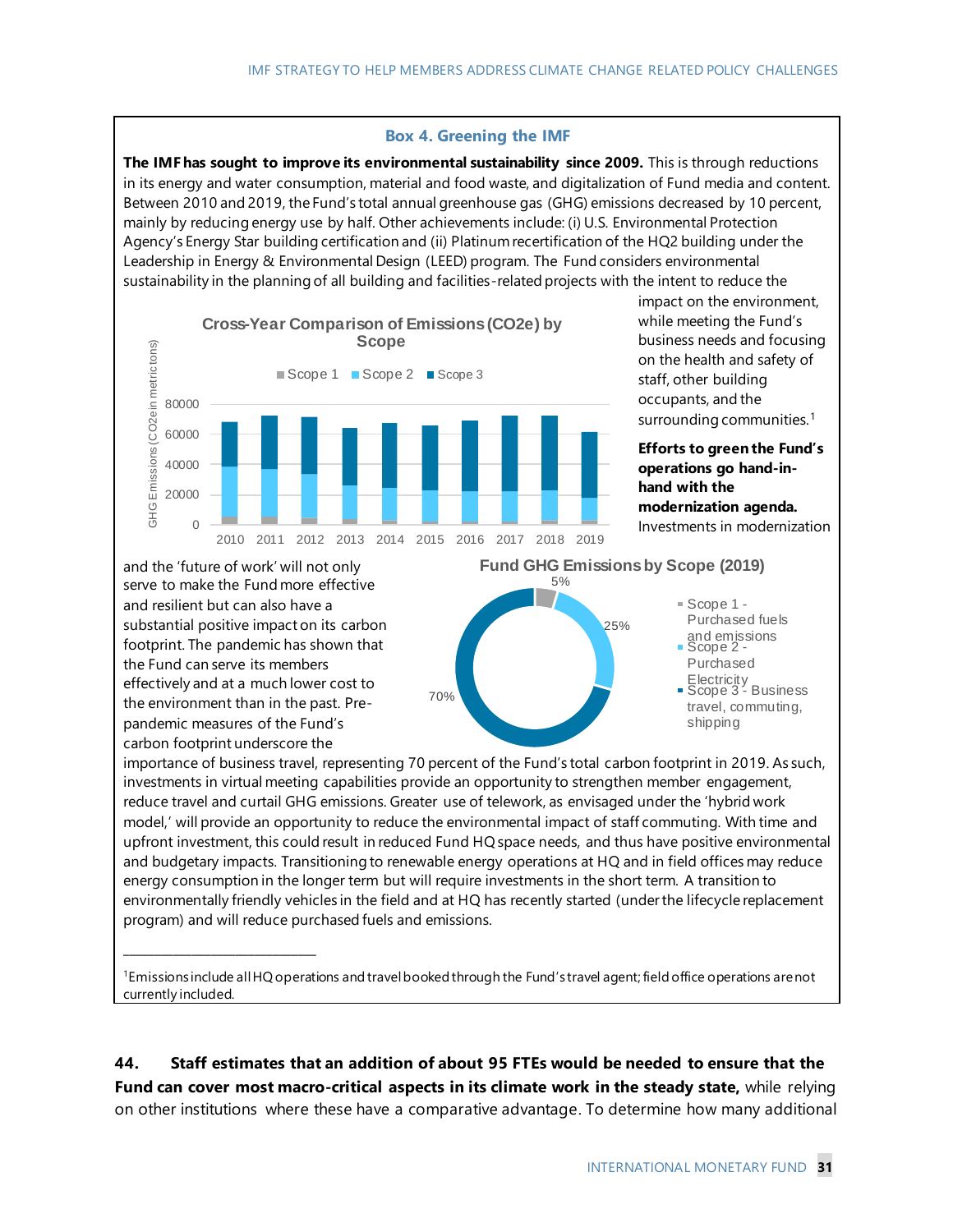staff would be needed to enable the Fund to implement the proposed strategy in the steady state, i.e., after the upscaling has been completed (see below), staff engaged in a detailed bottom-up resource exercise. About 60 percent of the additional resources would go to direct country engagement (to be augmented to two thirds by CD financed from donor support; see below). Some 37 percent would go to enhanced regional surveillance, policy development, and tools to support direct country engagement in providing customized advice. A small share would go to support activities. As it will take some time to hire and train the new staff and to build the structures for implementing this strategy, a transition period of 3 years will be required before the new steady state will be reached, including full delivery of the outputs sketched in the previous section.

#### **Direct Country Support**<sup>39</sup>

**45.** As outlined in the previous section, **the strategy envisages climate coverage in roughly 60 Article IV consultation reports each year,** with about two thirds on mitigation/transition and the remainder on adaptation issues. Overall, this would suffice to engage with each member on macro-critical climate issues every 5–6 years. $40, 41$  Functional departments would support area department teams through mission participation and contributions to analytical papers, as well as models and toolkits tailored to country specific circumstances. This interaction between department, assisted by area department climate coordinators, would also help knowledge transfer and encourage mobility between the climate hubs and area departments.

**46. All FSAPs (about 12 per year from currently 2) would cover climate-related physical**  and transition risks, including climate stress testing, assessment of regulation and supervision, data disclosures, and the climate-adequacy of regulatory frameworks. The additional unit costs would be about 0.5 FTE. FSAP mission teams would be supported by reference notes, modeling support from RES, and assistance on legal issues. The findings of these FSAPs would be integrated in the corresponding Article IV consultation reports.

**47. CD delivery would be scaled up significantly** from a low base, reflecting inter alia the need to meet requests by country authorities to assist with implementing Fund advice from the indepth Article IV consultations. Staff would seek additional donor support to augment internallyfunded CD, including for CMAP and external training as well as for fiscal, statistical and financial

 $39$ Any climate issues related to a Fund-supported program is covered under this estimate (potentially leading to an underestimation if there was a substantial increase of climate-coverage in the context of programs).

<sup>40</sup>Climate coverage in Article IV consultations is costed on average at 0.4 FTE (0.25 FTE for an Article IV accompanied by a CMAP), accounting for the fact that climate change issues are additional to country teams' current work to ensure that other priority topics are not crowded out. This estimate reflects that integrating climate issues will require the country teams to look into all aspects of macroeconomic policies—in the fiscal, monetary, and financial sectors. The estimate also assumes that 65 additional country teams would spend 0.1 FTE per year to follow up on previous Art. IV consultations and stay current on climate issues.

<sup>&</sup>lt;sup>41</sup>This category also includes review.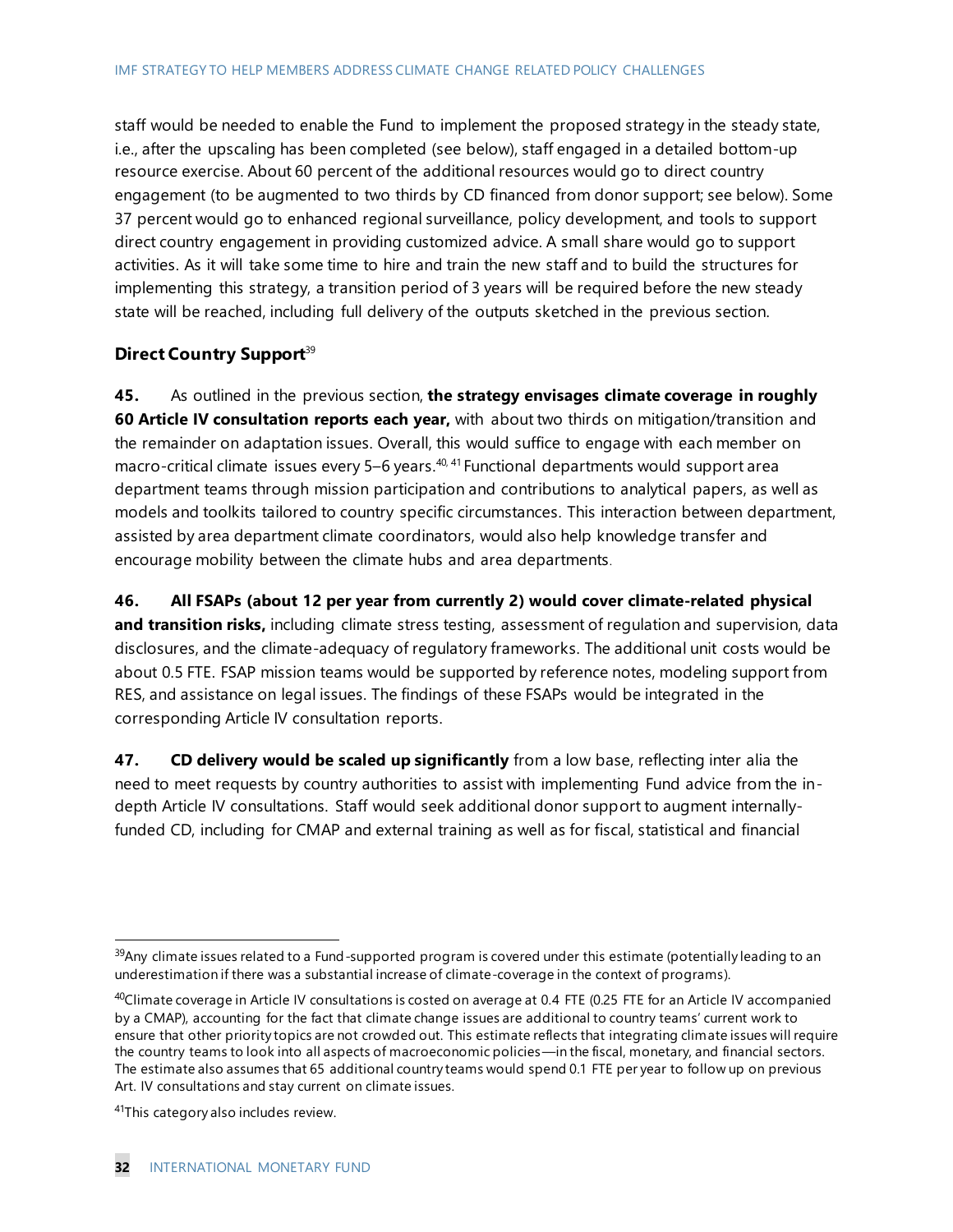| <b>Table 5. Additional Resource Needs for New Deliverables</b>   |              |                |                |              |                |                |
|------------------------------------------------------------------|--------------|----------------|----------------|--------------|----------------|----------------|
|                                                                  | <b>IMF01</b> | <b>IMF02</b>   | <b>Total</b>   | <b>IMF01</b> | <b>IMF02</b>   | <b>Total</b>   |
|                                                                  |              | <b>FTEs</b>    |                |              | <b>Percent</b> |                |
| <b>Total</b>                                                     | 95           | 20             | 115            | 100          | 100            | 100            |
| <b>Direct Country Engagement</b>                                 | 56           | 20             | 76             | 59           | 98             | 66             |
| <b>Article IV Consultations</b>                                  | 30           | $\mathsf{O}$   | 30             | 32           | $\mathbf 0$    | 26             |
| FSAPs                                                            | 6            | $\overline{0}$ | 6              | 6            | $\mathbf{0}$   | 5              |
| CD                                                               | 15           | 20             | 35             | 16           | 98             | 30             |
| CMAPs                                                            |              | 10             | 15             | 5            | 50             | 13             |
| Other                                                            | 10           | 10             | 20             | 11           | 47             | 17             |
| Area Department Coordination                                     | 5            | $\mathbf 0$    | 5              | 5            | $\Omega$       | $\overline{A}$ |
| <b>Multilateral Surveillance, Analytics and</b><br><b>Policy</b> | 35           |                | 35             | 37           | $\overline{2}$ | 31             |
| Multilateral Surveillance                                        | 10           | $\mathbf 0$    | 10             | 11           | $\mathbf 0$    | 9              |
| Other research and analytics                                     | 11           | $\mathsf{O}$   | 11             | 11           | $\Omega$       | 9              |
| Policy development & tools                                       | 14           |                | 15             | 15           | $\overline{c}$ | 13             |
| <b>Support activity</b><br>Source: Authors.                      | 4            |                | $\overline{A}$ | 5            | $\Omega$       | 4              |

issues. To this end, the Committee on Capacity Building has already designated climate change as a topical growth area for CD. IMF01-funded CD would be targeted to the most urgent needs, especially for low-income countries, as well as those that are unlikely to be covered by IMF02 resources. The outputs below include donor-funded activities.

- There would be 10 **C***MAPs* per year (from currently 2) at a cost of up to 2 FTE. The main findings and policy recommendations would be integrated in the corresponding Article IV consultation reports.
- About 90 additional (compared to the status quo) **single-country CD** per year have been costed at a unit cost of 0.2–0.3 FTE. Climate-related single-country CD would be complemented by how-to climate notes that offer practical advice from staff to policymakers on selected economic issues. 42
- **External training** would be bolstered through adapting existing course materials to include flexible climate change modules, including one full-fledged climate-related macroeconomic course would be delivered 5-6 times a year.<sup>43</sup>

<sup>&</sup>lt;sup>42</sup>[How-to-notes](https://www.imf.org/en/Publications/SPROLLs/how-to-notes) are a new publications series started in 2016 that offers practical advice to policymakers on important issues.

 $43$ The unit costs for the delivery of an external course is estimated at 0.1 FTE.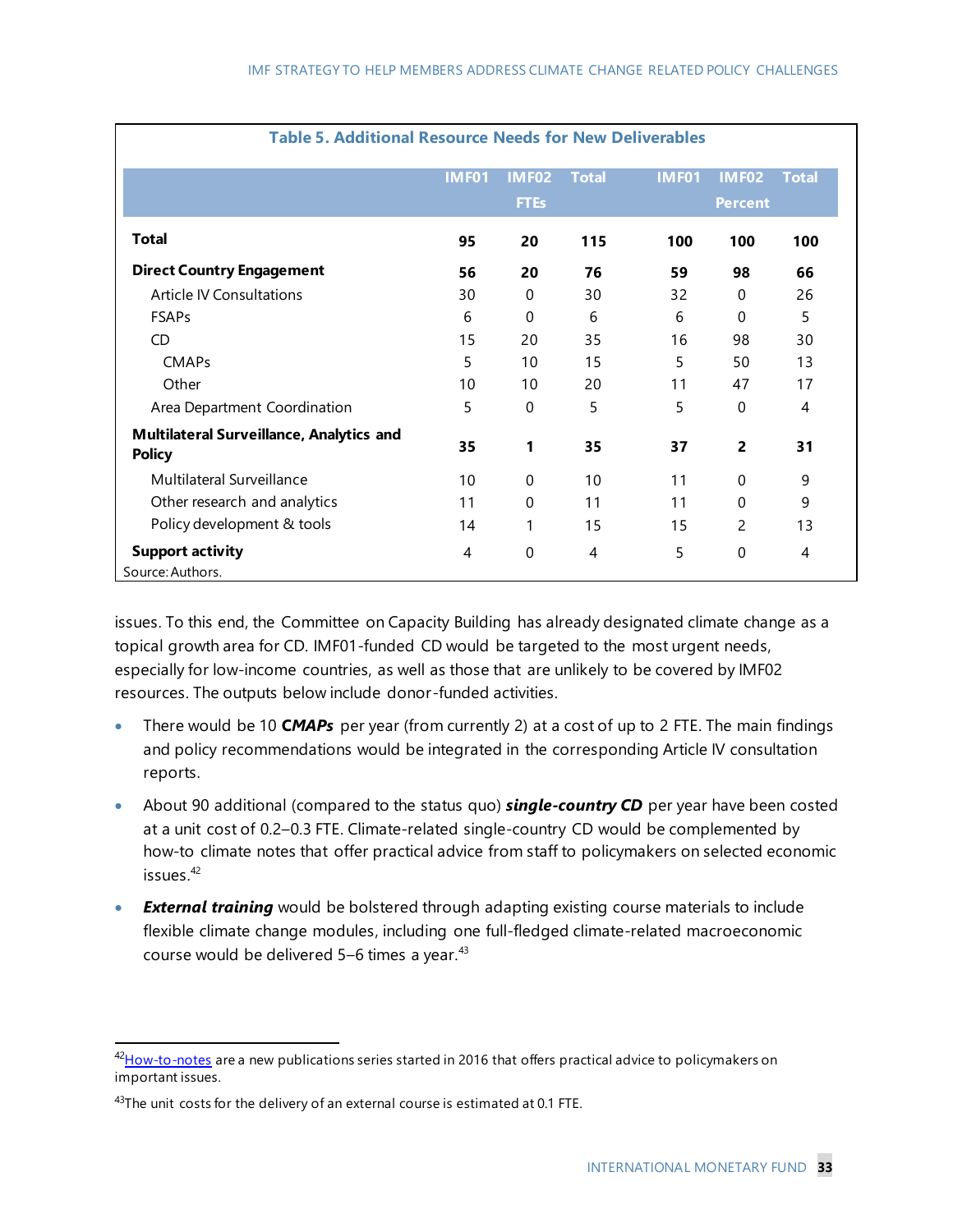#### **Multilateral Surveillance, Analytics, and Policy**

**48. As in previous years,** *flagships* **would, as relevant, include high-impact climate-related chapters.** Staff would significantly expand climate work in regional surveillance reports, however, highlighting cross-country work. Particularly at the beginning of implementing the strategy, this would help cover a broader swath of countries and also help to quickly raise awareness of climate issues both with country teams and with authorities.

**49. Functional departments expect to present 1–3 additional** *Board papers* **per year.**<sup>44</sup> Staff expects that in the first years of implementing the strategy, there would likely be a larger number of policy papers, given that the IMF's policies with regard to macro-climate issues are still being developed. Some of these papers are expected to be conceptual in nature as they would be breaking new ground (for instance, the measurement of natural capital). In some cases, a series of Board papers might be needed over a couple of years to fully cover and develop a topic. The policy papers would be complemented by a new series labeled *staff climate notes* that would showcase the latest policy-related analysis and research being developed by individual IMF staff and are published to elicit comments and further debate, aimed at a broad audience interested in climate issues. Staff plans to issue about 3-7 climate notes per year.<sup>45</sup>

**50. Functional department would support country teams by following up on policy papers with** *guidance notes* **and other types of guidance,** such as how-to notes and templates. The emphasis would be on coverage requirements, analytical tools—such as in-house models and toolkits—data sources, even-handed application of IMF policy positions while taking into account country-specific circumstances, and best practice examples. This item also includes support for maintaining and upgrading the climate data dashboard as well as small refinements as otherwise the dashboard risks becoming obsolete; and climate-specific legal support related to surveillance and Fund-supported programs. Lastly, there would be a need to increase resources for coordination and networking with internal and external stakeholders, which is expected to result in better products for members. FTE resources would need to be complemented through forward-looking, highly granular, sectorized and geo-spatial data on physical and transition risks. Such data are critical to support policy analysis and would be used to support and mainstream climate is sues into broader multilateral and bilateral surveillance including FSAPs, analytical work, capacity development and potentially lending programs.

#### **Support Activities**

**51. Given the dearth of climate-literate economists, internal training will be essential.** The short "climate 101" course will be mandatory to ensure that all Fund economist become conversant in basic climate issues; this course will be offered 3–4 times per year focusing on the broad macroeconomic effects of climate change and policies to address them. For staff working on countries facing the specific issues, a "Climate Bootcamp" would be offered 3–4 times per year. The

<sup>44</sup>At an average unit cost of 2 FTE; large variation would be expected across papers.

<sup>45</sup>Climate notes are costed at 1.5 FTE on average.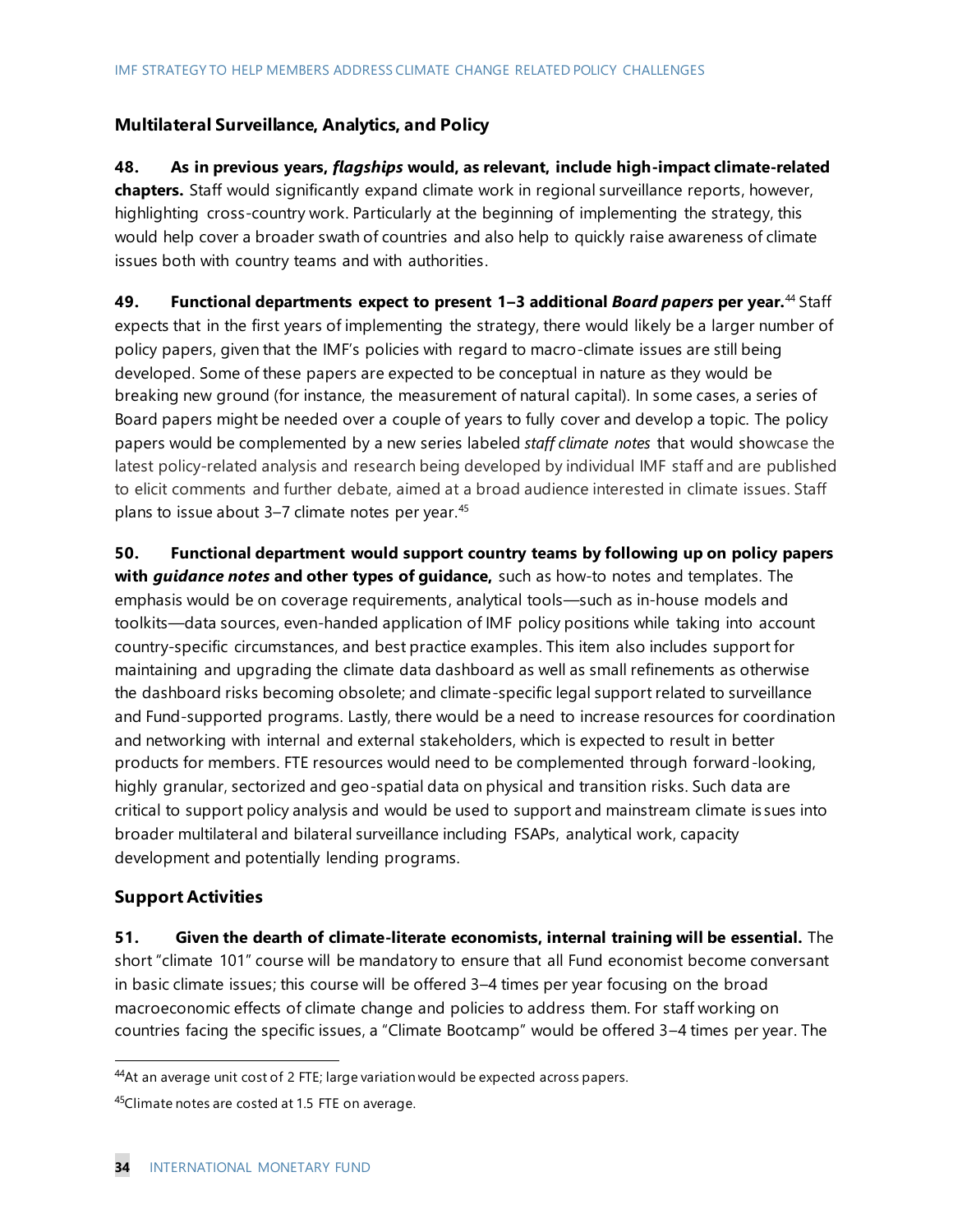Bootcamp would aim at using analytical tools to carry out macro policy scenario analysis and through modules—develop more in-depth policy expertise geared either to specific issues—such as carbon pricing—or specific country types (e.g., countries vulnerable to natural disasters). To promote continuous learning as staff experience accumulates, staff would organize 4–6 peer-to-peer learning events per year and establish a venue for collaboration where staff can share lessons from their climate change work in surveillance, lending, and CD activities.<sup>46</sup> Course materials would be designed in a way to allow for a variety of delivery modalities, including blended formats. Finally, to ensure internal training remains varied and relevant, external climate experts would be hired to provide training seminars (e.g., academics in those universities that are developing graduate programs in climate economics). Support activities also include legal support related to institutional aspects such as facilities and HR policies.

#### **Other Issues**

**52. Most of the additional FTEs would consist of macroeconomists.** Prior knowledge of climate issues would be ideal, but the expectation is that most of these new staff would need to be trained on climate issues because there is a limited supply of climate macroeconomists on the market. The higher the share of recruits with a strong background in climate and environmental economics, the more rapidly could the climate strategy be scaled up. These macroeconomists would be complemented by some climate/operational experts (the latter particularly for CD activities) and legal experts; political economy expertise might be needed as well. At the same time, current macroeconomists would be trained to enable them to also spend part of their time on climate. Given the scale of the increase, there also is a need for some managerial and administrative staff. In particular, and there might be a need to look at how resources are organized in departments if the additional resources strain spans of control in existing divisions or units **.**

**53. The pace of upscaling would need to be cognizant of market conditions and the Fund's own absorption capacity.** The IMF would adopt a dual strategy whereby it would hire quality over speed to allow time for training, while engaging in partially accelerated hiring for those with scarce skill premia. It should also be noted that for new hires, recruitment of diverse staff may take longer, arguing for starting early to enhance diversity. While a comprehensive HR strategy remains to be worked out, hiring would likely need to be phased in over 3 years.

### **C. Risk Assessment**

**54. Stepping up the IMF's engagement on climate change as proposed in this strategy will help mitigate reputational and strategic risks to the Fund.** Engaging on the macro-critical aspects of climate change would enable the IMF to assist its members with one of the most critical macroeconomic and financial policy challenges of the coming years and decades, and would reduce the risk of the IMF being perceived as unresponsive to new challenges. At the same time, the proposal is creating new risks, such as the IMF being perceived as venturing into environmental

 $46$ The "climate 101" course, climate bootcamps, and peer leaning events have been costed with 0.25 FTE per activity.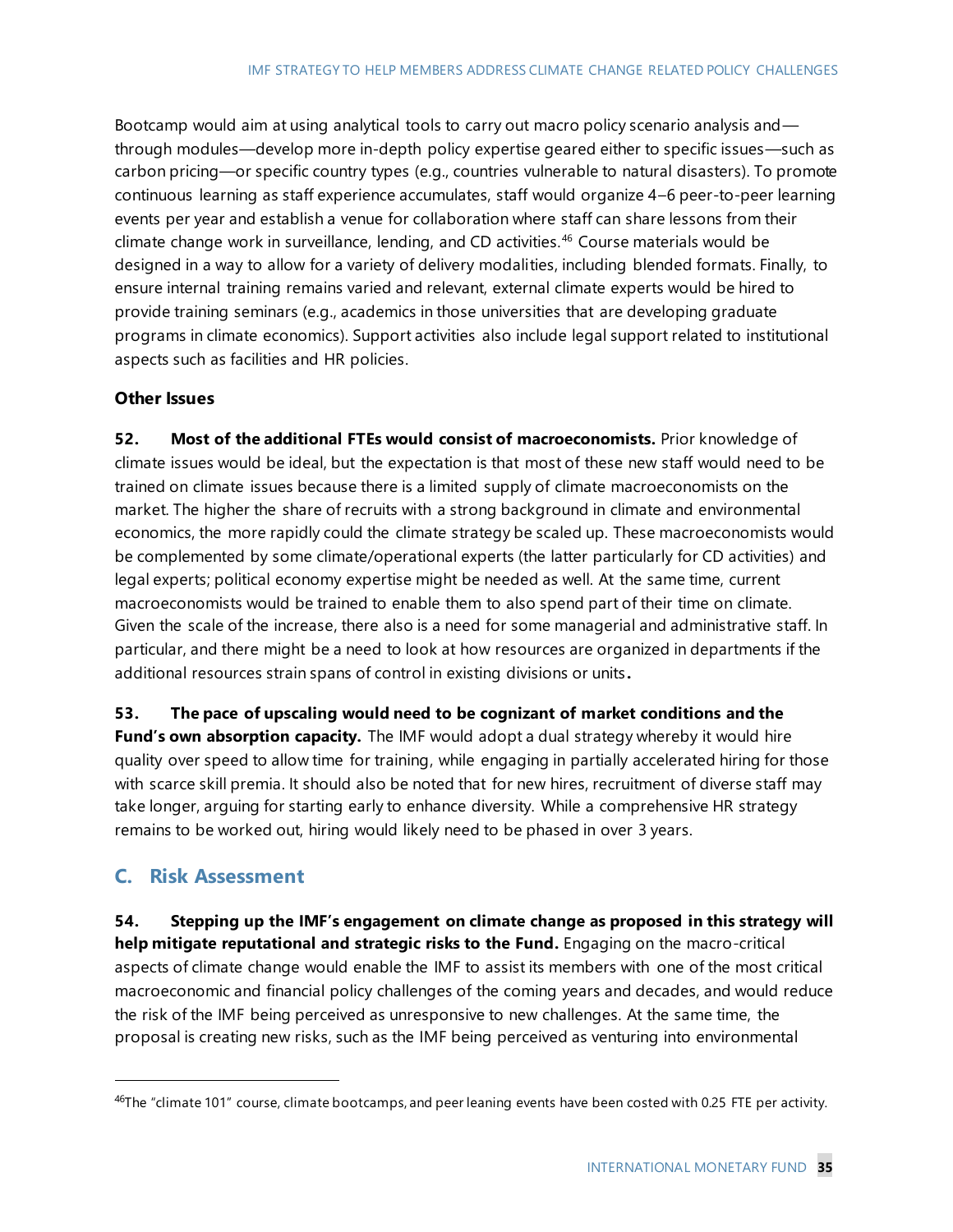issues and therefore as overstepping its mandate. Further, not properly resourcing the new climate mandate could increase business risks by straining other critical issues central to the IMF mandate and could result in reduced quality and traction of the Fund's advice across the spectrum, in turn affecting its reputation. These risks need to be managed carefully, including by (i) limiting the engagement to issues with a clear link to macroeconomic and financial stability; (ii) clearly communicating the scope and limitations of the IMF's engagement; and (iii) properly resourcing the new mandate and the acquisition of skills, including time for transition and training. Still, a residual risk remains and will have to be accepted.

## **CONCLUSIONS**

**55. Climate change has emerged rapidly as a cause of critical macroeconomic and financial policy challenges that will, in some shape or form, affect all members of the IMF in the coming years and decades.** For the IMF to live up to its mandate, it needs to assist its membership with addressing these challenges, from building resilience against climate change over climate change mitigation to managing the transition to a low-carbon economy. The IMF can also play a useful role in assisting with coordinating the global macroeconomic policy response to climate change, given the global public good character of climate change mitigation.

**56. To be able to live up to its responsibility, the capacity of the IMF to conduct highquality climate work needs urgent reinforcement.** To date, the IMF's engagement on climate to date has mostly been arranged by reallocating resources within a flat budget and by increasing demands on existing staff, an approach that has reached its limits.

**57. Broadening and deepening the IMF's engagement on climate is needed across a large number of activities.** Climate change-related policy challenges need to be covered at much greater frequency and depth in Article IV consultations, with the objective to discuss macro-critical challenges most relevant for countries at least every 5–6 years, and more frequently in the areas of climate change adaptation and mitigation. Financial Sector Stability Assessments should routinely analyze the impact of climate change and transition risks on the financial sector. CMAPs should be turned into a key tool for IMF analysis in climate-vulnerable countries. Other CD needs to increase in line with the demands from the membership. Flagships and policy papers are needed to disseminate analysis and policy positions on climate-related policy challenges. Finally, all this work needs to be anchored in the development of models and toolkits, data guidance, and review.

**58. Staff estimates that about 95 FTEs are needed to live up to the challenge sketched above, while preventing that other key portions of the IMF's work would be crowded out; this would need to be complemented by externally-funded CD of another 20 FTEs to ensure that members can implement Fund policy advice.** While this is no negligible number, it appears modest compared to the benefits that increased engagement on climate issues could bring. Much of the additional resources would be invested to strengthen bilateral country engagement and would therefore be to the direct benefit of the membership, be it through analyzing policy options for climate change adaptation, strengthening financial sector resilience to climate change, assisting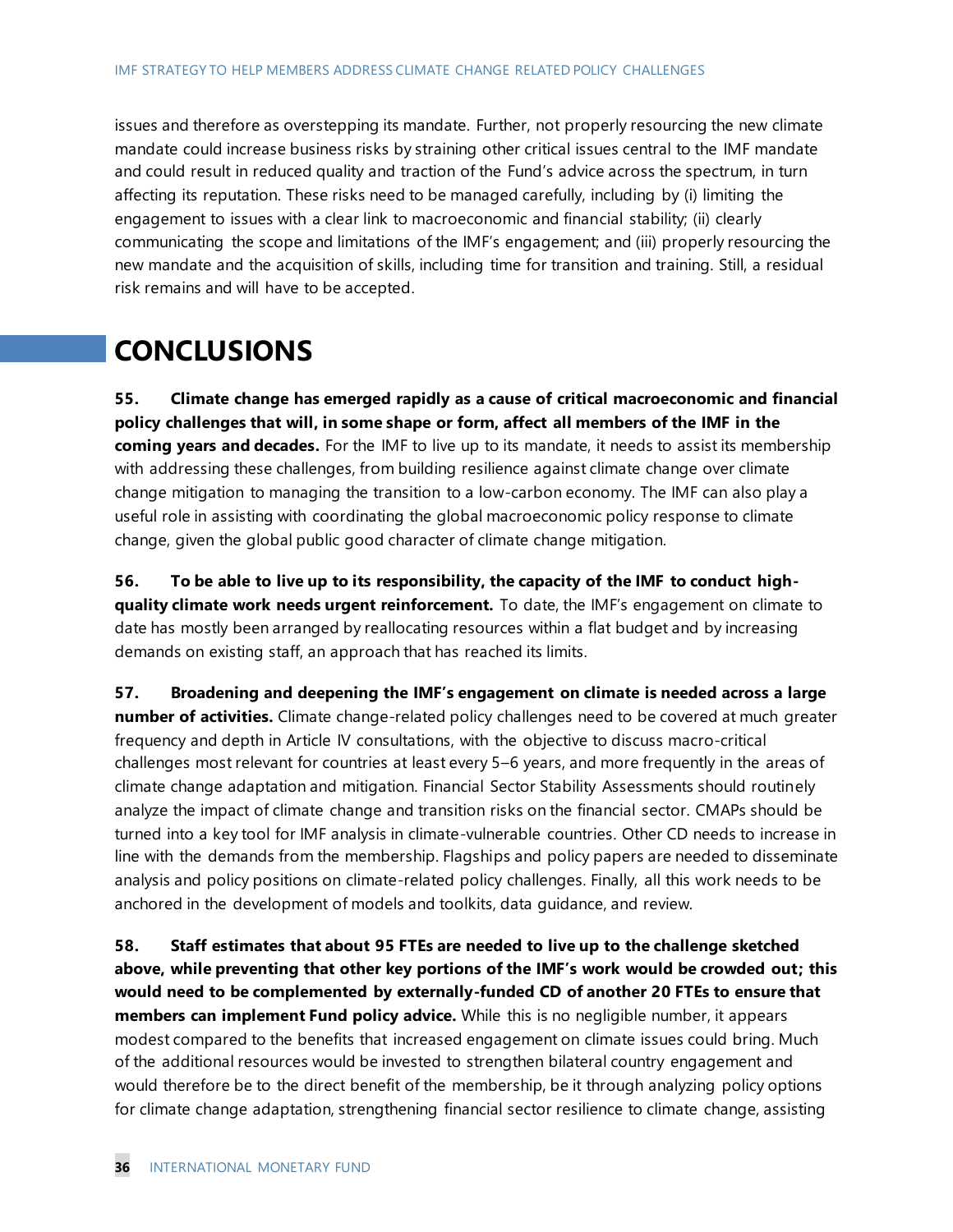with the design of economically and socially balanced strategies to transition to a low-carbon economy, or improving climate-related fiscal planning. Indirect benefits for the membership would materialize if the IMF can facilitate policy coordination on climate change mitigation—employing its role as a trusted advisor who interacts with almost all governments across the world—or help boost climate financing to support the efforts of low-income and other climate vulnerable countries.

**59. The main risk is for the IMF to engage too little, rather than too much, on the macroeconomic and financial policy challenges related to climate change.** An under-resourced effort would risk that the quality and frequency of engagement with the membership is uneven, which would undermine credibility and traction. It would also force the IMF to choose between engagement on climate and other macro-critical issues. In engaging, the IMF would stick closely to its mandate and area of expertise—macroeconomic and financial stability—and coordinate its efforts as closely as possible with other stakeholders, both to maximize effectiveness and to complement its own analysis with insights where other institutions have a comparative advantage.

## **ISSUES FOR DISCUSSION**

- Do Directors agree that the Fund's role would need to evolve in light of climate change emerging as one the most critical macro-economic policy challenges that the IMF's membership will face in the coming years and decades?
- Do Directors agree that the proposed strategy will ensure that the Fund can continued to fulfill its mandate?
- Do Directors see any further areas that could be considered to better serve the membership?
- Do Directors agree with the request for additional resources that would be necessary to ensure Fund's effectiveness in this area?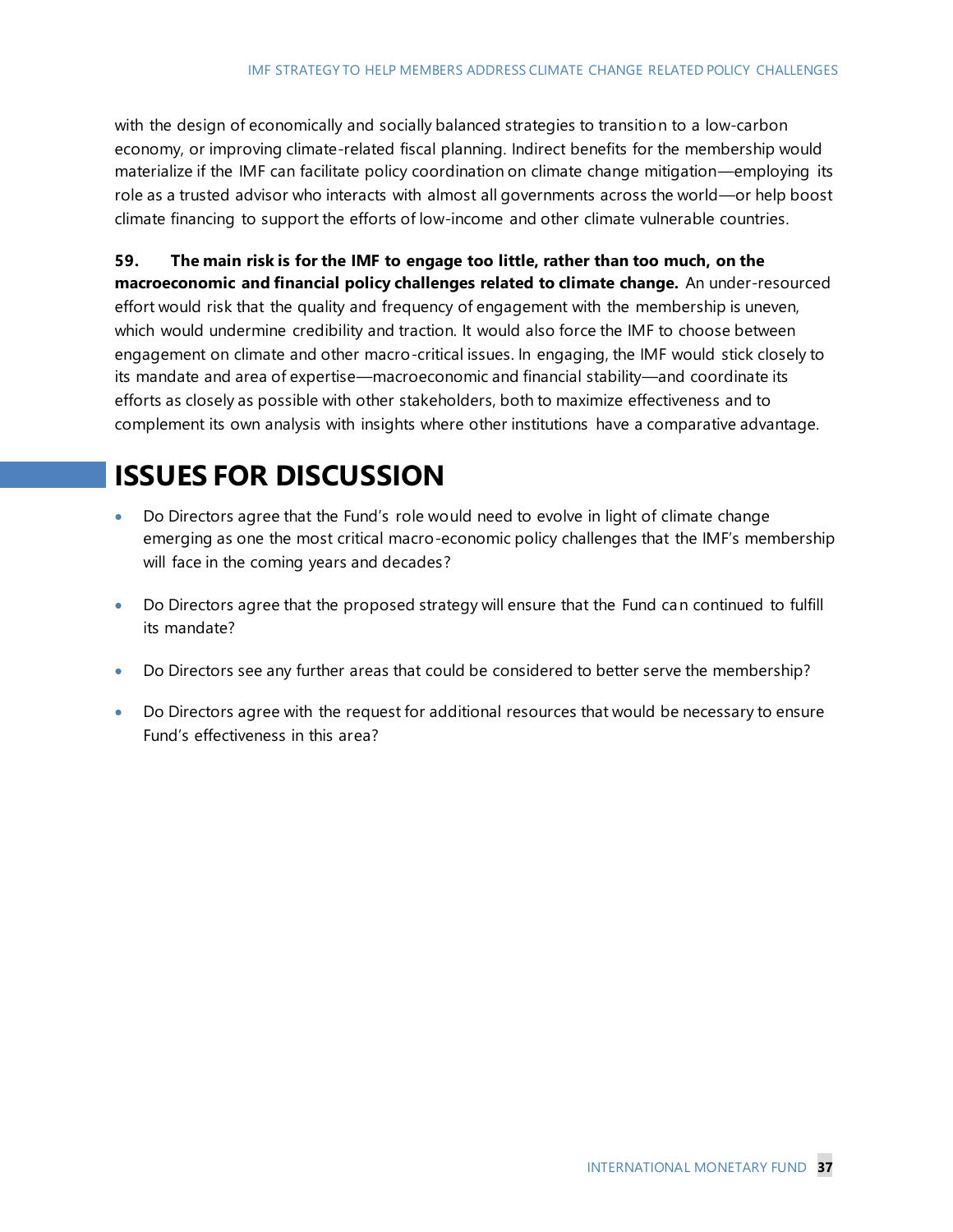## **References**

Burke, M., S. M. Hsiang, and E. Miguel, 2015, "Global Non-Linear Effect of Temperature on Economic Production." *Nature* 527 (7577), pp. 235–39.

Carleton, T., and S. M. Hsiang, 2016, "Social and Economic Impacts of Climate." *Science* 353 (6304).

Carney, M., 2015, "Breaking the Tragedy of the Horizon - Climate Change and Financial Stability." Speech given at Lloyd's of London.

Dell, M., B. F. Jones, and B. A. Olken, 2012, "Temperature Shocks and Economic Growth: Evidence from the Last Half Century." *American Economic Journal: Macroeconomics* 4 (3), pp. 66–95.

Grippa, P., and S. Mann, 2020, "Climate-Related Stress Testing: Transition Risks in Norway." IMF Working Paper No. 20/232, Washington, DC.

Heal, G., and J. Park, 2016, "Temperature Stress and the Direct Impact of Climate Change." *Review of Environmental Economics and Policy* 10(2), pp. 1–17.

International Monetary Fund, 2008, "Climate Change and the Global Economy" *World Economic Outlook Chapter 4,* pp. 117–183. (April) (Washington).

———, 2017, "The Effects of Weather Shocks on Economic Activity: How Can Low-income Countries Cope?" *World Economic Outlook Chapter 3*, pp. 117–183. (October) (Washington).

———, 2019a, "Building Resilience in Developing Countries Vulnerable to Large Natural Disasters." IMF Policy Paper, (Washington).

———, 2019b, "How to Mitigate Climate Change." *Fiscal Monitor Chapter 1*, pp. 1–29. (October) (Washington).

———, 2019c, "Sustainable Finance." *Global Financial Stability Report Chapter 6*, pp. 81–92. (October) (Washington).

———, 2020a, "Adapting to Climate Change in Sub-Saharan Africa." *Sub-Saharan Africa Regional Economic Outlook Chapter 2*. (April) (Washington).

———, 2020b, "Physical Risk and Equity Prices." *Global Financial Stability Report Chapter 5*, pp. 85– 102. (April) (Washington).

———, 2020c, "Mitigating Climate Change—Growth- and Distribution-Friendly Strategies." *World Economic Outlook Chapter 3*, pp. 85–113. (October) (Washington).